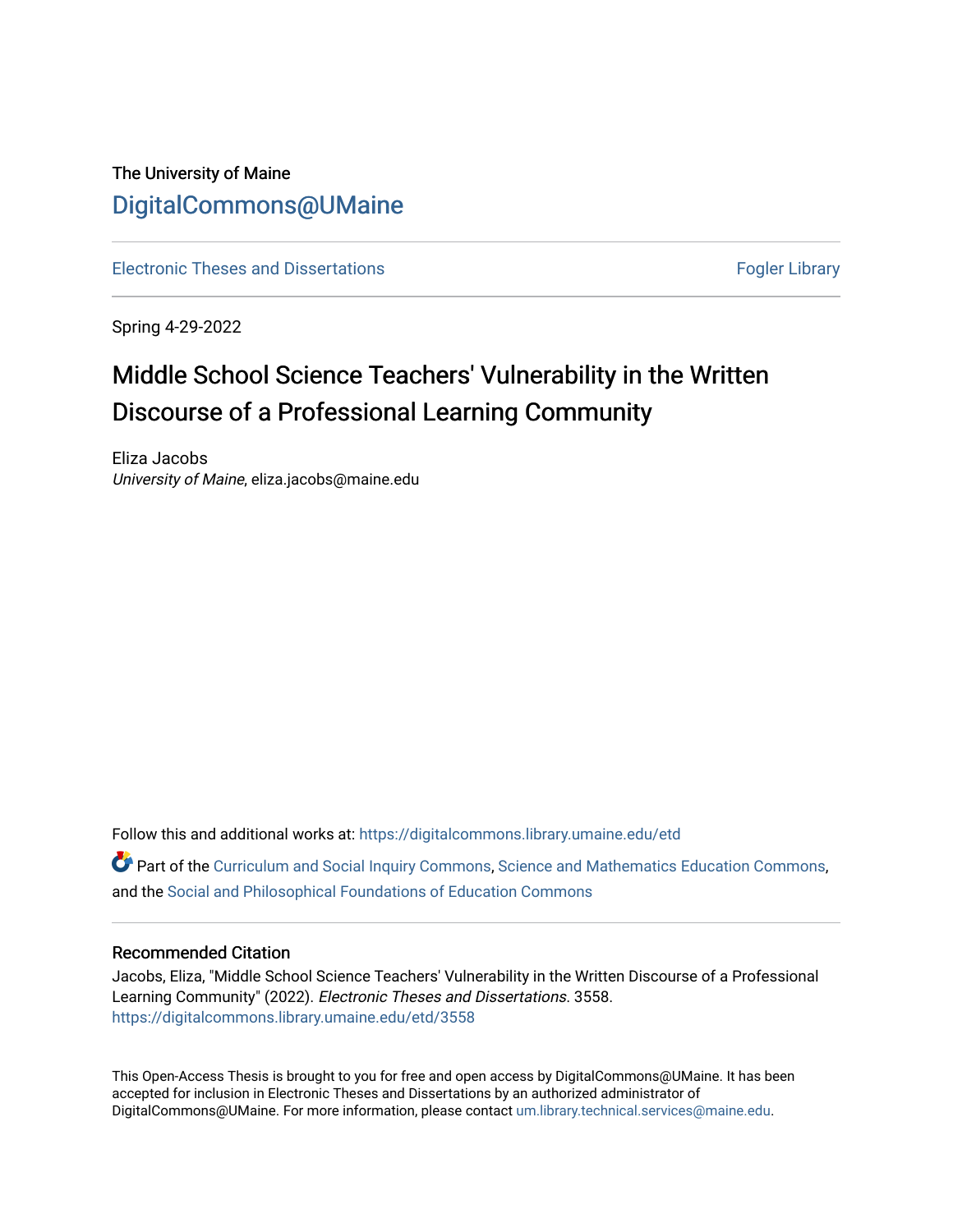# **MIDDLE SCHOOL SCIENCE TEACHERS' VULNERABILITY IN THE WRITTEN DISCOURSE OF A PROFESSIONAL LEARNING COMMUNITY**

By

Eliza Jacobs

B.A. Hood College, 2015

A Thesis

Submitted in Partial Fulfillment of the

Requirements for the Degree of

Master of Science

(in Teaching)

The Graduate School

The University of Maine

May 2022

Advisory Committee:

Dr. Elizabeth Hufnagel, Associate Professor of Science Education, Advisor

Dr. Michael Wittmann, Professor of Physics

Dr. Rebecca Buchanan, Assistant Professor of Curriculum, Assessment, and Instruction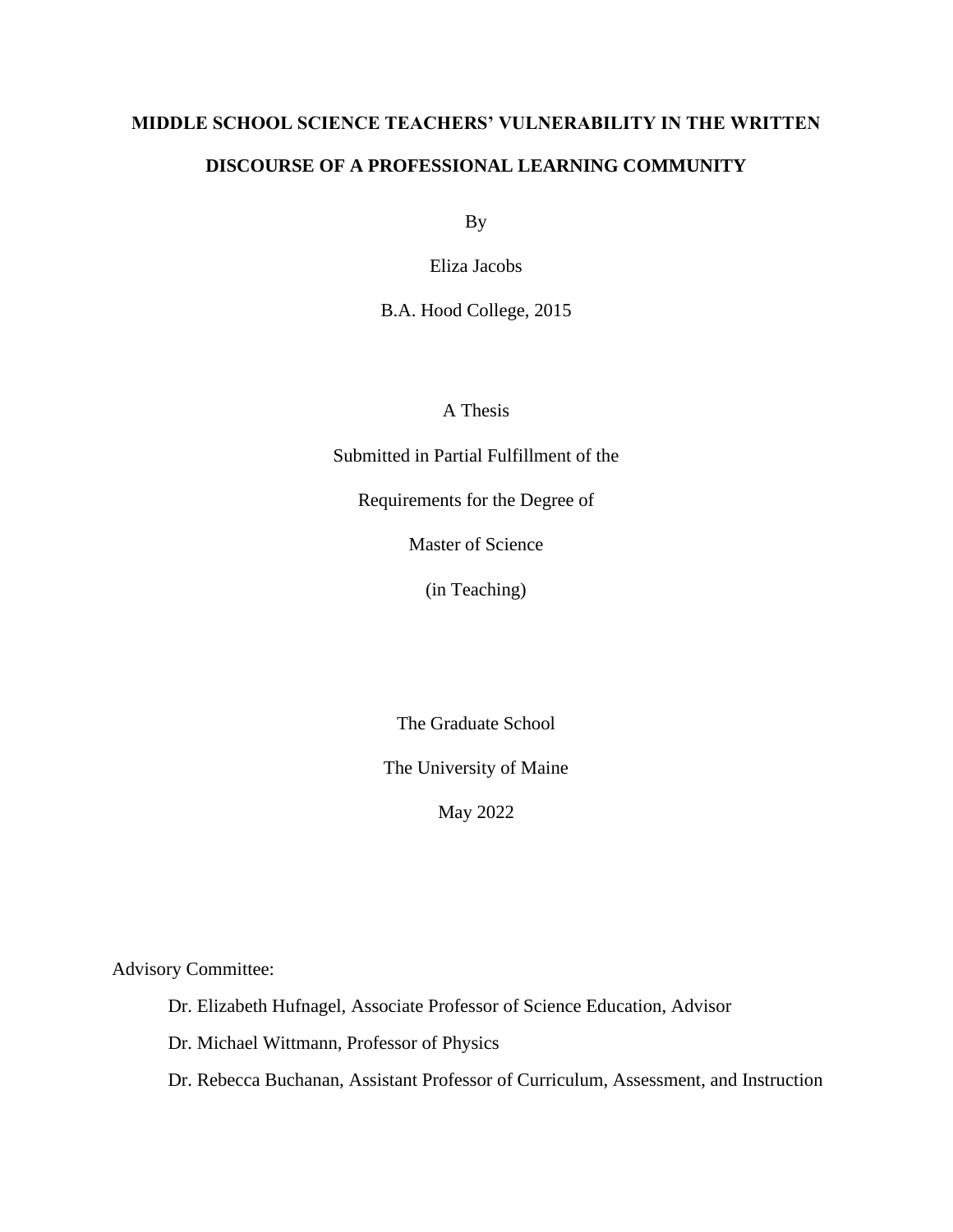# **MIDDLE SCHOOL SCIENCE TEACHERS' VULNERABILITY IN THE WRITTEN DISCOURSE OF A PROFESSIONAL LEARNING COMMUNITY**

By Eliza Jacobs

Thesis Advisor: Dr. Elizabeth Hufnagel

An Abstract of the Thesis Presented in Partial Fulfillment of the Requirements for the Degree of Master of Science (in Teaching) May 2022

Vulnerability is omnipresent in personal and professional human experiences (Gilson, 2011; Lasky, 2005) and an unavoidable condition of work as a teacher (Bullough, 2005; Kelchtermans, 1996). It plays a role in teachers' interaction with themselves, their students, and their professional communities, as they engage in making sense of their role in these social environments (Uitto, Kaunisto, Kelchtermans, & Estola, 2016). This study examined the written reflection journals by 12 middle school science teachers in a professional learning community (PLC) in New England. Teachers engaged with each other to co-construct knowledge and emotional understanding of their practice within this professional community. By examining teachers' expressions in the discourse of their written reflections, vulnerability was brought to the forefront as a situated, relational way in which we open ourselves up by breaking from the expected norms of the space and outcomes of sharing. There was no existing method for analyzing vulnerability in this context therefore, the project also addressed the development of methodological processes in educational research focusing on vulnerability. Hufnagel & Kelly's (2018) methodological considerations for examining emotional expressions informed the process along with conceptualizations of vulnerability. By examining the subject (aboutness) and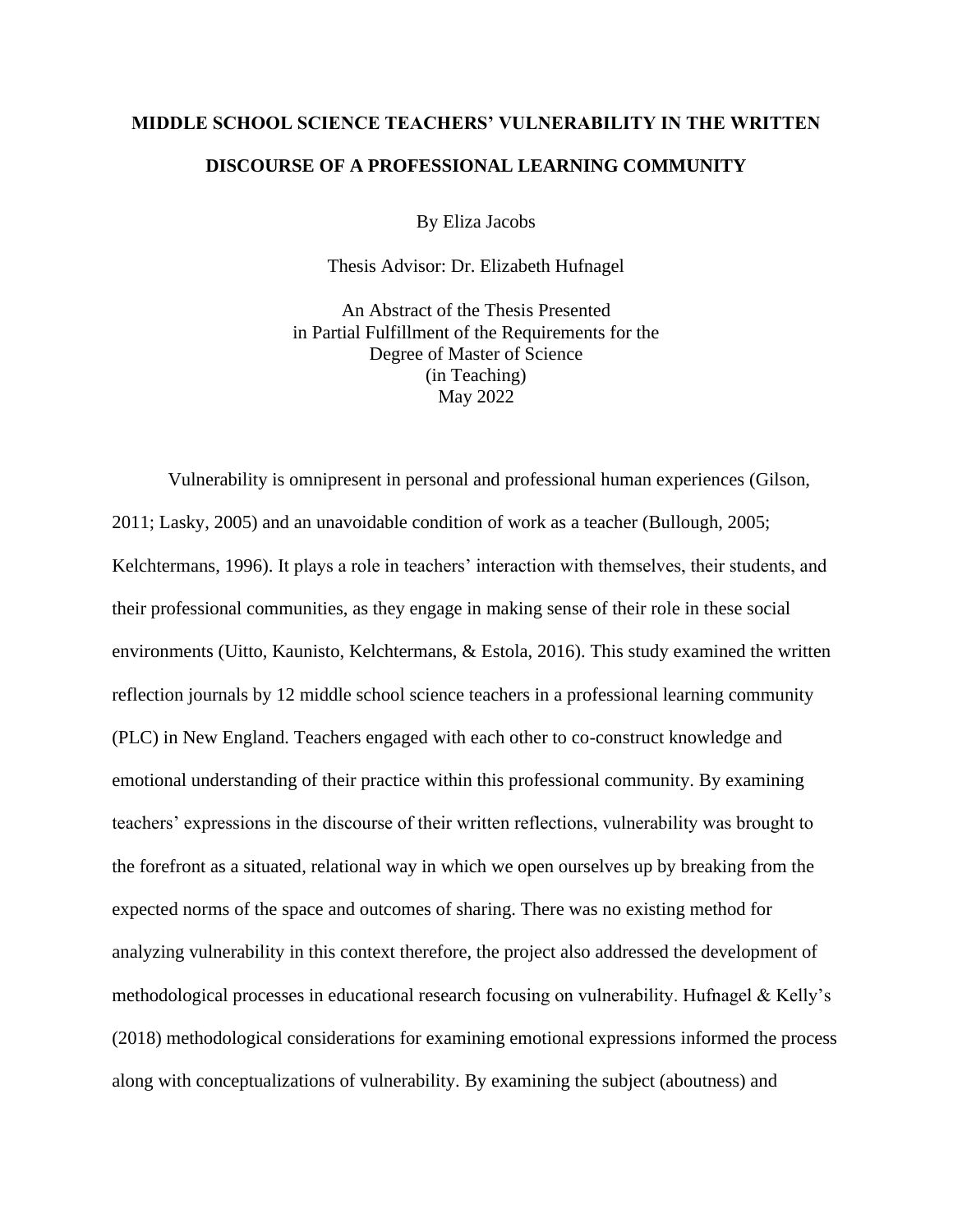discursive features of teachers' expressions of vulnerability it was made salient what teachers' expressed vulnerability *about* and the *ways* in which they did so. Previously, orientations to vulnerability across all disciplines have been toward minimization, rather than leveraging its necessity and importance in human connection (Gilson, 2011). While this thesis progressed research on vulnerability in education, it remains important to expand the spaces within which we have examined vulnerability to both develop and expand conceptualizations of teachers' professional experiences and the ways in which we can support them.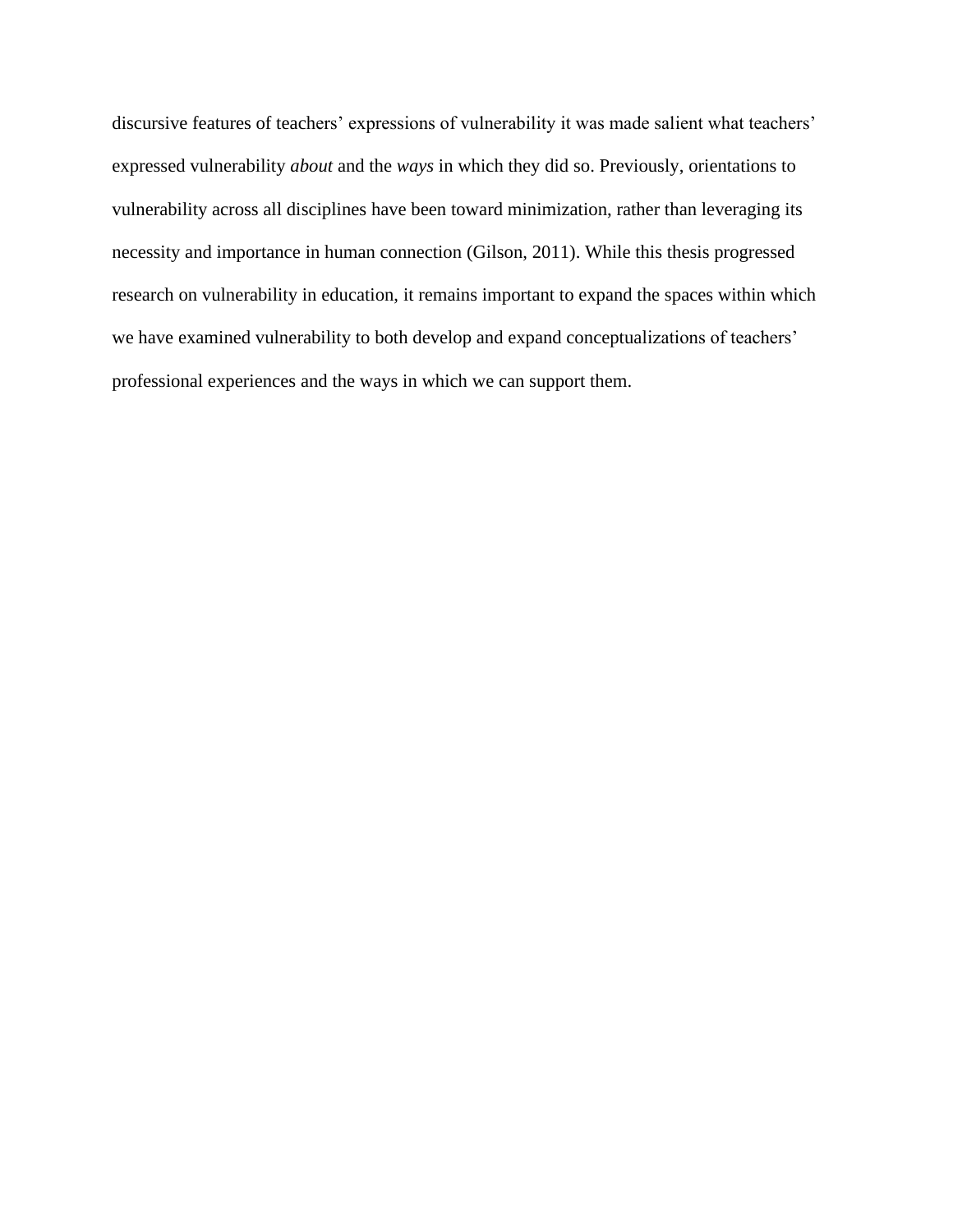#### **ACKNOWLEDGEMENTS**

First, many thanks are owed to all the teachers who willingly shared such deeply personal aspects of their work. That was a lesson in vulnerability in and of itself. I am indebted to their generosity and openness. The collaborating organization which helped facilitate my access to the journals has been incredibly supportive and generous with their time, effort, and resources. None of this would have been possible without their interest and willingness in supporting this project.

Beth, you have been the best possible advisor I could have imagined. I stepped into your office as a brand-new graduate student days before the beginning of the pandemic with a lot of big ideas and no research experience, yet you embraced the prospect of working together. Despite having met in person only twice, we have cultivated a professional and personal relationship from which I have grown immensely as a student, scholar, and person. You have been unwavering in your support and belief in my abilities. I will forever cherish that we have had the opportunity to both work together and know each other. It has enriched and changed my life. Early on you asked me, "What is *your* North Star? Tell me and I'll help you get there". Thank you for keeping that promise, even when that star and its finish line seemed ambiguous.

Michael, you have helped me to continue to see the best in myself and others every step of the way. During a literature critique exercise you assigned in seminar you said: "Don't criticize but find out what they're trying to say. Be empathetic and ask, what do I wish was here?". This wisdom has served me well in every facet of life. You have gone above and beyond as a supporter during my time in graduate school and have been truly instrumental in me getting to this point. You are an incredible example of what it means to have true passion, compassion, and excellent humor in your work.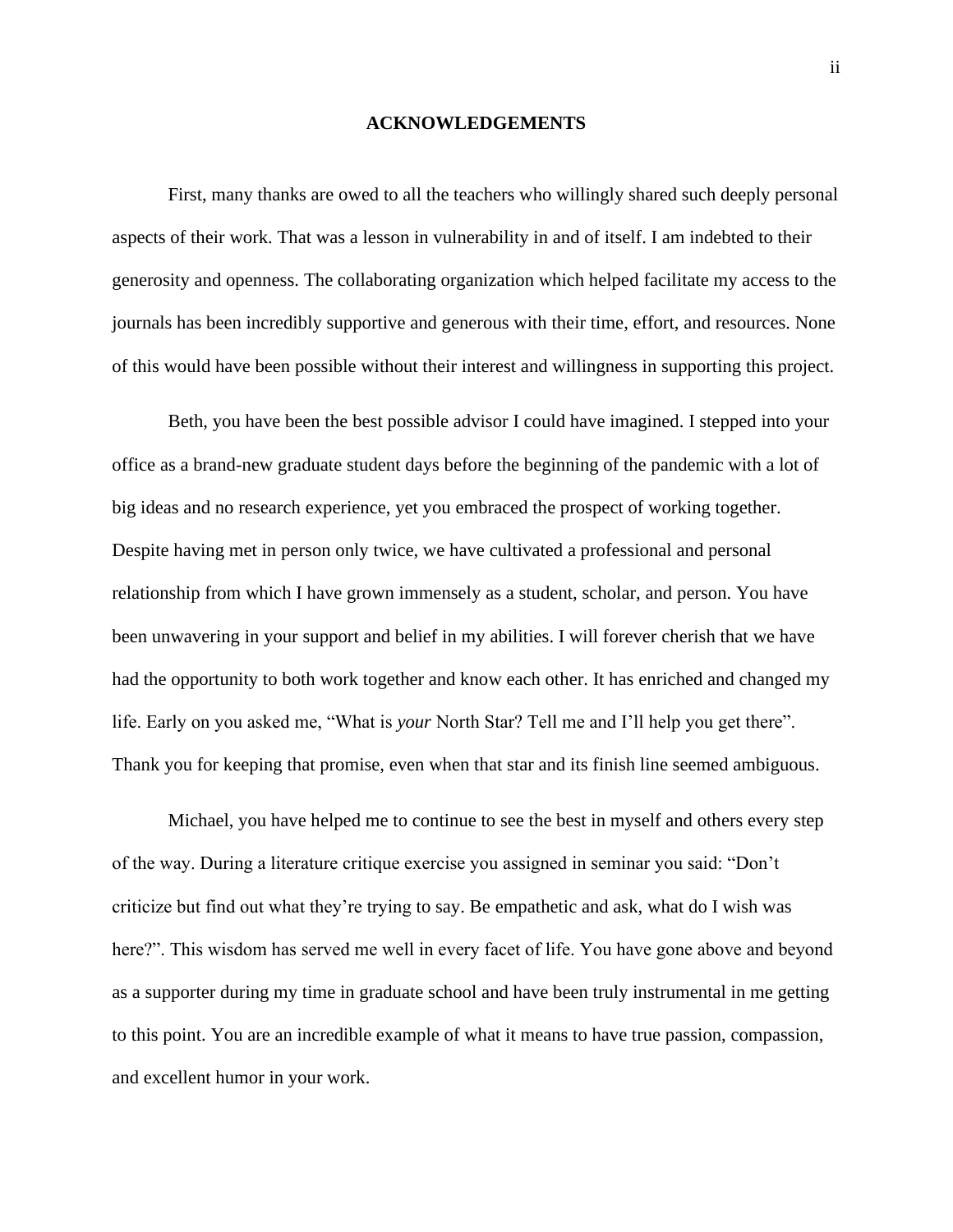Rebecca, you asked open and challenging questions at every meeting point that helped me to continue to move my thinking forward. You took the time to support me as I started to think about the path unfolding following graduate school. You have been forthcoming with wisdom and guidance on this project, as well as the field of education research. I am so grateful for the way you reached out to help me see my belonging and capabilities as a young researcher during challenging moments. I learned a lot from you about how I hope to offer a hand to those who come after me.

This has been a uniquely open and iterative thesis process. My committee has given me so much latitude to explore, find my way, and my voice in this work. You have each played individually important roles, as well as created a collective web of support and expertise. Being supported in complete intellectual curiosity by such wonderful mentors has been one of the greatest opportunities of my life. I would choose all of you over again a hundred times to guide me through this process.

My mom, Grace, is a dedicated and passionate expert teacher. She retires June 2022, just after I have finished this thesis. It has been unique and special to have once worked in the same school and now both be wrapping up major chapters in our professional lives in education. Dad, Caroline, and Jacob: you have listened, asked questions, provided laughs, and been supportive of my work these past couple of years. Thank you.

My lifelong best friend, Sam Auty, you have been with me through the deepest, darkest phases of this project. You have always shone the light and reminded me what I am capable when I wasn't sure. This often included Thai takeout on our couch, one of the countless things about our 20-year relationship for which I am forever grateful. To know each other in another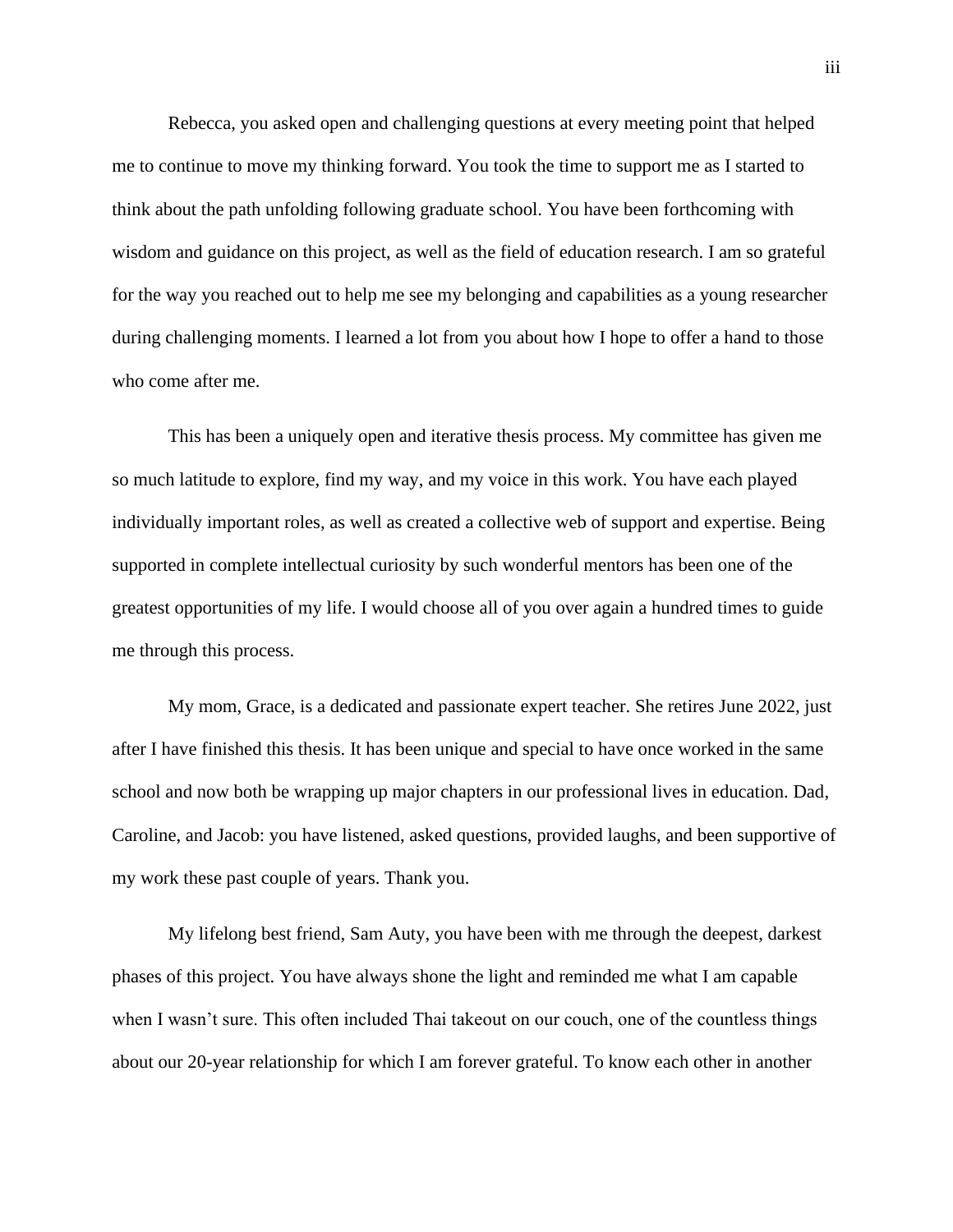way after all these years is a gift. Our time living and working side by side will always be one of my most cherished times in our lives.

Even with all these incredible people, none of this work would have been possible without the reliable housing, income, and mental health resources I had access to these past couple of years. Being able to care for my health, wellbeing, and maintaining a sense of self was the foundation which allowed me to see the research to this point. This project has pushed me personally to further explore and understand so many aspects of myself. It has been a time of immense professional growth in which I have discovered passion and direction. This project is truly foundational for me and the process of creating it has been profound. I am incredibly proud of this thesis and so grateful that the people around me believed in it as much as I did.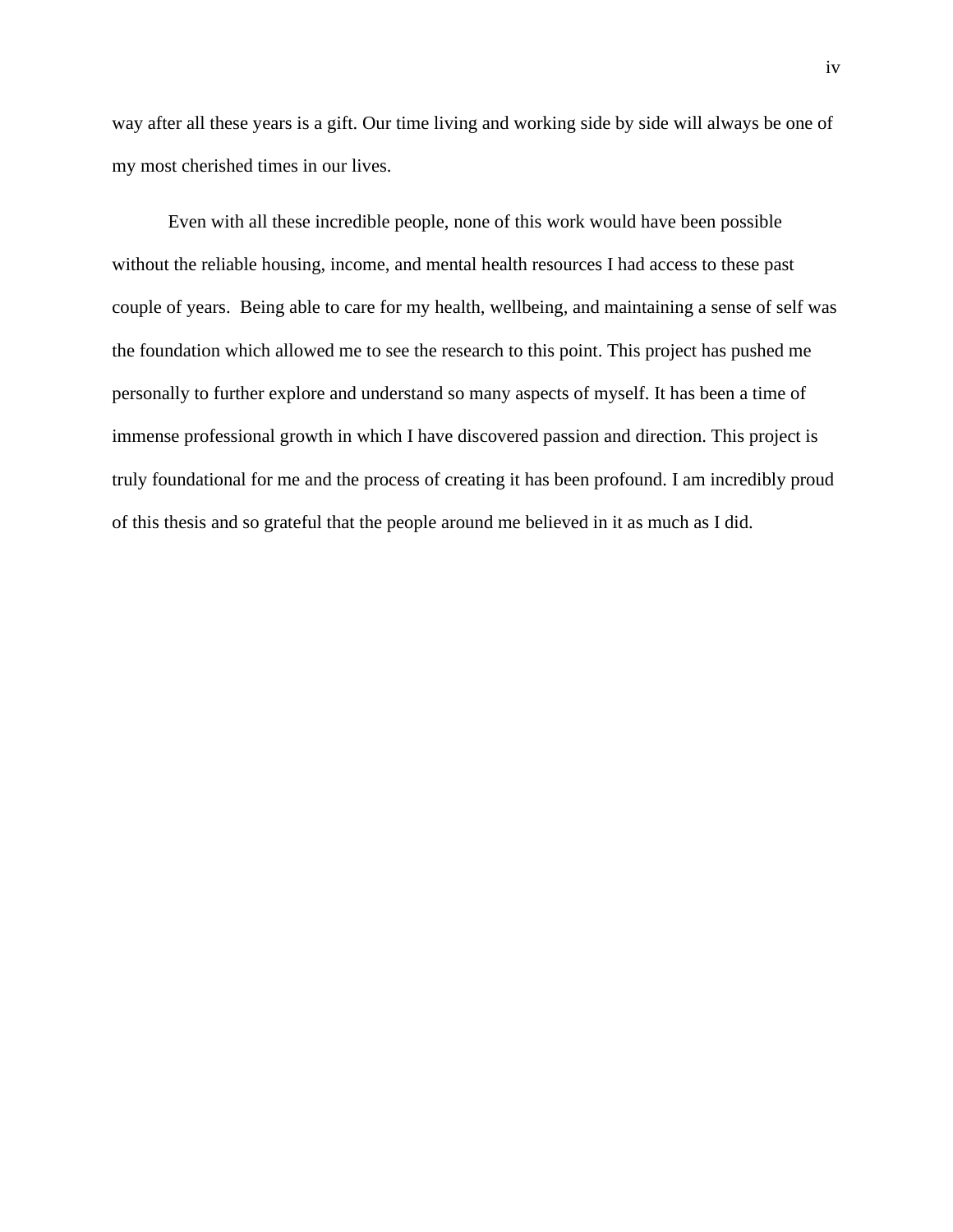| Chapter |  |
|---------|--|
|         |  |
| 2.      |  |
| 3.      |  |
|         |  |
|         |  |
|         |  |
|         |  |
|         |  |
|         |  |
|         |  |
|         |  |
|         |  |
|         |  |
|         |  |
|         |  |
|         |  |
|         |  |

## **TABLE OF CONTENTS**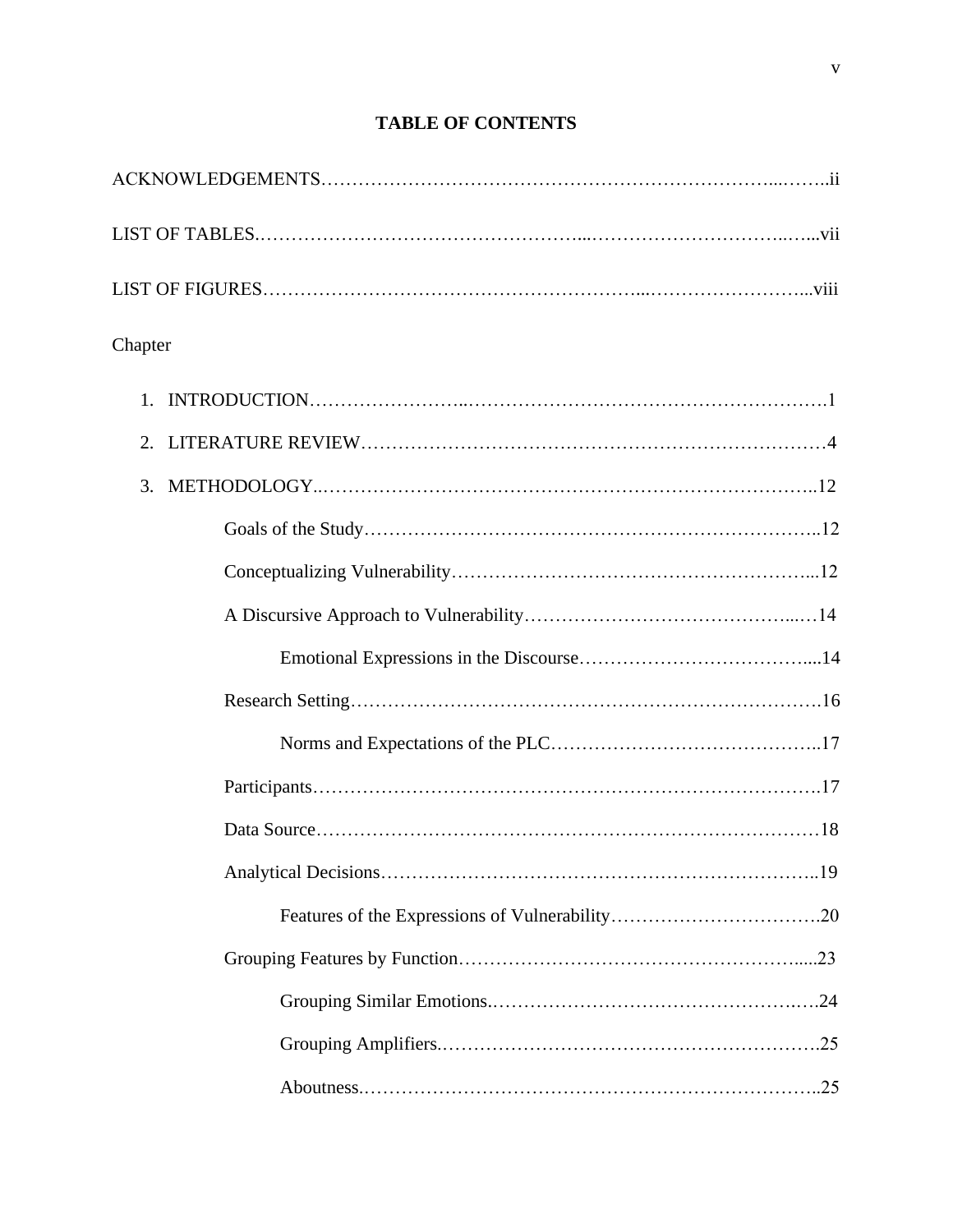| Challenges Related to Teaching Inquiry in the Classroom37 |  |
|-----------------------------------------------------------|--|
|                                                           |  |
|                                                           |  |
|                                                           |  |
|                                                           |  |
|                                                           |  |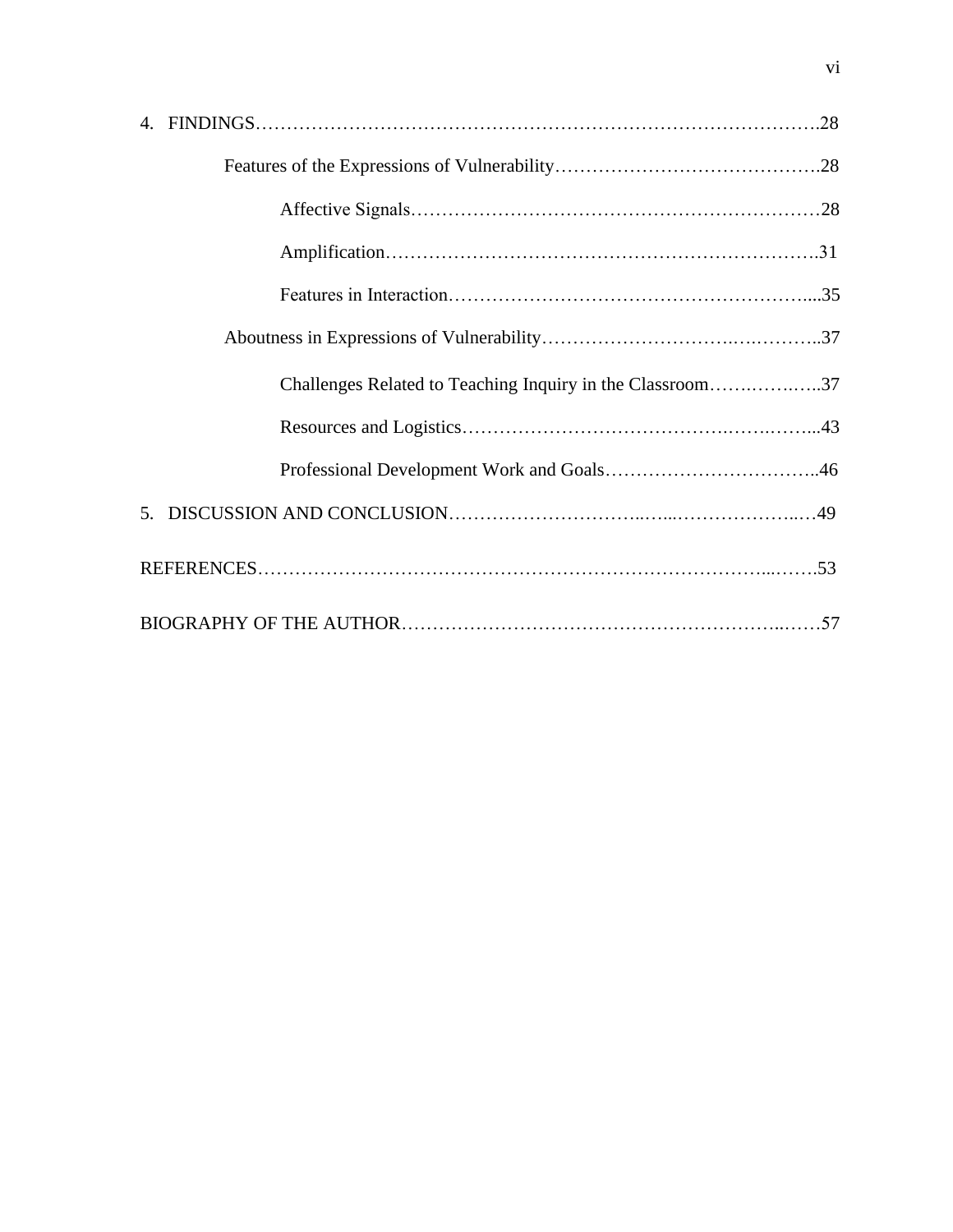## **LIST OF TABLES**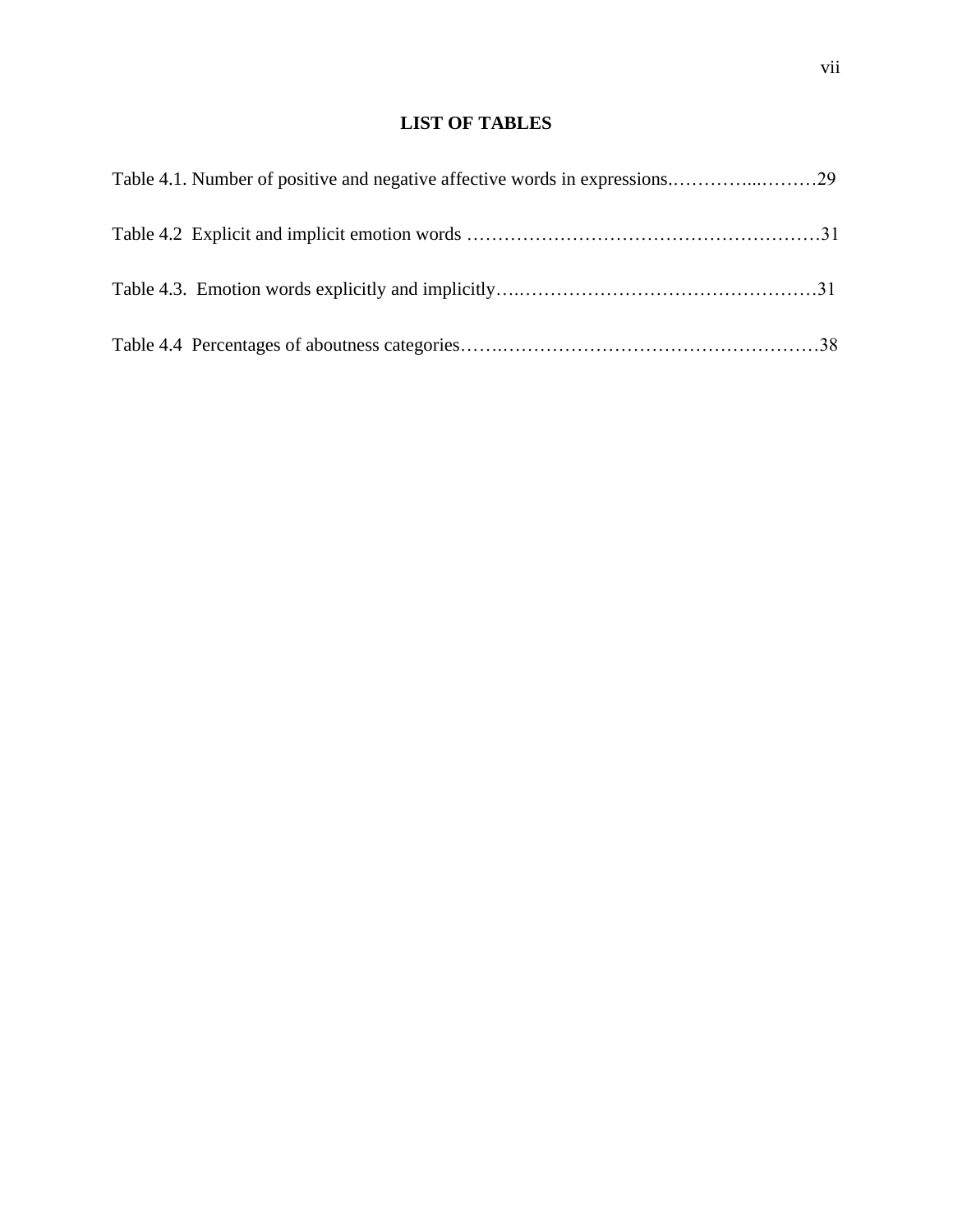## **LIST OF FIGURES**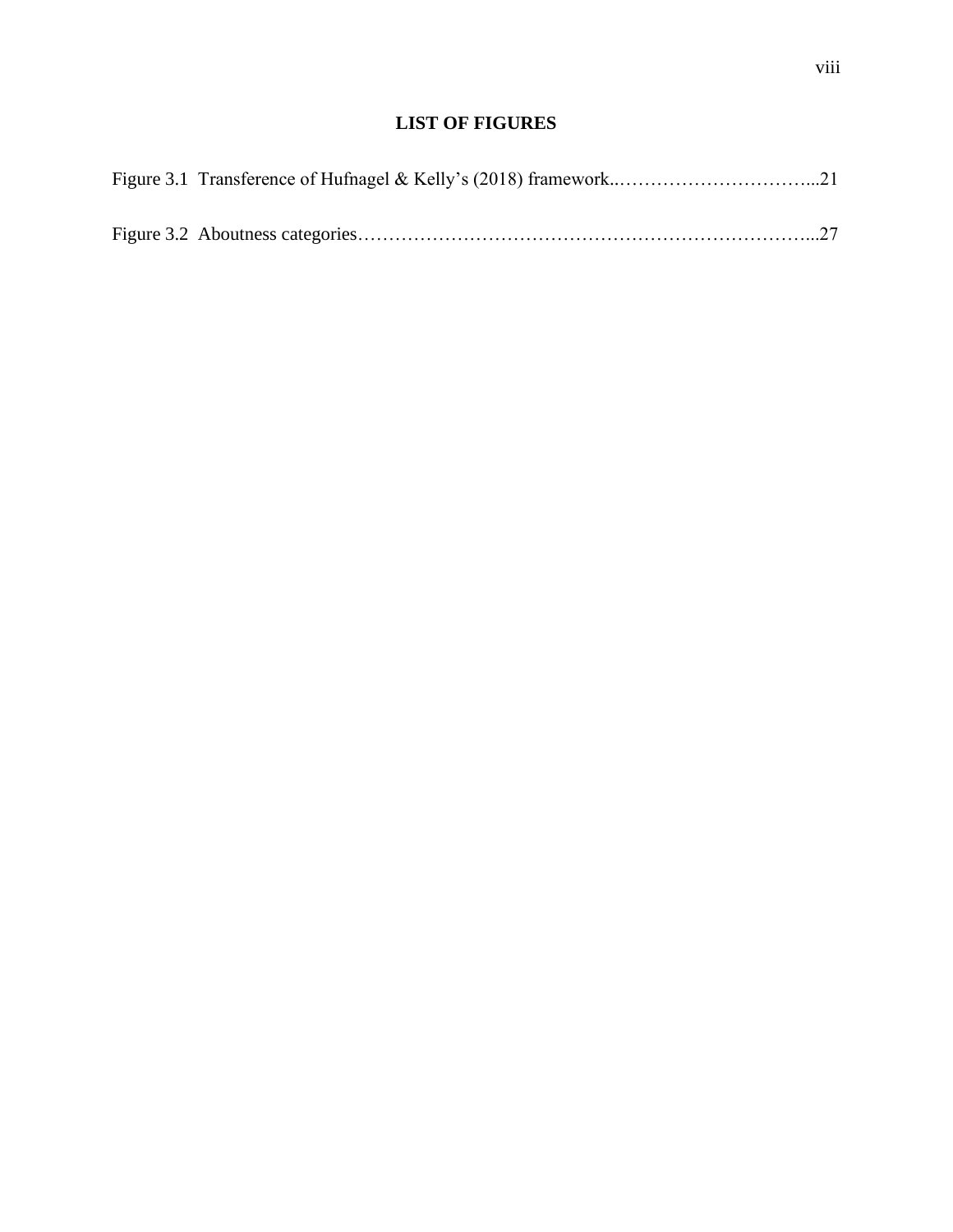## **CHAPTER 1**

## **INTRODUCTION**

Vulnerability is emotional (Gilson, 2011, 2018) and teachers' emotions shape their practices (Hufnagel, 2019). To divorce emotion from the experience of teaching and learning is to silence a universally influential aspect of teachers' work (Alsop, 2005). Affective experience and reason are inexplicably linked, yet dualism is pervasive in orientations to science teaching and learning (Alsop, 2005; Hufnagel, 2019). This is particularly important for science teachers because the intellectual field of science widely positions itself as objective (and opposite) to emotion (Reiss, 2005). This influences teachers' interaction with themselves, their students, and their professional peer communities, as they engage in making sense of their role in these social environments (Uitto, Kaunisto, Kelchtermans, & Estola, 2016). Beyond this, the process of learning is inherently uncomfortable (Jaber, Hufnagel, & Radoff, 2021). Professional learning and evolving professional practices are wrought with emotions (Buchanan & Mills, 2020). As such, science teachers are positioned at the crux of a field which widely silences emotion as they seek to engage in the uncomfortable and challenging experience of professional change. This constructs a space of discomfort within which it is natural and unavoidable to experience vulnerability. Despite its universality, there remains a large gap in research-based understanding of vulnerability and especially focusing on teaching and learning (Bruk, Scholl, & Bless, 2018; Zembylas, 2017).

An early hurdle in this thesis was the nature of vulnerability as an undertheorized construct. This informed the goals of the study as there was no existing methodology for the study of vulnerability in this context. This contributed to the two primary aims of the thesis: a) to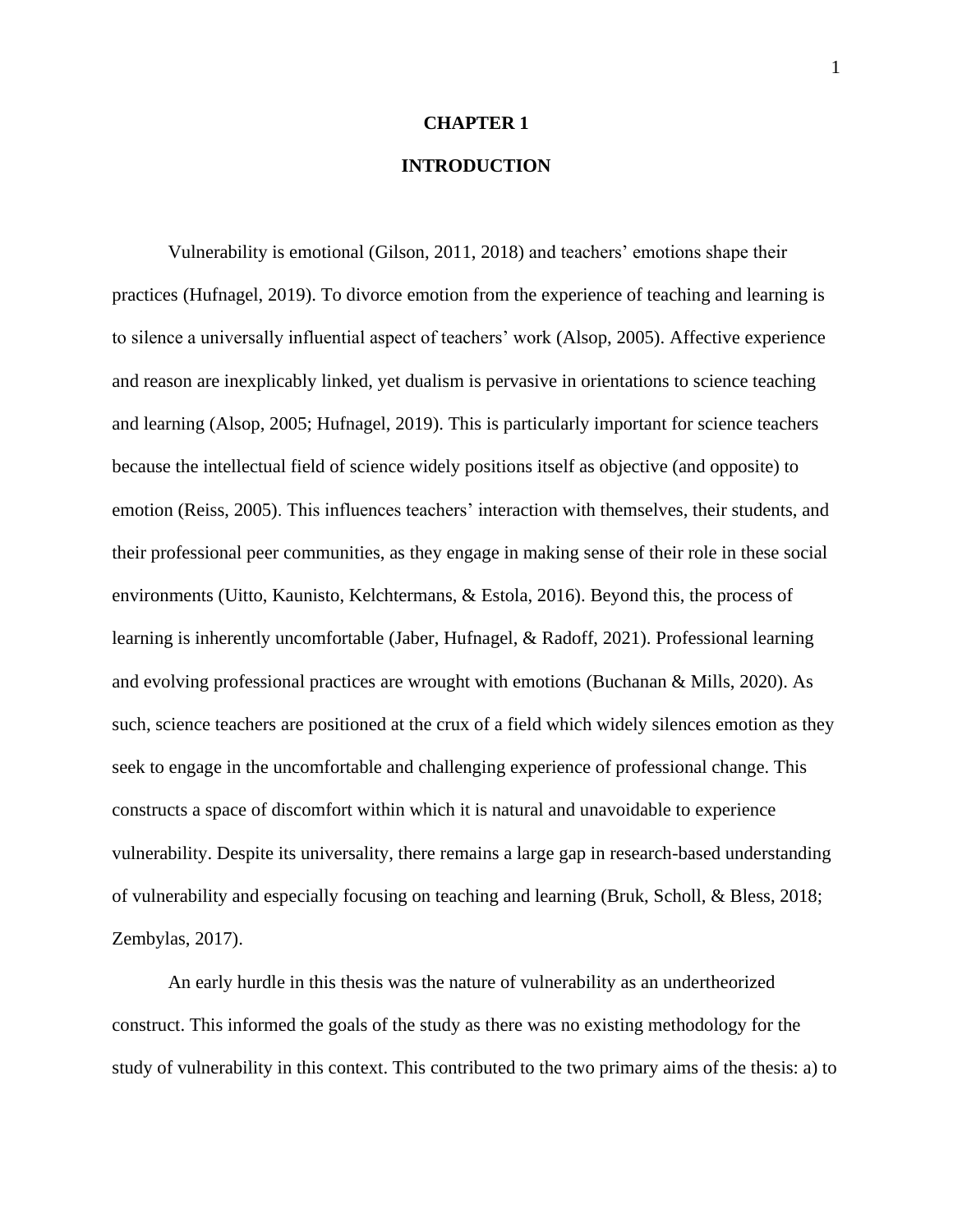develop a methodological approach to identify vulnerability in written discourse and b) to examine the expressions of vulnerability in the written discourse. In addition to methodological gaps in the extant research, there was also no agreed upon definition of vulnerability (Bruk, Scholl, & Bless, 2018). I drew from Gilson's (2011, 2013, 2018) conceptualization to develop my own orientation to the construct. I defined it as a situated, relational way in which we open ourselves up by breaking from the expected norms of the space and the outcomes of sharing. I also conceptualized vulnerability as an emotional and affective experience. The norms and expectations for participation and affective expression in groups are co-constructed through discourse (Hufnagel, 2018). As vulnerability is affective, discourse analysis methods were used to make salient how vulnerability arose in the written reflection journals of 12 middle school science teachers, as well as what their vulnerability was about.

An open, iterative, and abductive process was used to identify what counted as vulnerability, contributing to the first aim of the study (developing a methodological approach to identify vulnerability in written discourse). Attending to discursive features allowed me to identify primary groupings which were in and contributed to the conveyance of the vulnerability. Focusing on what teachers were expressing vulnerability about allowed me to contribute toward the second aim of the study: to examine expressions of vulnerability in the written discourse. As emotions have an object and are about something each expression was analyzed for its *aboutness*  (Hufnagel, 2015). Examining patterns in and across categories of *aboutness* in the written journals made salient what teachers were predominantly expressing vulnerability about. Both aims of the study ultimately contributed to further clarity on examining expressions of vulnerability in written discourse. There have been calls for further study to better understand and support teachers in attending to emotional experiences (Buchanan & Mills, 2020; Hufnagel,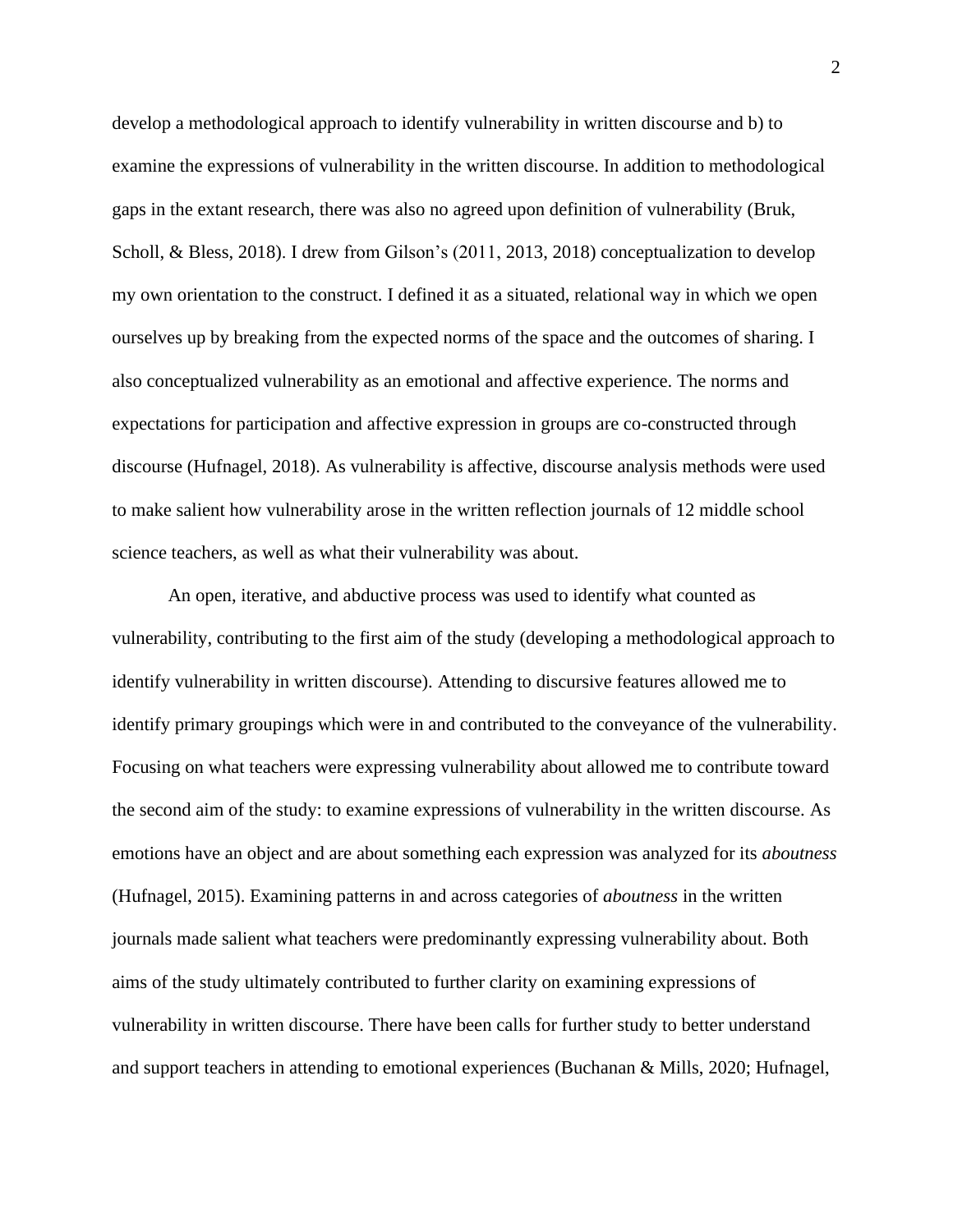2019) and I echo those calls as well as one to focus on further elucidating vulnerability in education research.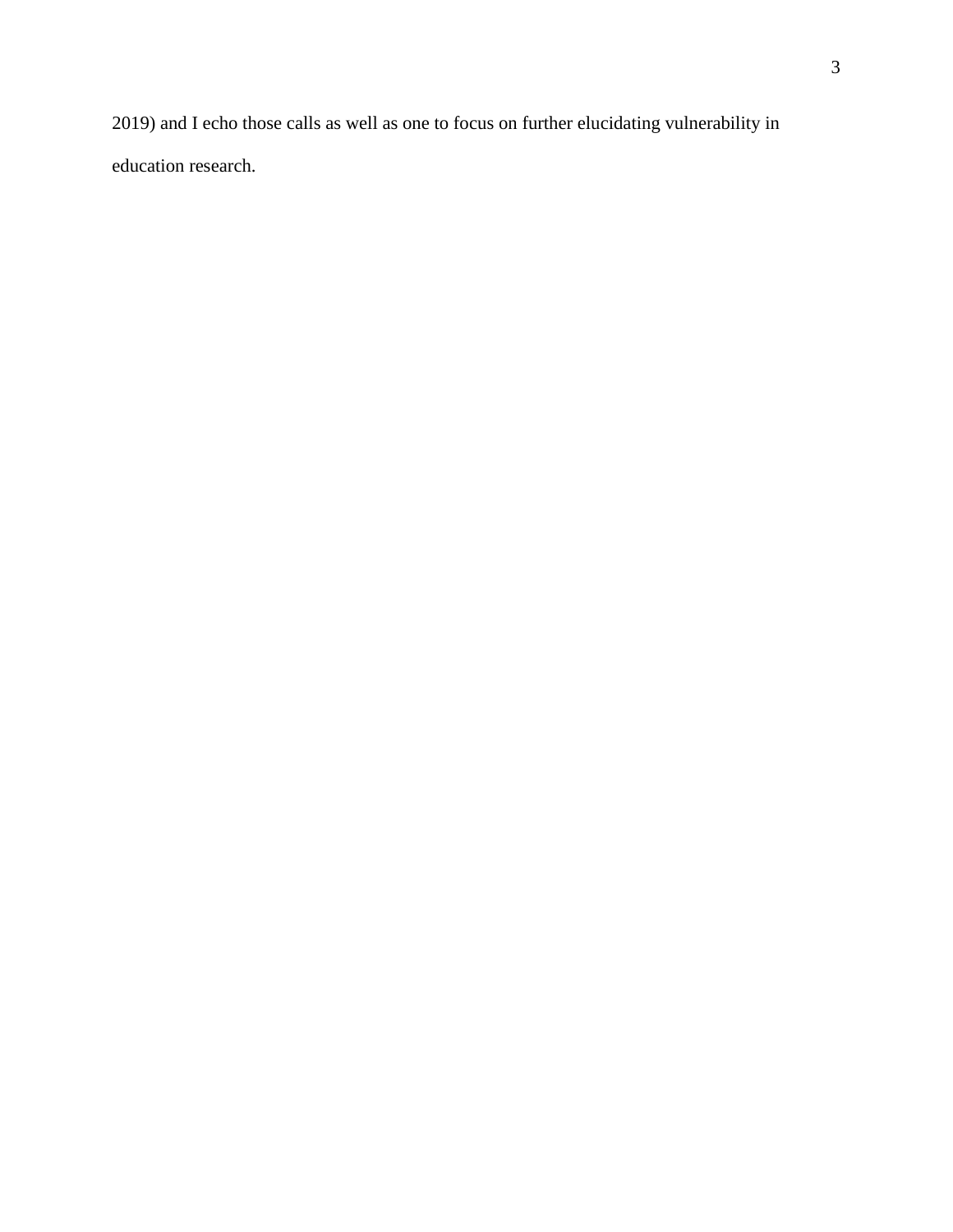#### **CHAPTER 2**

## **LITERATURE REVIEW**

This chapter outlines the extant literature relevant to this thesis. These spaces include professional learning, emotional sharing, emotion and affect in science education, and more generalized conceptions of vulnerability. I conclude by discussing philosophical explanations of vulnerability which I drew on in order to develop by conceptualization of vulnerability used for this thesis.

## **Professional Learning Communities**

A typical professional learning community (PLC) is one where teachers "do not teach together in the classroom, but who gather outside the classroom to discuss common aspects of the practice" (Gallo-Fox, 2010, p. 110). These communities serve as a solution for the system constraint of isolation teachers have felt in the existing education system (Gallo-Fox, 2010; Hargreaves, 2001). PLCs allow teachers to share similarities, differences, and co-construct progression in their professional practice (Gallo-Fox, 2010). Ongoing professional development or learning remains an expectation of teachers in the United States throughout their careers, therefore it remains of high importance to teachers as well as administrators (Avalos, 2011). A teacher's professional development (PD) begins early in their career as a pre-service teacher where they begin to develop their relationship with students, their professional peers, administrators, and parents (Bullough, 2005). PD has a wide range of goals, structures and expectations that are largely dictated by teacher, school, and district needs (Avalos, 2011).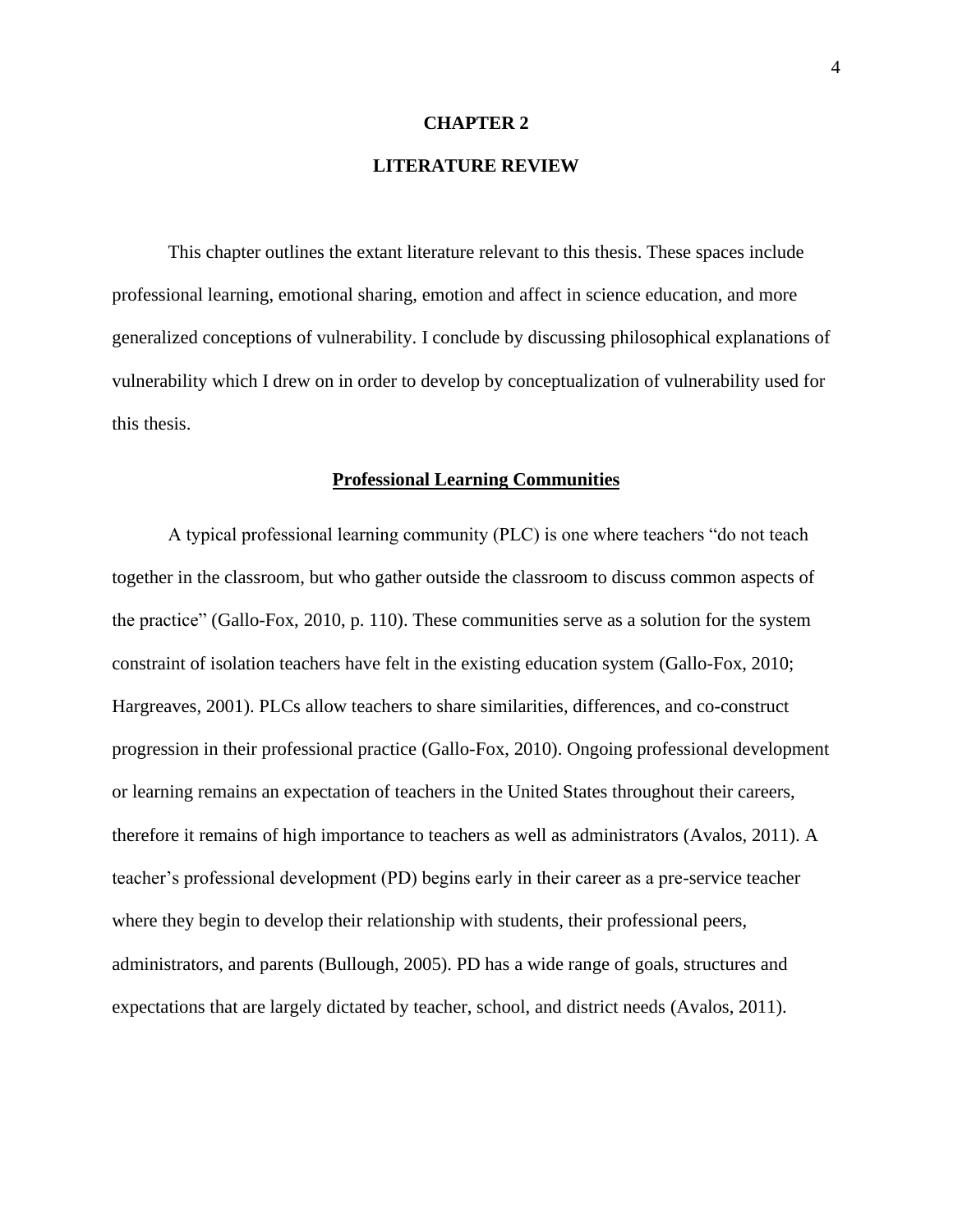Teacher peer group work, the basis of PLCs, is an opportunity for personal connection and professional growth (Kemmis, Heikkinen, Fransson, Aspfors, & Edwards-Groves, 2014). Teaching is an emotional practice not just on an individual basis, but amongst colleagues (Hargreaves, 2001). Working in team or group settings is a challenge in any setting, with education being no exception. Negative emotion and conflict amongst colleagues have been identified as challenges and contribute to a culture of conflict-avoidance amongst colleagues (Hargreaves, 2001). This finding aligns with the avoidance of discomforting spaces. Spaces of discomfort also include learning and vulnerability, both of which are impactful in this thesis.

Reflective work is prevalent in teacher professional development (Avalos, 2011). The education research community has maintained focus on that space and examined ways in which reflection serves to address teacher needs, share and process emotion, implement change, as well as a variety of other applications (Avalos, 2011; Day & Leitch, 2001). While reflection is a powerful tool, it is not the only one which teachers and facilitators use to address identity, agency, emotion, and other affective aspects of the profession (Avalos, 2011; Zembylas, 2005b). Uitto et al. (2016) used a narrative approach and interpretive framework in order to analyze teachers' self-understanding within their peer group. They used Kelchtermans (2009, 2011) sources of vulnerability: "teachers' inability to control essential working conditions, difficulty to prove one's effectiveness as a teacher, and the inevitable uncertainty in their judging and decision making" (Uitto et al., 2016, p. 13). They made salient that vulnerability was a component of teacher self-understanding by analyzing incidents in which teachers' felt emotion, when they wavered in their sense of self as a teacher, or self-esteem was in question regarding external pressures from colleagues, supervisors, parents, or other conditions of their work (Uitto et al., 2016).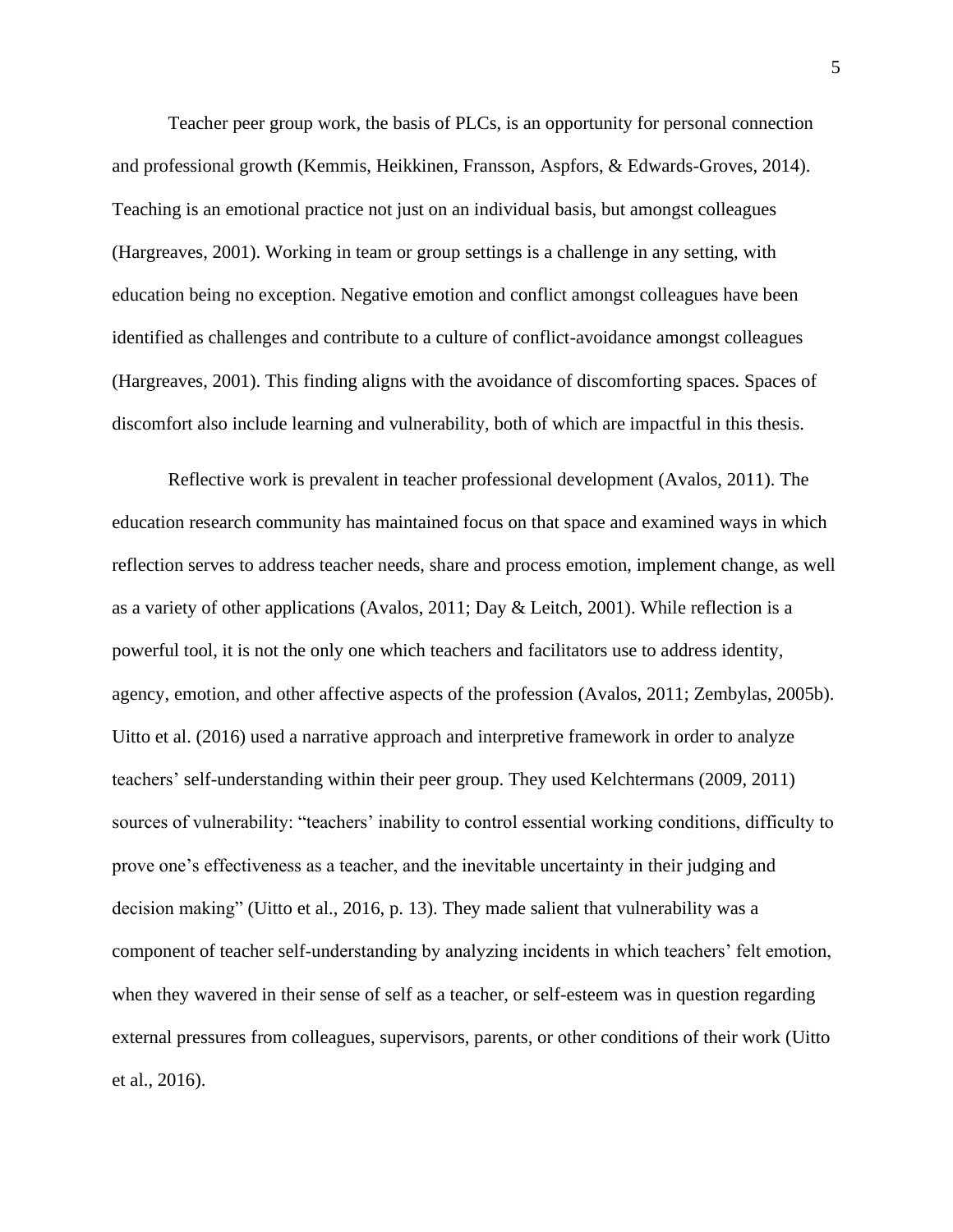Teacher vulnerability, in terms of the above conception, was found to be inherently related to and a part of teachers' self-understanding, and thus professional identity (Uitto et al., 2016). The co-construction of teacher self-understanding and expression as a part of a peer professional group were found to be important in continued reform of teachers' professional culture (Uitto et al., 2016).

## **Emotional sharing**

Emotions in a sociocultural context are "a dynamic ongoing process that is constructed in the context of interactions, relationships, and culture" (Boiger & Mesquita, 2012, p. 222). Professional learning communities are a space in which teachers disclose their emotions. Emotions and emotional expression are inseparable from the teachers' work in all dimensions including instruction and professional development (Hargreaves, 2001; Zembylas, 2004, 2005b). Beyond this, as a highly social profession, the sharing of emotion amongst teachers, their colleagues and their students influences the emotional landscape (Hargreaves, 2001). Sharing emotional information or emotions themselves has a wide range of consequences in interaction (Barasch, 2020). Whether a positive or negative disclosure, all hold the capacity to bring us closer to one another and deepen our relational bonds (Graham, Huang, Clark, & Helgeson, 2008).

The sharing of emotional experiences is imbued in personal and professional life, and is a contributor to the situated, relational nature of professional relationships (Rimé, Bouchat, Paquot, & Giglio, 2020). While we might first conceptualize of emotional sharing as happening amongst trusted friends or colleagues, strangers or unknown audiences are also often on the receiving end of emotional disclosure (Peters, Kashima, & Clark, 2009). This has become especially salient in the age of web connectivity and social media as we have increased choices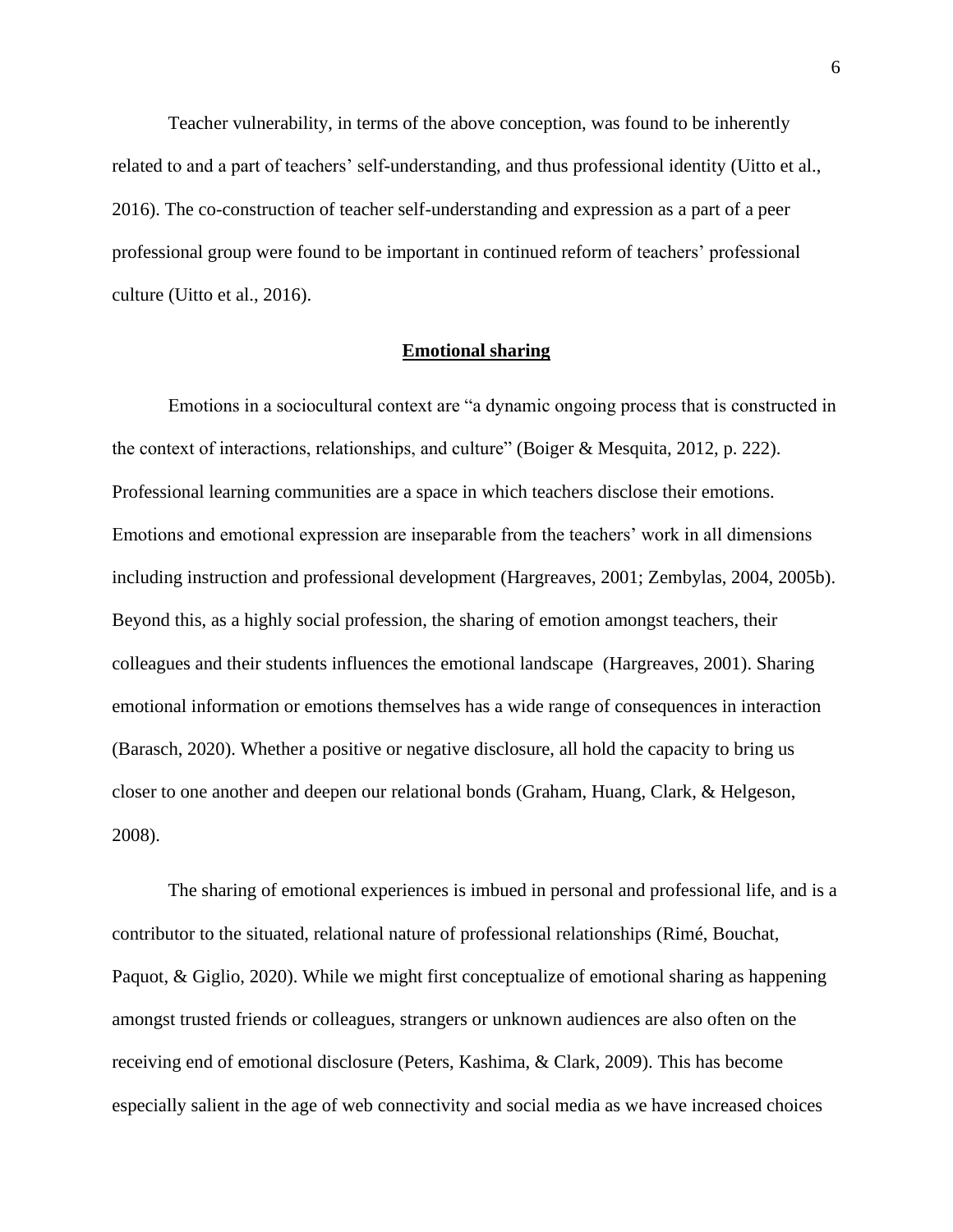for sharing spaces and can more easily divorce the face-to-face experience of the receiver from our emotional expression (Barasch, 2020; Jeong & Frazier, 2008).

#### **Emotions in Science Education Research**

Emotions are a crucial component of teaching and learning science, not to mention the disciplinary field of science as a whole (Jaber et al., 2021; Jaber & Hammer, 2016; Zembylas, 2016). Beyond that it is impactful in teachers' pedagogical decision making (Zembylas, 2004). Teaching is inseparable from emotion so vulnerability, as an experience connected to emotion, must also be an inherent component of the profession (Bullough, 2005; Hargreaves, 2001). Yet when emotion, affect, or vulnerability have been addressed, the dualistic concept that science and emotion are separate has been foundational (Alsop, 2005; Hufnagel, 2019). Research on emotion has also been constrained by individualistic conceptualization rather than more relational frameworks (Boiger & Mesquita, 2012; Hufnagel, 2019; Zembylas, 2011).

## **Vulnerability in Education Research**

One of the primary barriers on this topic is that there remains no established definition of vulnerability in education research, despite a smattering of attempts to address the concept (Bruk et al., 2018). This has impacted efforts to explore vulnerability and capitalize on its role in teaching and learning. Those which touch on the concept at all either a) do not explicitly define their conceptualization, b) do not explain methodological considerations they've used to identify vulnerability in the data or c) both.

Existing studies of vulnerability in educational settings have been primarily focused on teachers' personal narratives during educational reform (Kelchtermans, 2005; Lasky, 2005). The roots of the existing work on vulnerability in education research are often found in research on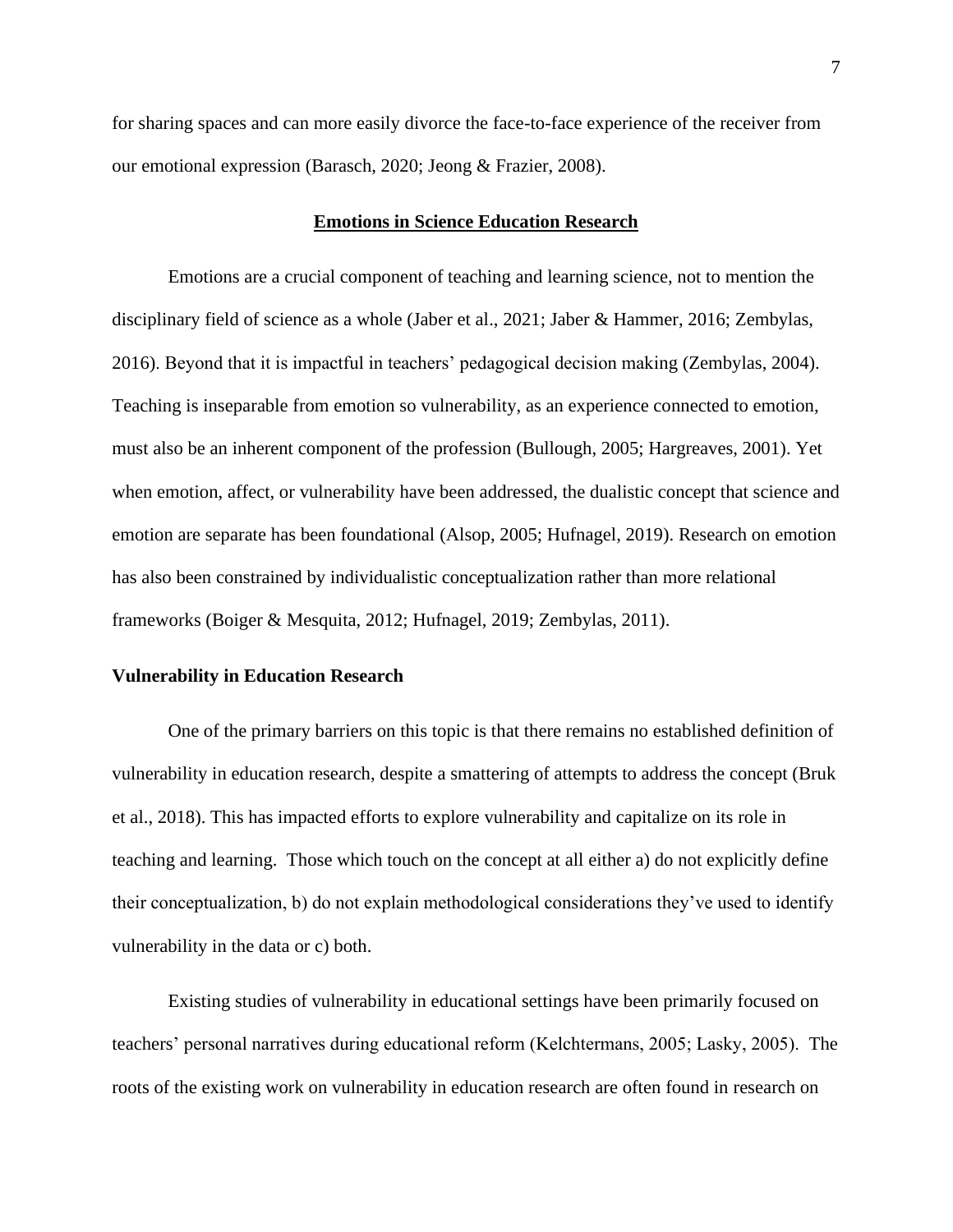teachers' professional risk-taking experiences. This foundation has led to existing conceptions of vulnerability incorporating intentionality (Bruk et al., 2018; Gallo-Fox, 2010). While intentionality may play a role in the cause of expressions of vulnerability, that remains an unresolved assumption (Bruk et al., 2018). The roots of conceptualizations of vulnerability in education research are in risk taking (Bullough, 2005; Gallo-Fox, 2010; Lasky, 2005; Uitto et al., 2016). The basis in risk taking fosters a scarcity model in applications of the concept of vulnerability. Some work done on vulnerability does not explicitly define the concept as it's being studied (Kelly, 2013; Uitto et al., 2016). Furthermore, research which does define it does not detail the methods by which it was identified in the data (Kelchtermans, 2005, 2009, 2011). Lastly, the majority of research which seeks to address vulnerability does so from a scarcity framework in which it is treated as unavoidable, but to be mitigated (Bullough, 2005; Kelchtermans, 2005; Lasky, 2005).

Experiences and expressions of vulnerability are inseparable from and consequential for the work of teachers (Kelchtermans, 2011). Despite some scholars recognizing the significance of the concept, education research has made scant effort toward a comprehensive understanding of vulnerability (Uitto et al., 2016). Kelchtermans (2009, 2011) has rooted his framework for vulnerability in teachers' self-understanding. Kelchtermans has used a personal interpretive framework in order to deepen understanding of teachers' self-conceptions and their knowledge and beliefs about teaching as a system (Kelchtermans, 1996, 2005, 2009). He determined three primary sources of teacher vulnerability from their personal biographies: educational administration/policy, professional relationships in the school, and limits to teachers' efficacy (Kelchtermans, 2011). This conceptualization also centers the political aspects of identity, considering it to inform and be informed by the sociocultural construction of school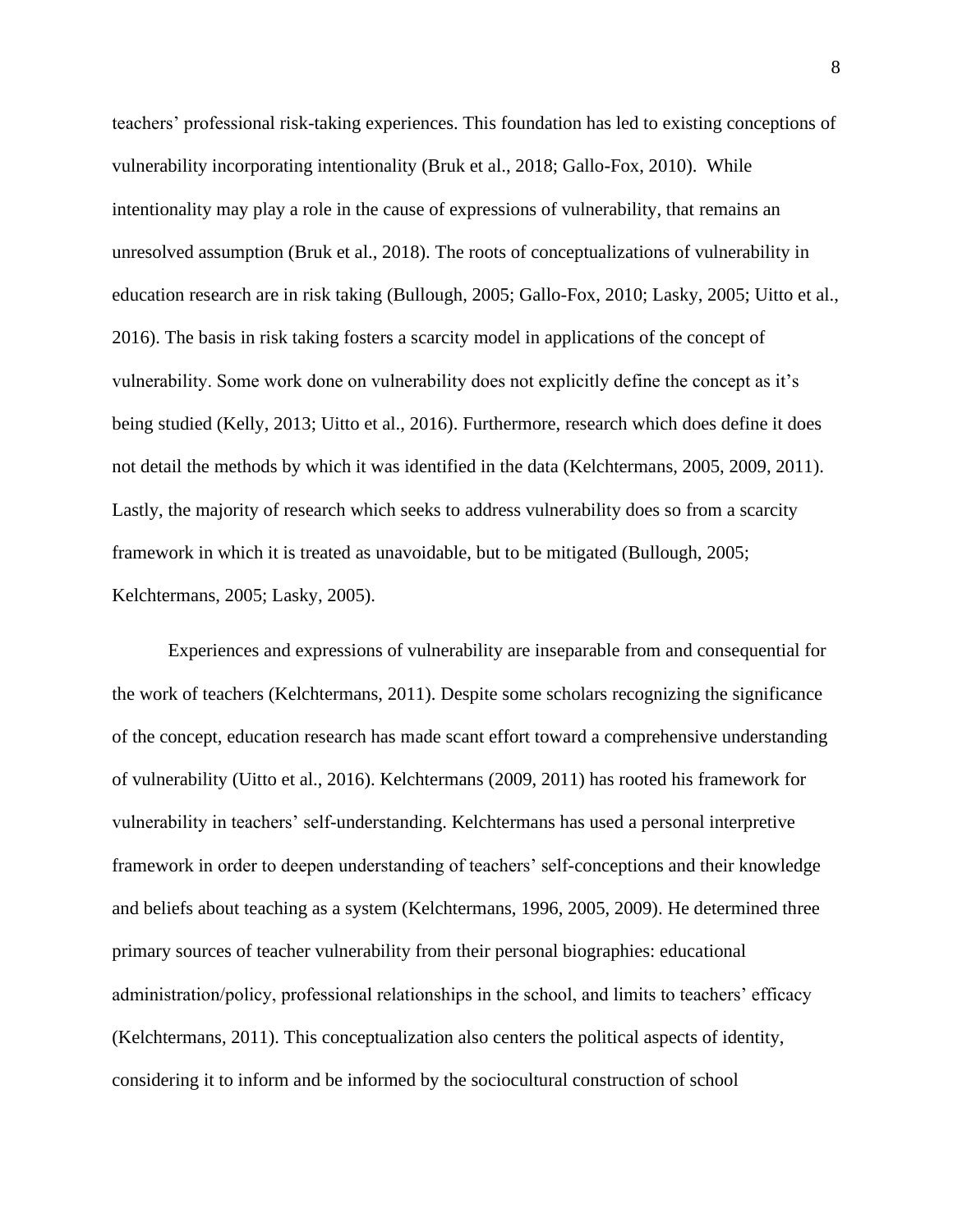micropolitics (Kelchtermans, 2011). Similarly to many in the education research field however, this orientation contends that vulnerability its effects should be avoided and reduced (Kelchtermans, 2011). His work eventually concludes that "vulnerability is…that which constitutes the very possibility for the "pedagogical" to happen in the interpersonal relationship[s]…[t]he relationship of an ethical and thus vulnerable commitment opens up the chance that education (literally) "takes place"" (Kelchtermans, 2011, p. 81). This begins to bridge to vulnerability conceptualized as something which we should embrace but is not a space that Kelchtermans pursued further in his research.

Another primary context in which researchers have addressed vulnerability is in relation to education and school reform. Differently from Kelchtermans, Lasky (2005) conceptualized vulnerability as "a multidimensional, multifaceted emotional experience that individuals can feel in an array of contexts" (Lasky, 2005, p. 901). Using survey and interview methods, Lasky sought to further understanding of teacher agency, identity, and professional vulnerability (Lasky, 2005). The primary finding regarding vulnerability was that it was inextricably linked to trust in the relationships teachers described during interviewing (Lasky, 2005). Similarly, to Kelchtermans (2005) and Gallo-Fox (2010), Lasky also found a strong link between risk-taking and vulnerability (2005). Lasky asked the teachers specifically about their personal beliefs around professional vulnerability, but all went on to describe the ways in which the political reform they were experiencing in their work affected personal vulnerability, which then informed professional vulnerability (Lasky, 2005). This shared experiences of the teachers resonates with the concept that there is at the very least a deep connection between experiences of vulnerability professionally and personally, or even that they might be one and the same.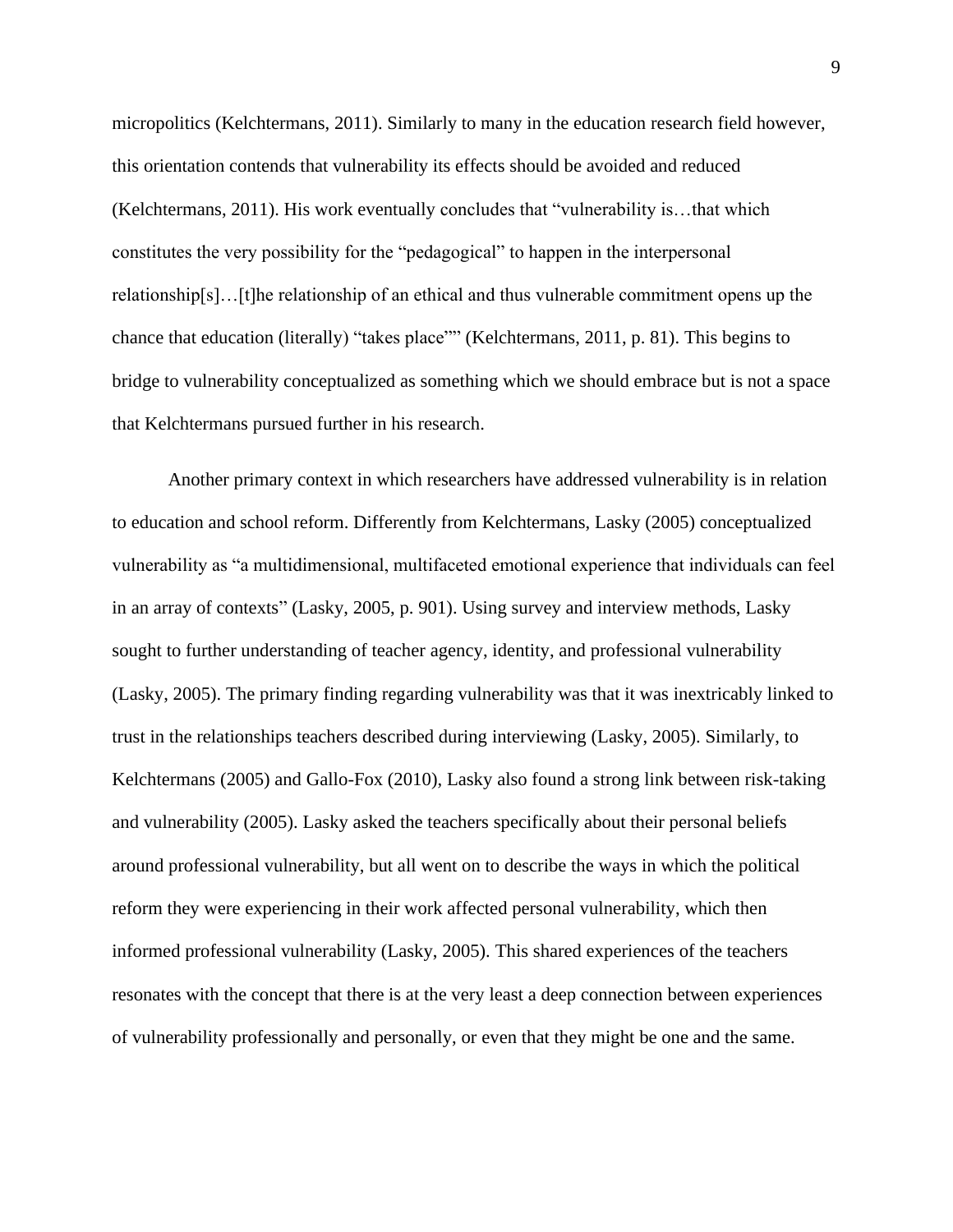Vulnerability is inherently emotional and therefore situated within our individual and collective experiences (Gilson, 2011; Gilson, 2018; Zembylas, 2005a). Current conceptualizations of vulnerability are reductive and focus on inherent risk and posit scarcity. Traditional orientation to vulnerability has positioned it as a condition to be avoided, synonymous with being at risk of harm, whether emotional or physical (Gilson, 2011). Vulnerability may involve risk and powerlessness (Gallo-Fox, 2010), but I do not consider it to be inherent in the experience. Lasky (2005) and Kelchtermans (2005) have done more research on vulnerability than anyone else in the field, but both framed their studies in developing greater understanding of vulnerability to help teachers avoid it in situation where they have expressed powerlessness, such as administrative reform.

#### **A New(er) Philosophy of Vulnerability**

Gilson's defines vulnerability as "a basic kind of openness to being affected and affecting in both positive and negative ways, which can take diverse forms in different social situations"(Gilson, 2011, p. 310). Its relational nature informs the fact that it gains meaning and value "in relation to…specific positions, experience, and events."(Gilson, 2018, p. 231). Gilson's definition has four main components. First, vulnerability is a crucial and unavoidable aspect of humanity. Second, it is one of potentiality wherein the openness to something may only be uncovered through interaction. Third, it is highly situated and therefore the gravity of the experience for all involved is determined by an endless variety of norms, expectations, prior experiences, and power dynamics. Fourth, "it is ambivalent and ambiguous in both how it is experienced and its value" (Gilson, 2018, p. 231). Vulnerability is impossible to separate from the experiences and social positions of those expressing it and therefore is highly relational in nature (Gilson, 2018, p. 231). The nature of this conceptualization of vulnerability as highly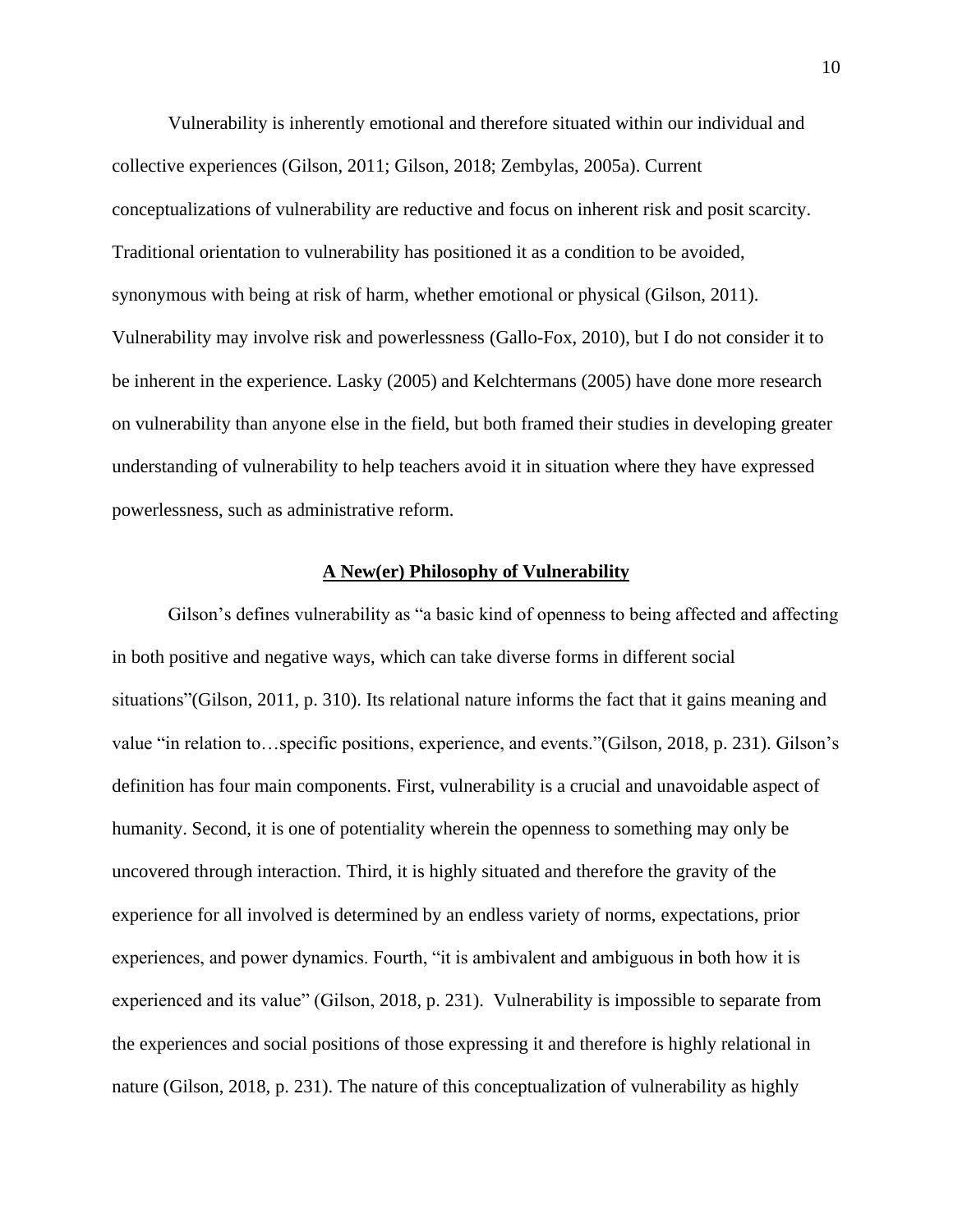interactional and relational makes it salient in discourse. The uncovering through social interaction may be explored through an analysis of the discourse in whatever modality it might take place. Vulnerability is inherently emotional and therefore situated within our individual and collective experiences (Hufnagel & Kelly, 2018; Gilson, 2011). Emotions are *about* something (Hufnagel & Kelly, 2018) and so that *about*ness is present within vulnerability as well.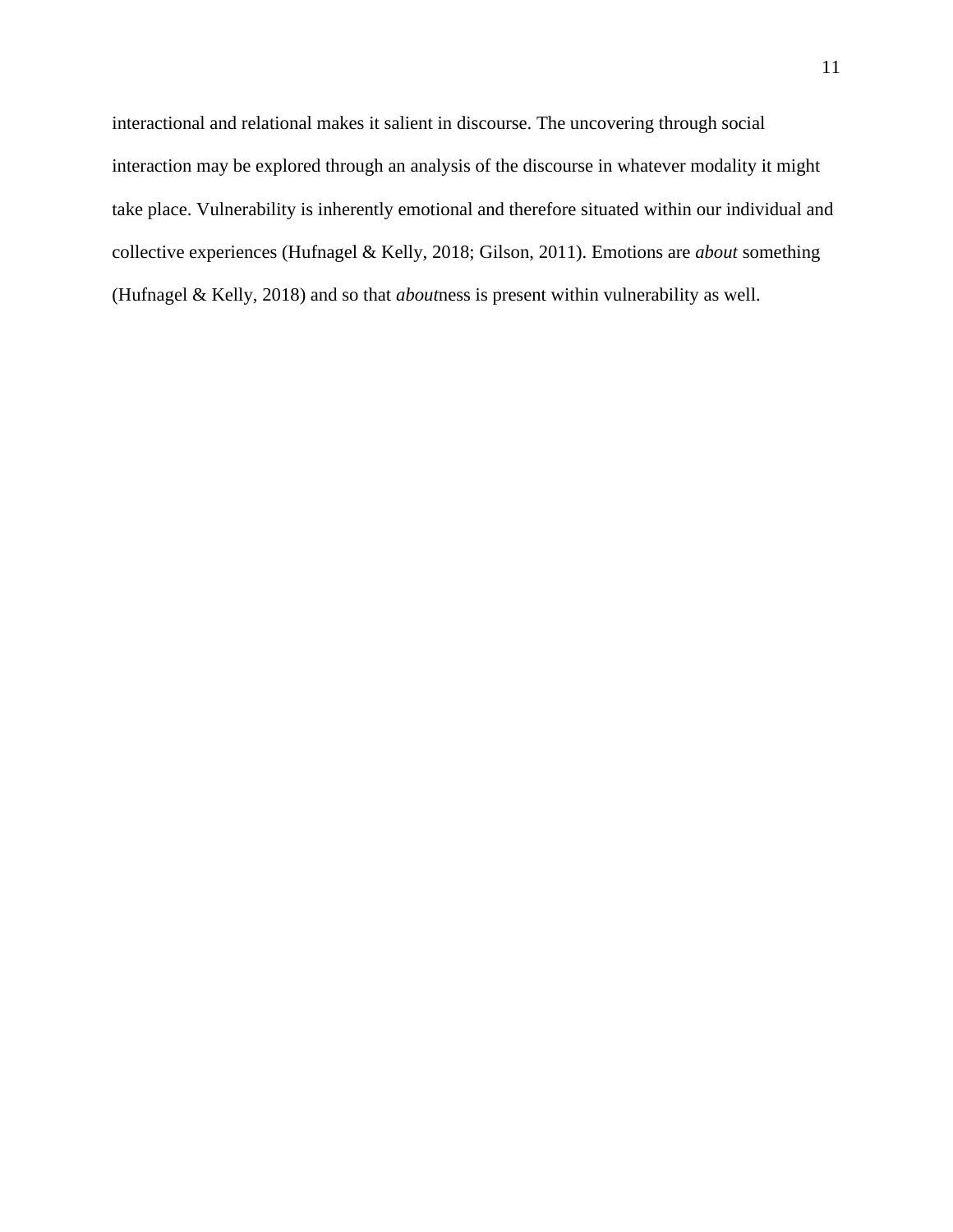#### **CHAPTER 3**

## **METHODOLOGY**

In this chapter I will first provide the goals of the study and analytical approach used. I will outline the data source and participants, as well as detail the analytical decisions which comprised this study. I conclude by discussing some of the primary groupings within the features of the expressions of vulnerability.

## **Goals of the Study**

This thesis aimed to a) develop ways to identify vulnerability in written discourse and b) examine the expressions of vulnerability in the written discourse.

## **Conceptualizing Vulnerability**

Expressing vulnerability is when we open ourselves to the possibility that we are pushing at the norms and expectations of the space and therefore breaking from the expected outcomes of our sharing. When we share information, opinions, and/or emotions during social interaction it is imbued with discomfort (the vulnerability) for the sharer and the receiver due to expectations related to the social norms of the space, recognizing that those are fluid and evolving. The relational nature of vulnerability is present within it and informs it. Interpersonal relation helps us to understand the social norms of the space and the potential to affect and be affected by the expression of the vulnerability. Emotions often underly vulnerability because of it's positioning within the norms and culture of schools, not to mention society. Spaces of discomfort are avoided and devalued. Emotional sharing is not expected in most professional spaces, making silence a primary tension related to emotions (Hufnagel, 2019).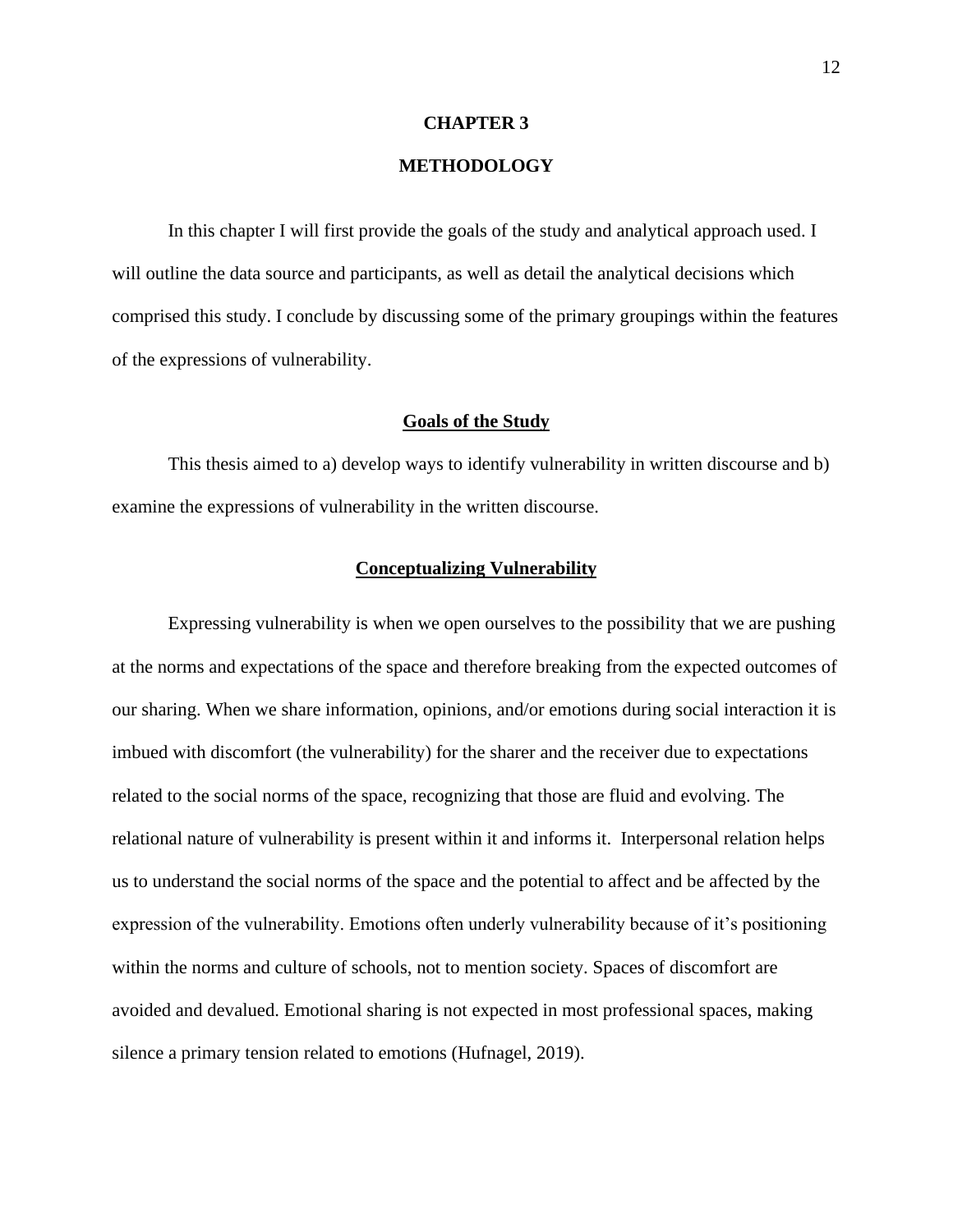There are no guarantees of perception when we share in a social space, and we construct security for ourselves by aligning with norms and expectations based on cues from coparticipants and by watching the effects of others sharing within the space. In order to examine discursive expressions related to emotion, I had to attend to the experiences, social positioning, norms, and expectations of the participants of the interaction and the space in which the interaction exists. The capacity of a group to express, withstand, and metabolize vulnerability changes and evolves as those features of the interaction change. This change is situated and ambiguous and would need to be continuously revaluated throughout the research process, as well as in any other project.

Vulnerability is natural to human existence and interaction (Butler, 2004; Gilson, 2011). Just as the bounding of vulnerability itself is ambiguous (Gilson, 2011) so is the way in which it is experienced and responded to in social interaction. Vulnerability's framing as opening to risk and harm has contributed to its common conception as embodied. Both the research literature and colloquial use in describing at risk populations, particularly those whose life experiences and behavior increase their chances of bodily harm, rely on vulnerability as a primary terminology and conceptualization. To envision it as so closely related to the body has limited the field's ability to develop the ways in which it is defined emotionally, socially, and philosophically. It is not to suggest that weakness or risk are absent from vulnerability. They may be, but they are not always. The conceptualization used in this thesis makes space for the variety of ways in which vulnerability arises, particularly for educators. It also includes the variety of social contexts which both inform and are informed by its expression. The nature of vulnerability conceptually has presented ongoing challenge amongst researchers in developing a more specific definition, as well as operationalizing it within methodologies.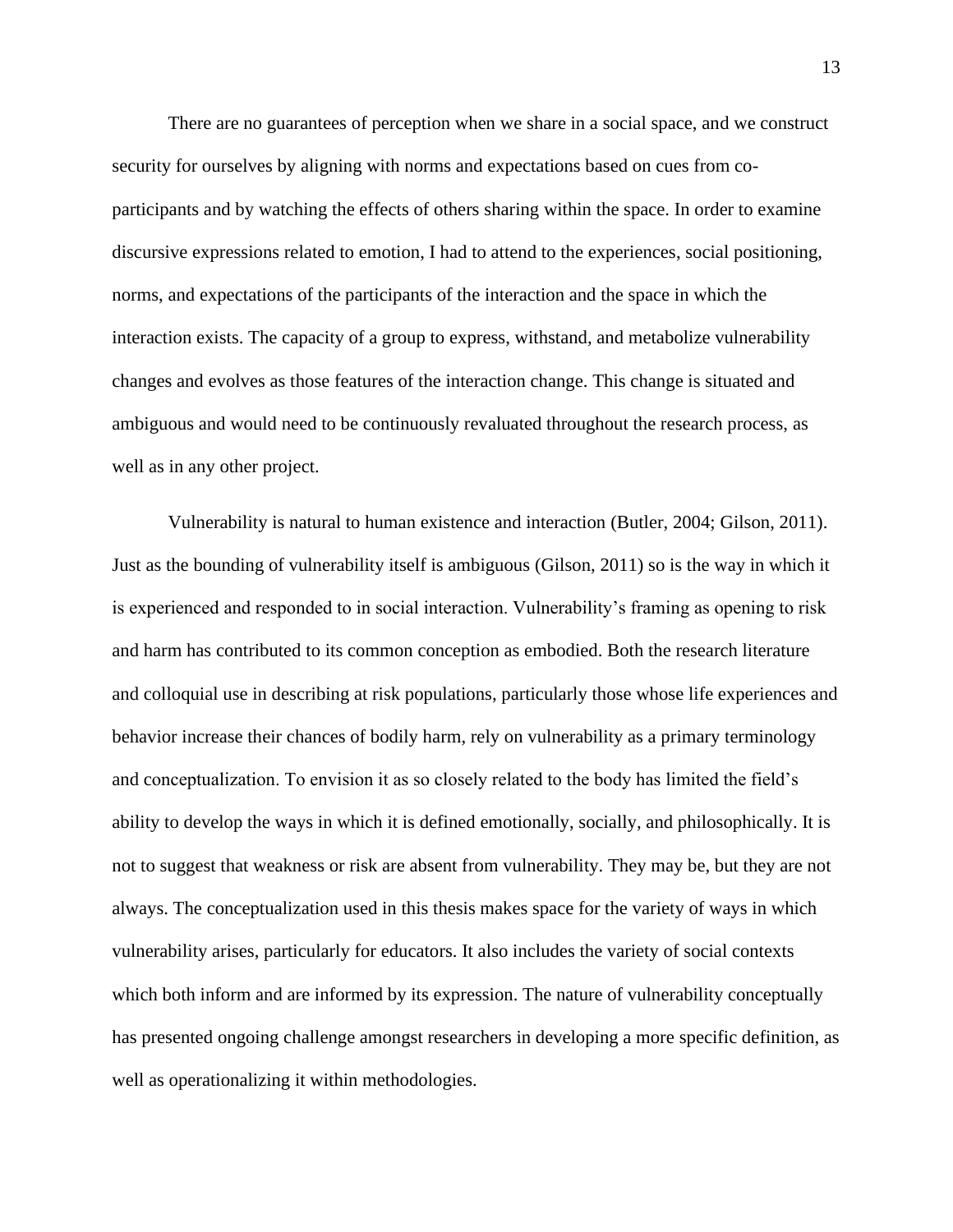#### **A Discursive Approach to Vulnerability**

There are many components to communication, but language in use is a primary tool of humanity which influences and is influenced by our enacted experience(s) (Gee, 2010). Language extends well beyond the constraints of knowing and is a tool by which we are able to do, be, and say things within our social environments (Gee, 2010). Beyond that, "[e]motions are not private or universal…[they] are constituted through language and refer to a wider social life." (Zembylas, 2011, p. 34). Meaning is not constructed on an individual basis, but within social interaction (Gee & Green, 1998). Language in use gains its meaning in, and is informed by numerous factors including the individuals, place, and culture in which they are being communicated (Gee, 2010). Language is imperative in our ability to communicate, both personally and professionally.

#### **Emotional Expressions in the Discourse**

A non-prescriptive approach was used to identify what counted as vulnerability. This open and iterative process was used to highlight all potential expressions (Hufnagel, 2019). This facilitated the "progressive shap[ing]" of the vulnerability (Goodwin, 1994, 1997, p. 122). Informed by Hufnagel and Kelly's (2018) framework for emotional expressions, I attended to three features of the discourse which work together to convey emotion: semantics, contextualization cues, and linguistic features (Hufnagel & Kelly, 2018). These features also make salient the aboutness, or the object, of the emotional expression (Hufnagel & Kelly, 2018). Examining the aboutness was important to identifying what teachers' expressions of vulnerability were about.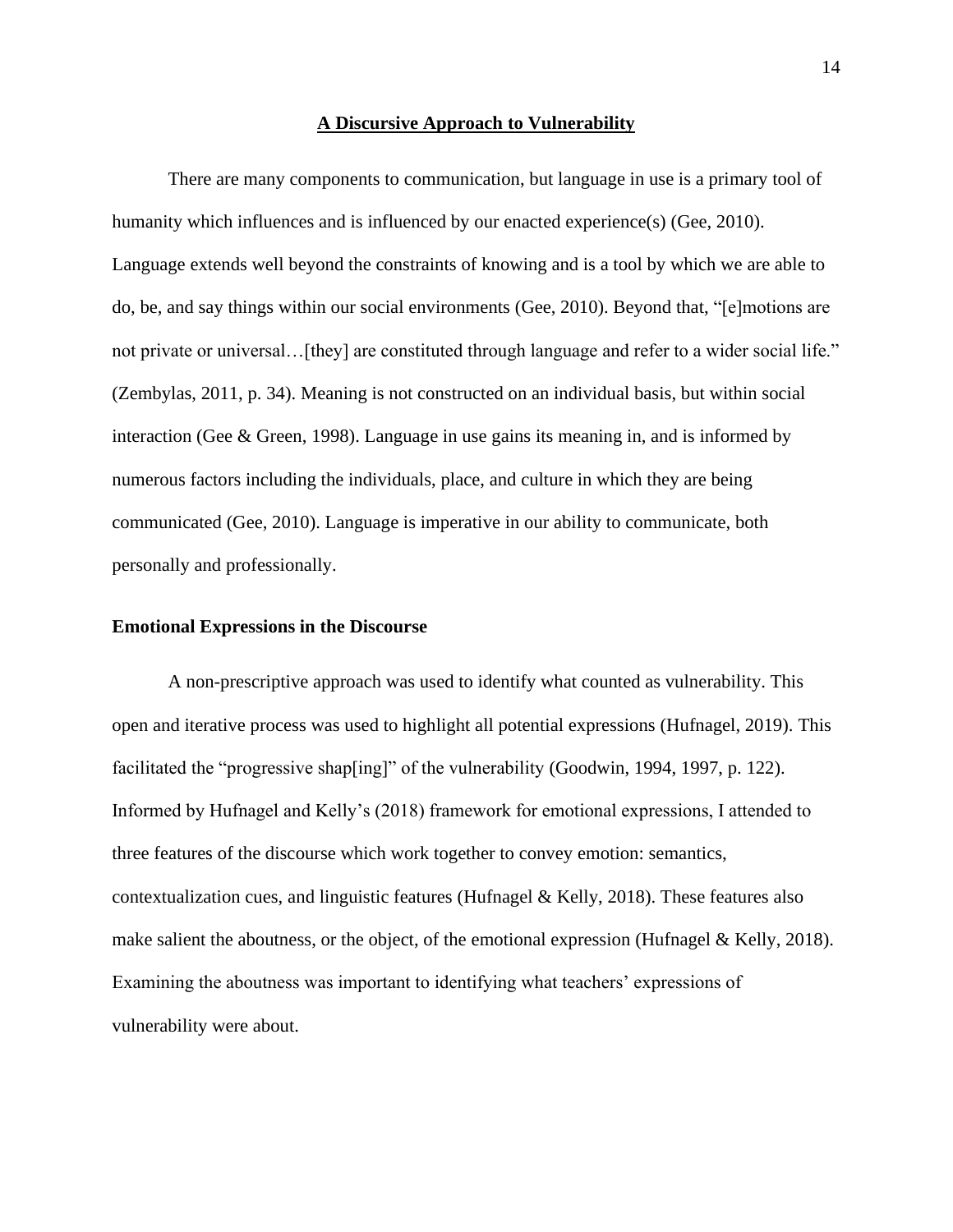**Semantics.** Semantics encompassed emotion and affect words in this discourse, along with emojis. Emotion words included frustrating, worry, concern, and hope. There were a few ambiguous instances in which the word used was emotional but didn't necessarily indicate the nature of the underlying emotion alone. Examples of this included feel and comfortable. I also included implicit or implied emotion in affective words (e.g. struggle, difficult, worry) as capturing ways in which teachers alluded to their own feelings and also informed the emotional sharing norms of the group.

**Contextualization.** There are the words we say explicitly and there is implicit meaning behind them, which we develop based on a variety of contextualization cues (Gumperz, 1982). I oriented to punctuation, text size, bolding, and similar style features which impart meaning beyond the words themselves as contextualization cues (Hufnagel & Kelly, 2018). Many of the ways in which we use contextualization don't have to do with specific words at all. Contextualization cues can be a variety of linguistic features which denote information we interpret during an interaction to determine the meaning outside of the words themselves (Gumperz, 1982).

**Linguistics.** Attending to linguistic features allowed me to highlight additional aspects of the discourse which could be a component of expressions of vulnerability. These included "verb tense, point of view, hedging, amplification, and dampening" (Hufnagel & Kelly, 2018, p. 920). Just as with the other features I attended to, these features did not singularly indicate that an expression was emotional or vulnerable. Rather, they were an additional aspect to attend to in the highlighting process which were compared to other aspects of the analysis to make salient the ways in which they interacted to convey vulnerability.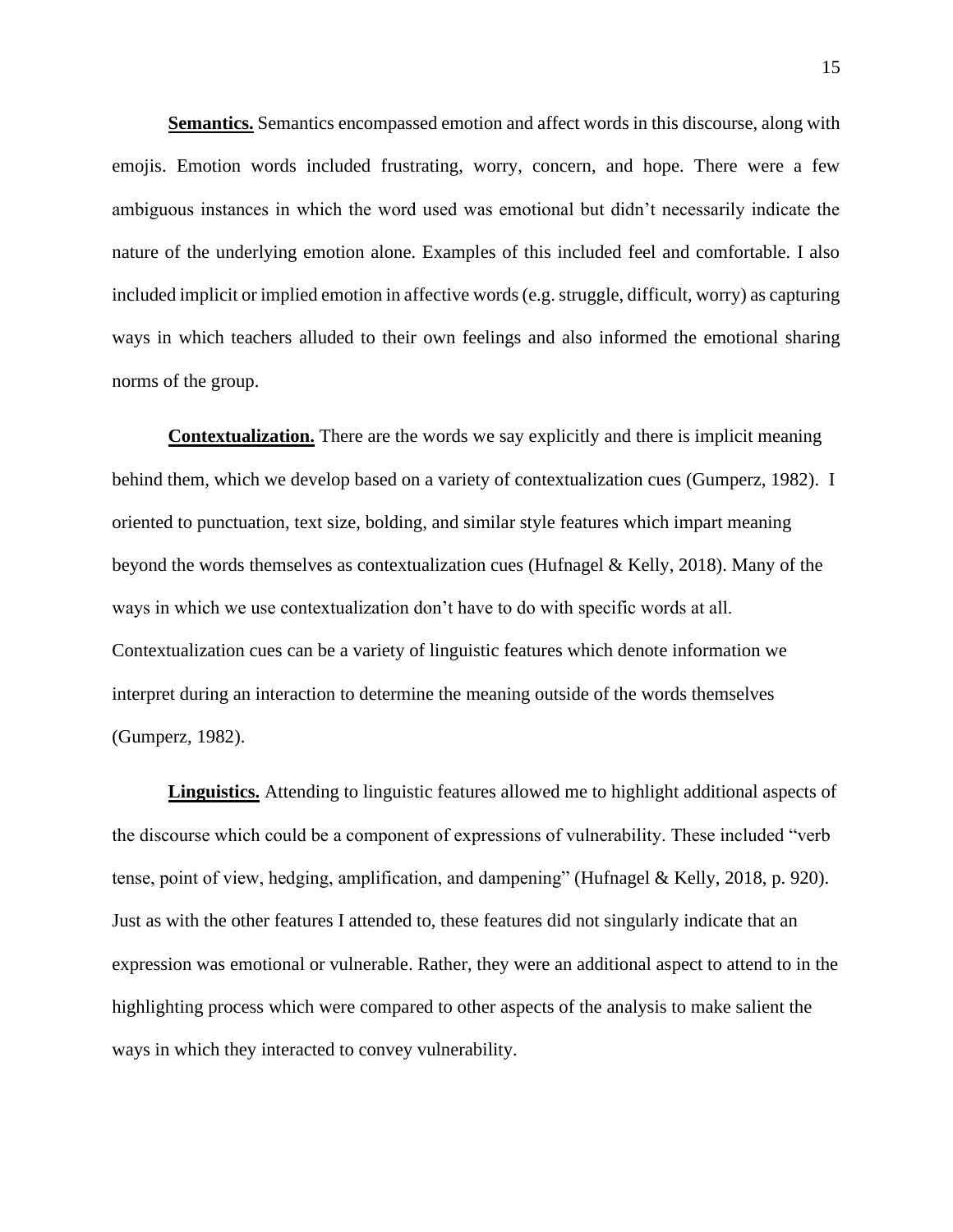#### **Research Setting**

This study focused on the written discourse of a regional professional learning community (PLC) of middle school science teachers in New England. The professional learning community was hosted by a scientific research institute which maintains a large education department promoting student engagement, teacher support, and citizen science. This PLC focused on a variety of aspects of the teacher experience, but primarily promoted development of scientifically rigorous teaching and improvement of student engagement. The professional learning community met in person at the beginning of the school year for a kickoff event and for a final in-person meeting at the end of the year. These were full day meetings and included workshop and social time for teachers to learn and connect. The monthly meetings during the school year were shorter (1.5 hours) and conducted via Zoom. All meeting dates were listed in the overview of the journals written by the facilitator in order for teachers to set aside the time.

There was a facilitator of the PLC group, Jada. The facilitator ran the meetings and shared group expectations, including participating in reflection journals between Zoom meetings. The 12 teachers in the PLC each had their own document file with the same prompts by the PLC facilitators in the file. Teachers were expected to complete their own reflections in response to the prompts, as well as read and comment on at least one other teacher's entry prior to the start of each month's meeting. The facilitating organization expressed in an overview to teachers that their journals were a tool they used in evaluating the support work they did with teachers. It was also expressed to all teachers in their respective journals that they were a space to engage in connecting with the other teachers in the PLC.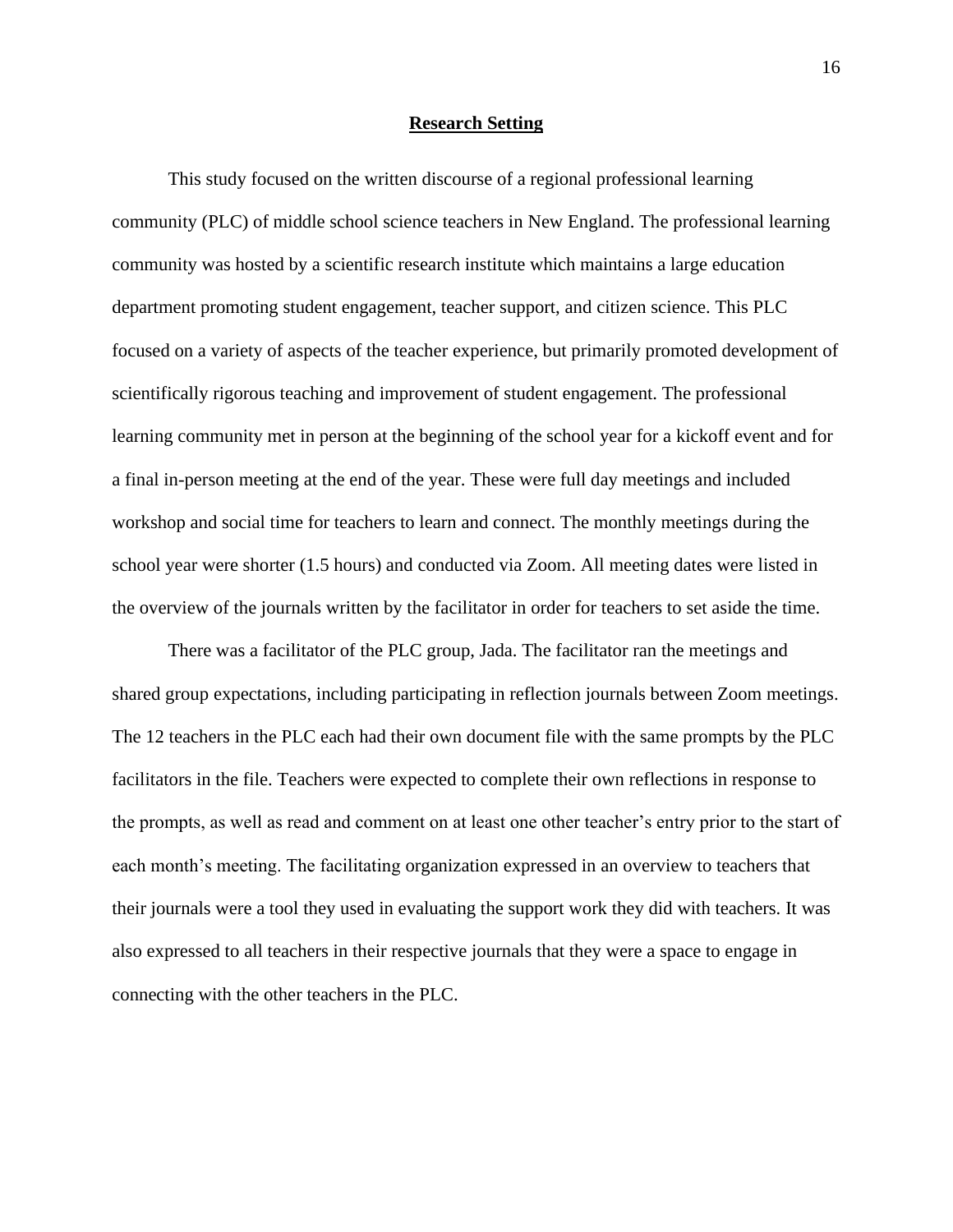They also co-constructed written reflection journals (the focus of this study). The teachers responded to the monthly prompts in their own document file and then read and commented on each other's, co-constructing a conversation within the community.

#### **Norms and Expectations of the PLC**

This study did not systematically address norms and expectations of the group in the PLC using systematic methods. A portion of my understanding of the norms and expectations of the group were drawn from my own experiences in PLCs and working in New England public schools. These experiences left me with the perspective that space is not often made for teachers to express emotion and vulnerability about their professional experiences, which informed the development of the study as a whole, as well as my understanding of these norms. Additionally, I noticed that over the course of the school year, the teachers contributed less to comments on each other's journals. Furthermore, across all the journals it was most common to respond to emotion or vulnerability with silence or an invulnerable comment such as suggesting a resource. While not systematically addressed, it was clear that overall contributions based on pedagogical and content based aspects of their practice were more common and also generated greater interpersonal communication within the journals than expressions of vulnerability.

## **Participants**

The PLC was composed of 12 middle school science teachers and 1 facilitator during the 2018-2019 school year. The teachers were all from different schools and ranged in years in service. A primary goal of the PLC was to connect middle school science teachers in rural areas where they might not have other science teachers to collaborate with in their schools. They were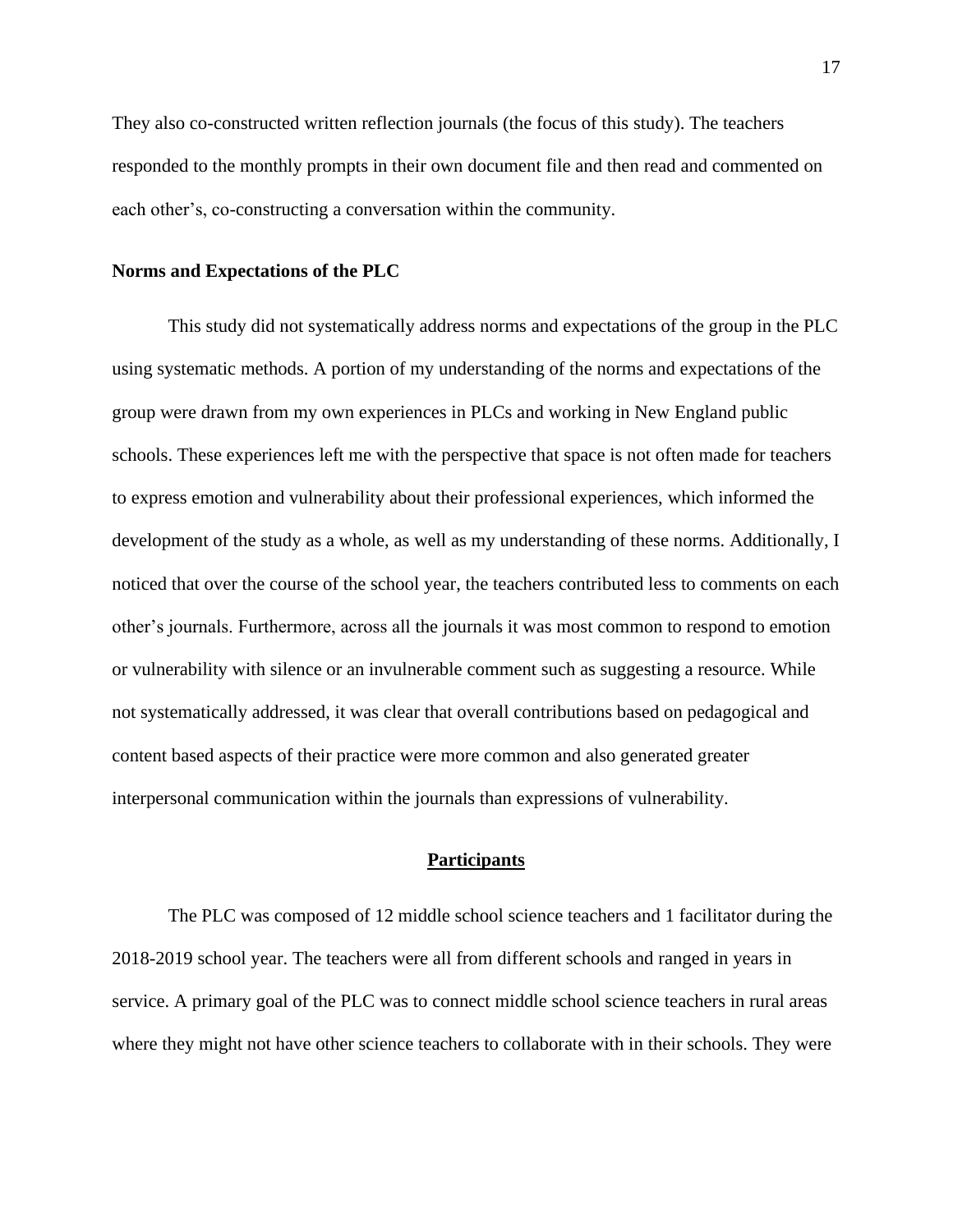from various regions within New England. Their professional connection to each other was through the PLC itself, although some were in the same district.

## **Data Source**

The data source for this study were the online reflection journals of 12 teachers from school year 2018-2019. These journals were cloud-based document files which allowed commenting by other users. The journals contained monthly prompts corresponding with the 9 months of the school year. The prompts were written in the documents by the PLC facilitator. The entire set of data included over 108 pages of journal reflections.

The written reflection journals had monthly prompts but were semi structured in that teachers had the explicit freedom to address topics or issues by which they felt compelled and outside of the suggested timeline. This norm contributed to the co-construction of documents in which teachers addressed a wide range of topics including professional collaboration, classroom management, and the challenges of teaching inquiry.

The theme of authentic investigation was put forward by the facilitators of the PLC. The facilitators of the PLC oriented the group to the common language of authentic investigation theme during a kickoff event and that common vernacular remained present throughout the school year's journal reflection work. Within the theme were related ideas, such as: communicating findings with an authentic audience, peer review and revision, developing investigable questions, data interpretation and analysis, and investigating real-world problems. Many teachers used the journals as an opportunity to connect with each other, exchange information, and ask for help.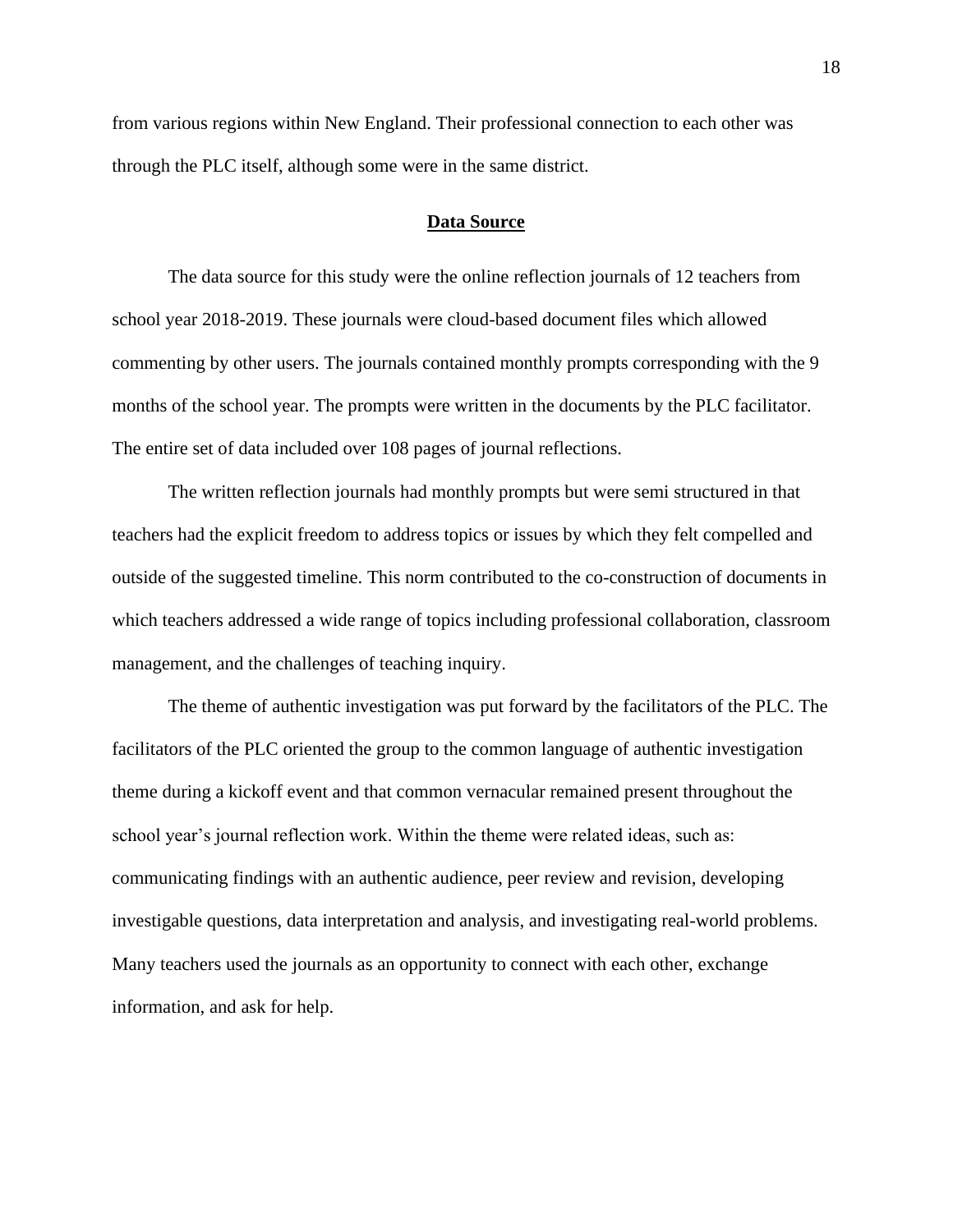#### **Analytical Decisions**

The reflection journals were first printed, then anonymized by hand. I used a highlighting process (Goodwin, 1994). Highlighting is underpinned by the concept that when a feature may be ambiguous or otherwise challenging to determine, a coding scheme can also be too definitive to encompass the uncertainty of the feature in early stages of analysis (Goodwin, 1994). Highlighting provided a method by which to extract relevant expressions from backgrounding in the discourse, while also capturing the situated and "progressive shap[ing]" of the vulnerability (Goodwin, 1994, 1997, p. 122). This highlighting process, while done first, was iterative, as I sought to identify what counted as vulnerability in the discourse of the PLC journals. As such, I used the conceptualization of vulnerability to inform what I highlighted, refining my criteria for the expressions of vulnerability as I applied Hufnagel and Kelly's (2018) methodological approach to examining emotions.

All possible expressions of vulnerability were highlighted (Goodwin, 1994) in the journals. The reflection journals were first highlighted by hand on physical copies. All answers to the journal prompts which contained answers aligning with the broader conceptual framework of vulnerability were isolated, attending to the components of the emotional expressions framework. There were several cases in which the answers teachers wrote in response to the given prompts contained multiple expressions of vulnerability. These were separated from each other and analyzed as separate expressions of vulnerability.

This iterative process worked to identify potential indicators of written expressions of vulnerability. It is not any one individual feature alone which conveys vulnerability, but many features which work together to qualify an expression as vulnerable. Some expressions had only one word or set of words which was categorized as a feature indicating vulnerability, while some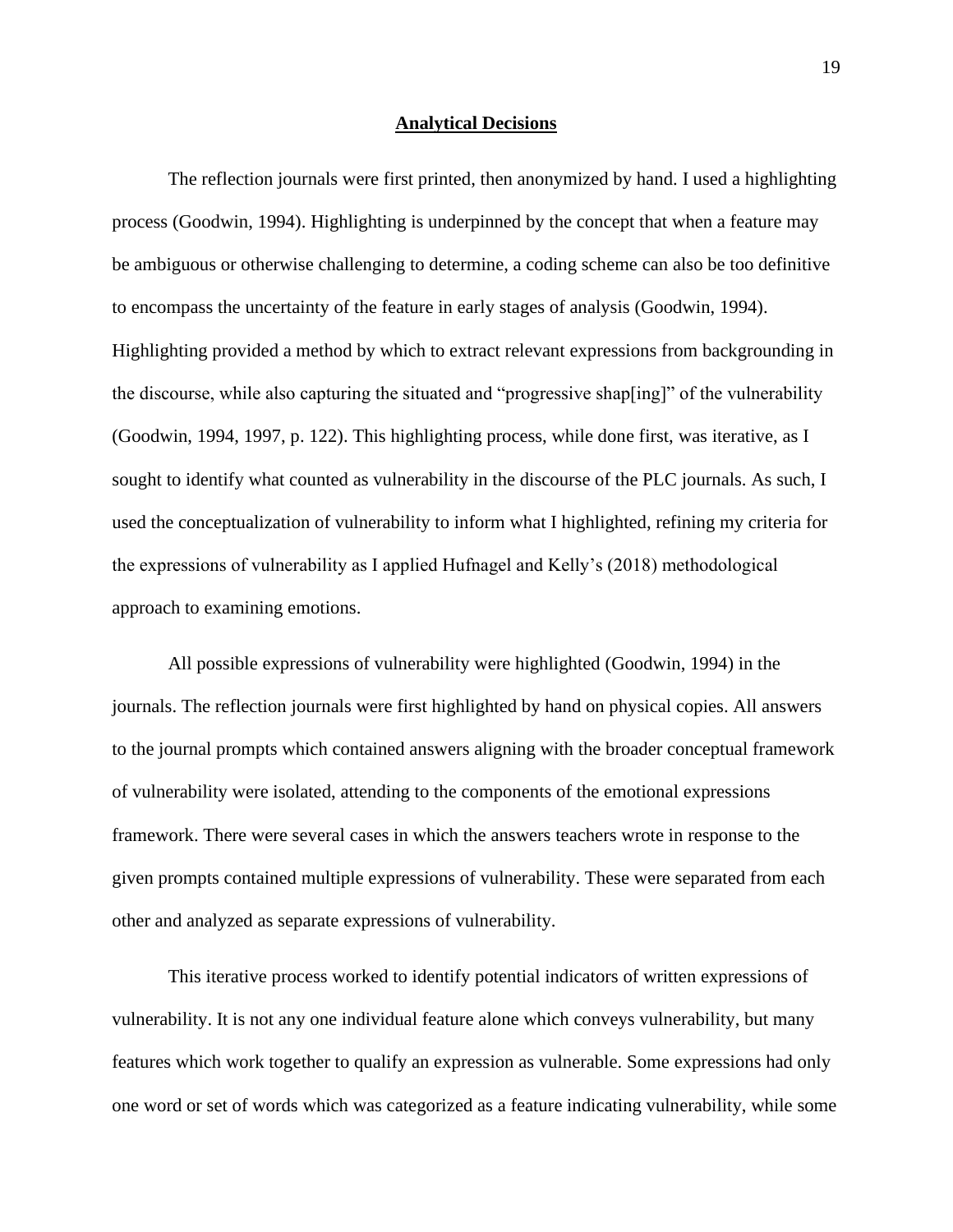had several. The categories naming discursive features of expressions of vulnerability were not mutually exclusive. There are overlaps in the categories and they worked together to describe ways in which vulnerability was expressed in the written discourse of the PLC. Having a greater number of words categorized as indicators in a given expression was not associated with more vulnerability or more emotion. Additionally, expressing vulnerability is not the only thing which a combination of discursive features might convey, but in this case was the focus of the analysis.

One of the initial challenges in this project was that there was no existing methodological framework for the examination of vulnerability in discourse, not to mention the general ambiguity in the field regarding the concept (Bruk et al., 2018; Uitto et al., 2016). This led me to use an existing framework for examining emotional expressions (Hufnagel & Kelly, 2018) along with my orientation to the concept of vulnerability (Gilson, 2013) to make salient the object and features of expressions of vulnerability.

## **Features of the Expressions of Vulnerability**

The three primary groupings I attended to in the discourse were semantics, contextualization cues, and linguistic features, as detailed above (Hufnagel & Kelly, 2018). Through multiple passes, I used these three groupings to identify specific features of expressions of vulnerability. The patterns and groupings were continually informed by both the framework for examining emotional expressions (Hufnagel & Kelly, 2018), as well as my conceptualization of vulnerability informed by Gilson (2011, 2013). The discursive features were then grouped by their function in expressions of vulnerability. These groups included: affective signals,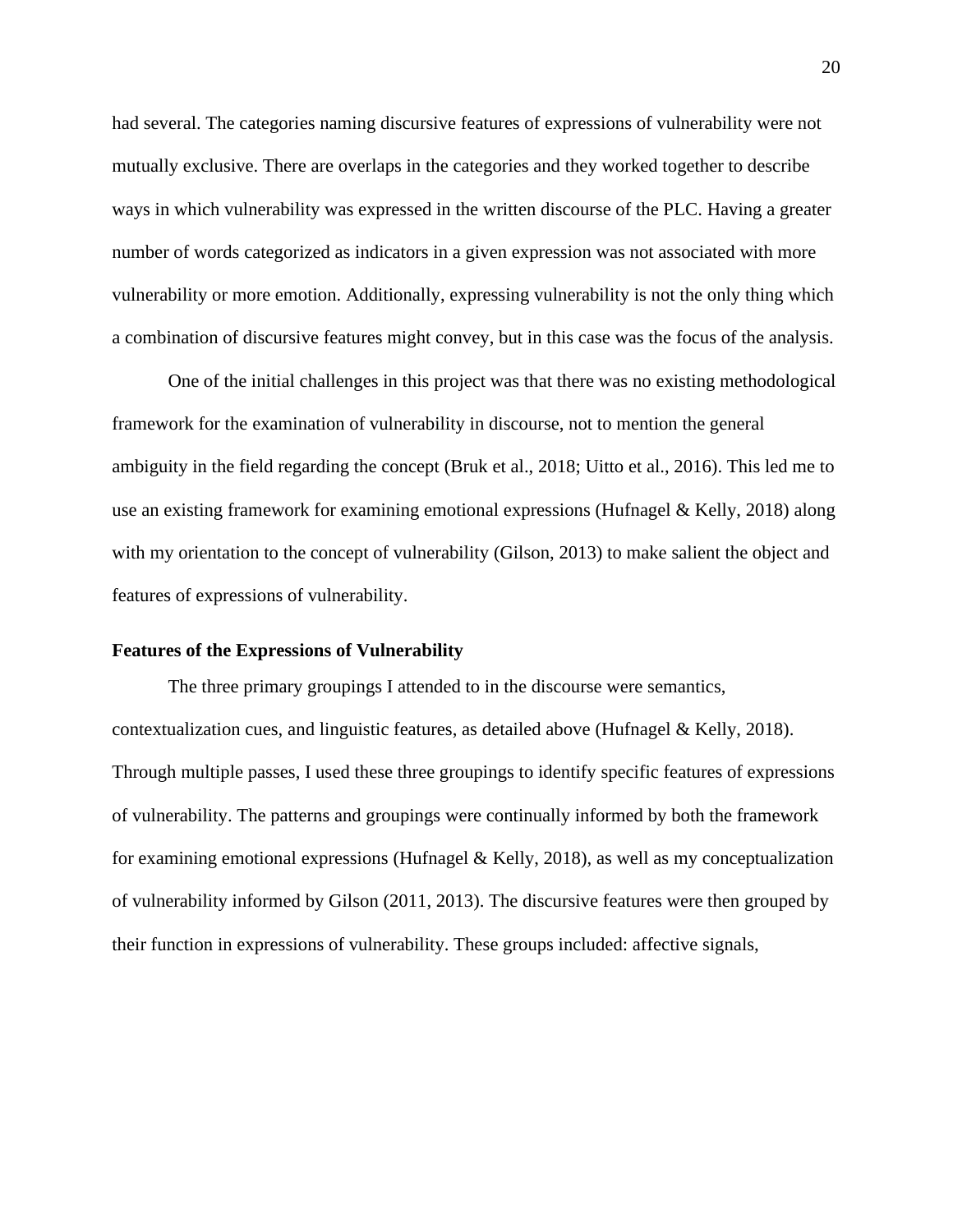amplification, minimization, and point of view. This process is broadly outlined in Figure 3.1 below.



Figure 3.1 Transference of Hufnagel & Kelly's (2018) framework

While the original highlighting process was guided by Hufnagel & Kelly's (2018) methodology, iterations of the analysis (Hufnagel, 2019) of linguistics was still informed by that framework but was used flexibly to fit the data. Because discourse is situated and as such examining for vulnerability is contextual, any framework to examine emotions is not prescriptive (Hufnagel & Kelly, 2018). This was not to reduce or eliminate any of the groupings outlined by that method but to include them and make space for others which might arise from the analysis. As might be expected, each expression in the dataset contained more than one linguistic feature.

Through multiple readings of the data, I noticed patterned features of the expressions that overlapped with some which were part of Hufnagel & Kelly's (2018) methodological considerations for examining emotional expressions. However, they were also unique in comparison to the trends discussed in that work. These features were then grouped into broad categories before several more passes to further refine the examination of the features and their groupings. These initial groupings included: amplification, hedging, contextualization cues, emotion words, point of view, verb tense, and a large ambiguous grouping of phrases and words which didn't become salient until later passes (see Figure 3.1 above for an overview of the transition).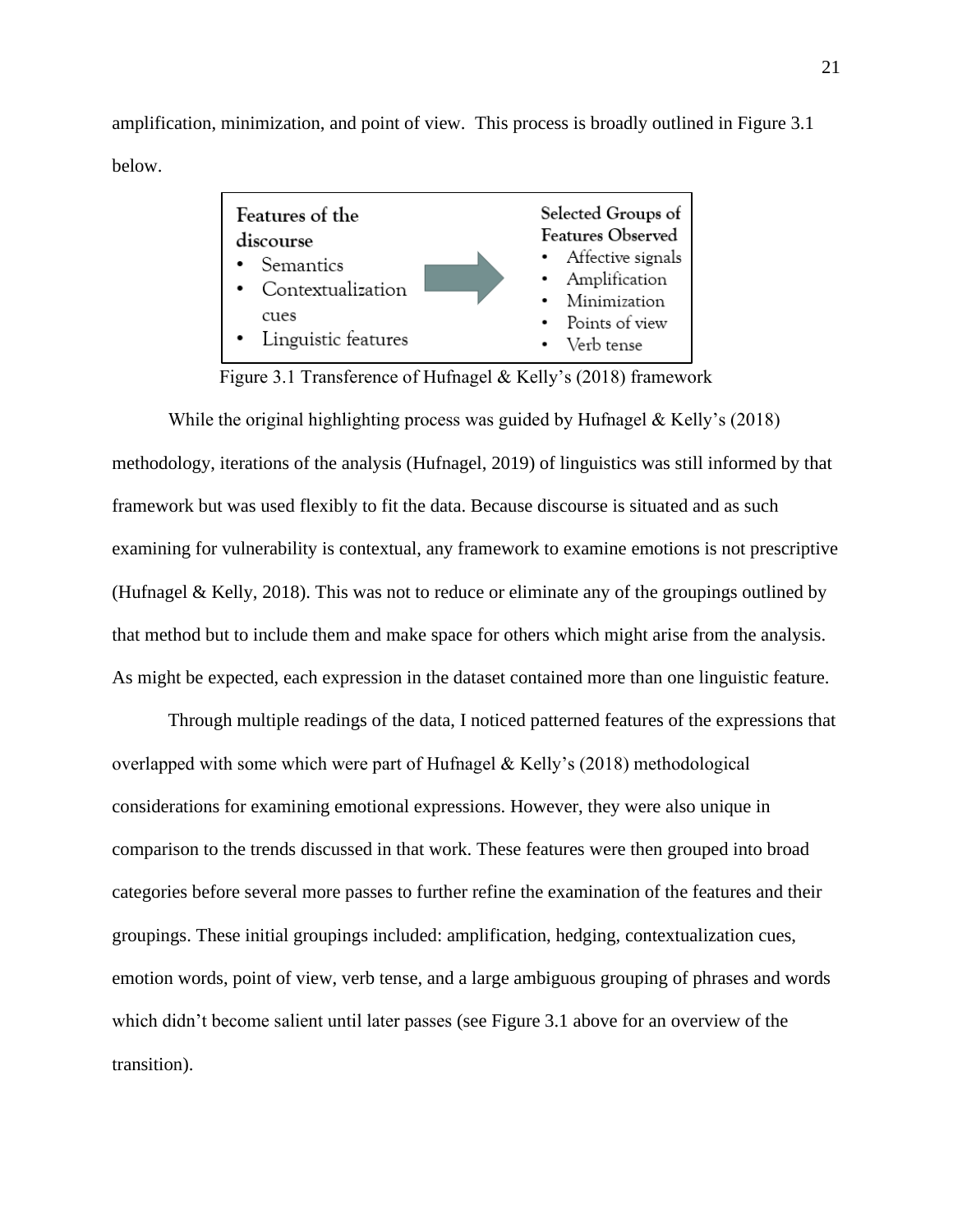Below is an example from the data with an explanation of some of the ways it was addressed linguistically:

Although *I* have been **struggling** on where to start and have the students investigating at the same time. *They* are also all on their own investigations for the science fair in March. So *I* want to be able to balance it all. (Zoe)

Zoe's first sentence uses *first person singular* in reference to herself and the challenges she's facing regarding student investigations, but then switches her students' point of view in her second sentence starting with *they* and back again to *first person* in the last sentence. This alternation between point of view embodies the balance she describes in the passage as she switches back and forth between herself and her students. She also expresses that finding the balance has been a **struggle** for her, a semantic feature expressing implicit emotion. She goes on to say she "want[s] to be able to balance it all". This phrase expresses that Zoe desires to meet her investigation goal, but that there is an element of doubt as to whether it can be done or not under the circumstances she discussed in the expression. These linguistic features work together along with and contribute to the subject of the expression, conveying her challenge and desired outcome related to her instructional goal with the PLC and praxis as a whole.

Alternatively, Maya doesn't center herself at all and instead focuses on her students.

But, getting *4 classes* to come up with a project that will work is a bit **daunting**. (Maya) There are notably no pronouns in the sentence. Maya instead refers to "*4 classes*". She does express that the getting them to come up with the project is **daunting**, but does not specifically say that she is daunted, though that is implied. The underlined portion of the sentence in which she explains that she needs to "get" the classes "to come up with a project" emphasizes her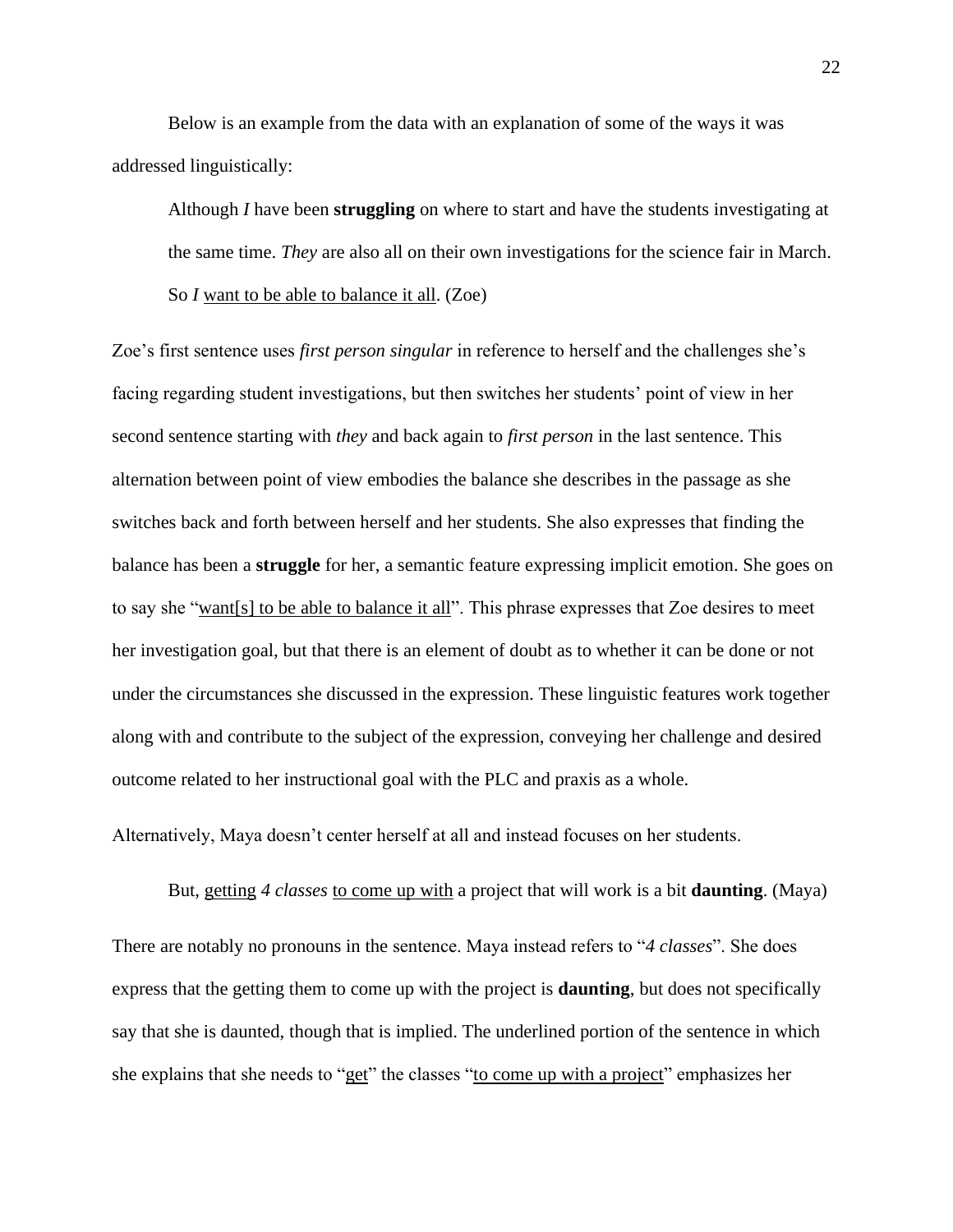students' responsibility in the investigation process, rather than the teaching role she is in. She does not specify what she means by a project working, which could be anything from having the appropriate resources to conduct it to the viability of the idea itself. Maya's statement is overall more ambiguous than Zoe's but contains linguistic features which contribute to conveying the aboutness and implicit emotion.

## **Grouping Features by Function**

Once the linguistic categories were finalized, they were copied into a new spreadsheet and iteratively organized by their function. This entailed comparing the categories back to the original expressions and grouping them by the way in which they contributed to the conveyance of vulnerability. For example, question marks did not always function the same way. They were sometime used to make a suggestion

Maybe we should consider posting the newest blournal post first rather than scrolling down? (Caroline)

and sometimes in asking for help

Any unique management strategies that you've tried and have been successful? (Anna). When there were multiple question marks used together, they conveyed a sense of urgency about time constraints

We have two weeks to be out of the woods because of hunting season. So all images/documentation need to be done by then but the we can finish up in the classroom after that?????? (Ella)

or ethical concerns about investigation practices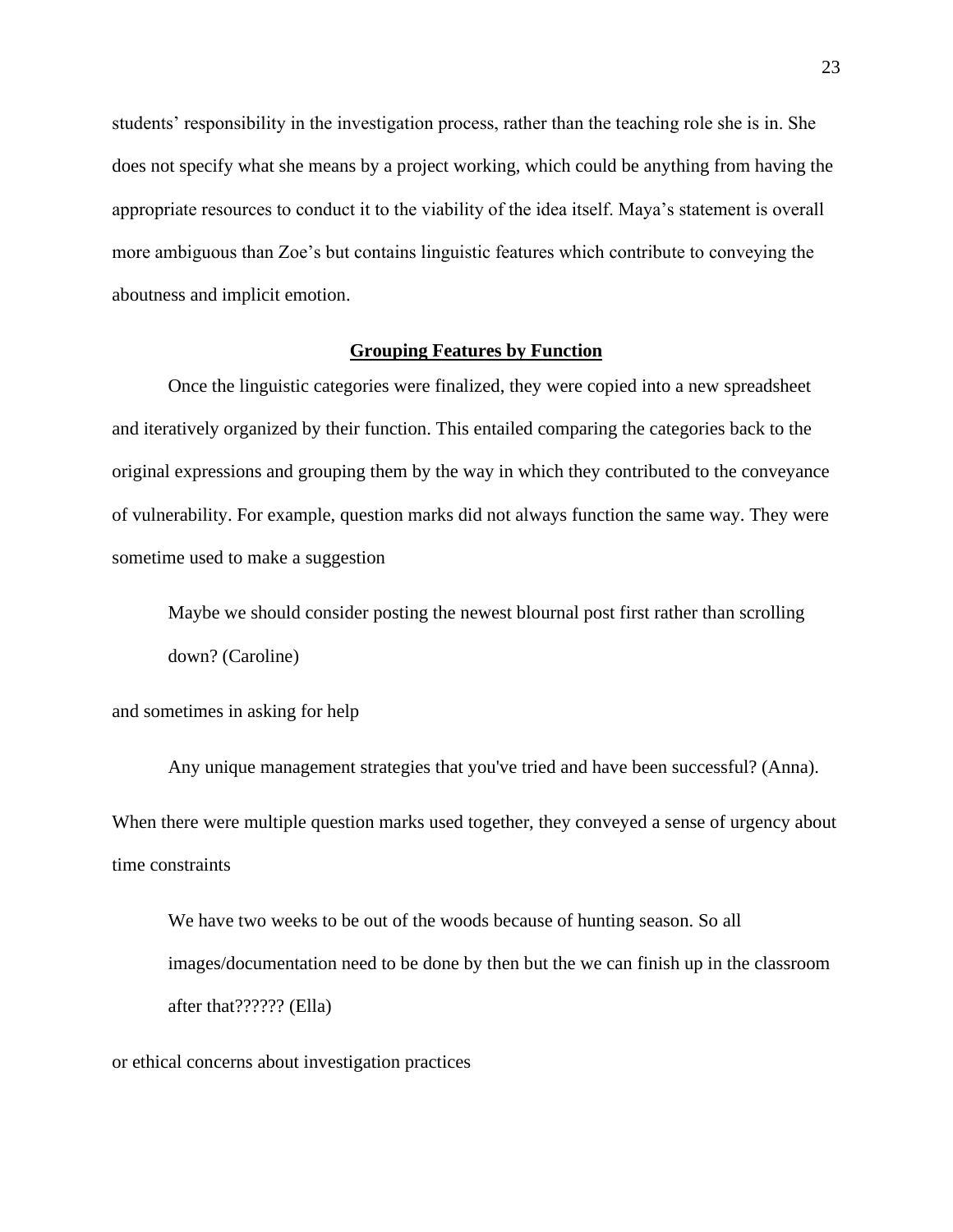6th grade has shown the invasive project is worthwhile - next year we need to do some sort of research to see if we should try to eradicate the invasives out back or do we get more out of leaving them for the learning experience?????? (Ella)

The fact that both expressions above were made by the same teacher also brings to the fore the highly personal nature expressions of vulnerability and their features, discussed further in Chapter 5.

Some of the groups of functions included amplification, minimization, relaying emotion, and expressing need. Attending to the functions of each individual instance in which the linguistic feature was present brought forward the myriad of ways each feature can be used to contribute to conveying vulnerability.

## **Grouping Similar Emotions**

When using contextualization cues from other aspects of the expression, it was possible to ascertain the tone of the emotion as positive or negative, but the emotion word alone did not do so. The presence of emotion words or implicit emotion was not solely responsible for the expression being highlighted as one of vulnerability but worked in conjunction with other features of the discourse to convey vulnerability. Some words considered to be expressing negative emotion or affect included difficult, hardest, frustrating, and daunting. Some words considered positive were wonder and hope. The positive-negative binary regarding emotion and affect has its critiques (Hufnagel, 2019; Shiota et al., 2021), but recognizing and labeling an emotion is a categorization in and of itself (Barrett, 2006). The only positive emotion words in the data set were wonder and hope. The negative emotion words included worry, sorry, concern, and terribly. Not all words considered emotional were explicitly emotional. Emotion was relayed in both explicit and implicit ways. Explicit emotion included hope, worry, and sorry. Implicit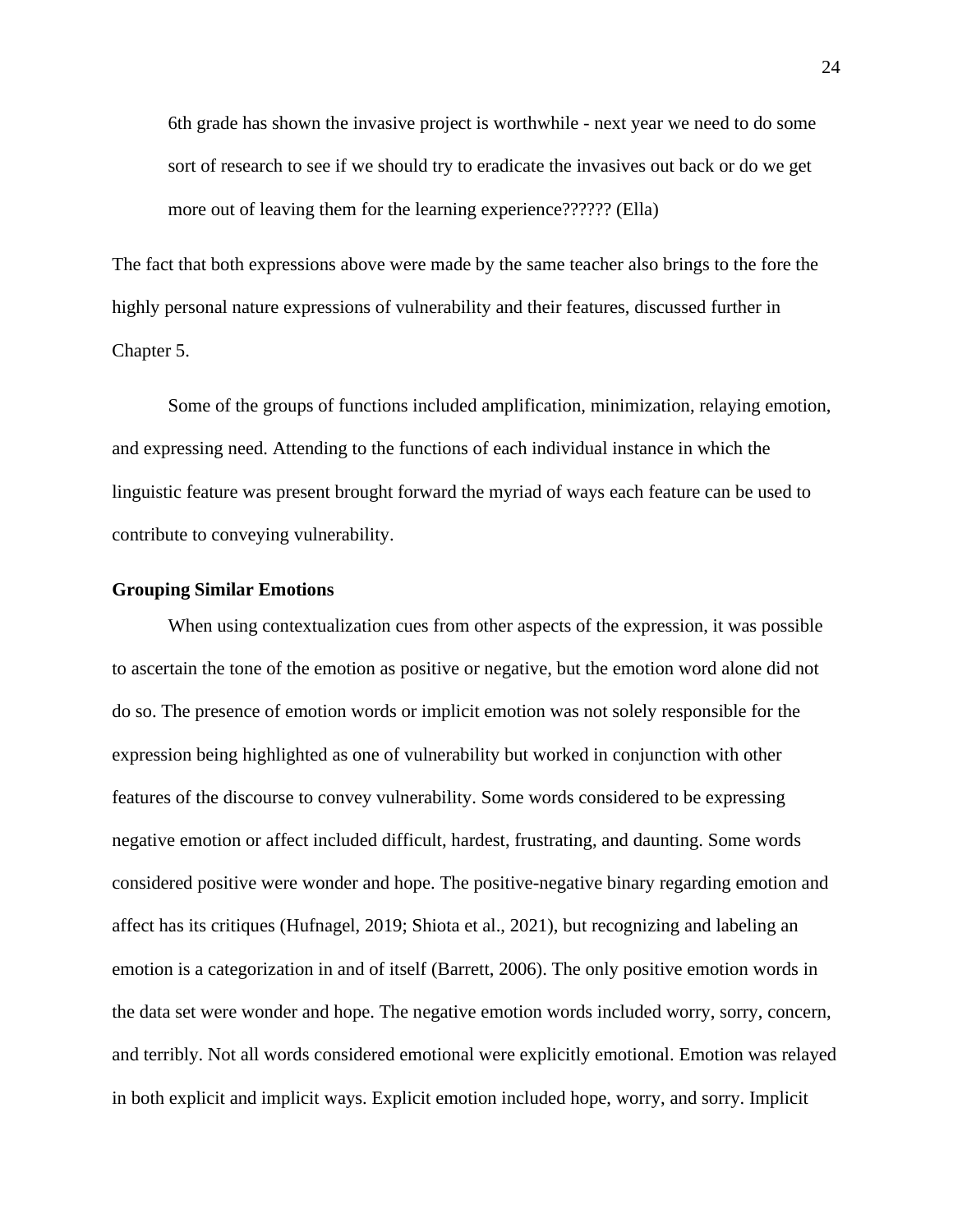emotion included weakest, challenge, daunting, and struggle. These words do not specifically refer to an emotion but are informed by it and sometimes serve as placeholders for more explicit emotional expression.

## **Grouping Amplifiers**

All terms which served as amplifiers were then copied into a new spreadsheet and further analyzed for what part of the expression they were amplifying. Many expressions of vulnerability contained more than one amplifier, and each was separately coded. Each amplifying feature was also assessed individually to determine what aspect of the expression it amplified. Amplifiers were highly situated within the individual expressions and served to amplify a wide variety of aspects of expressions of vulnerability. The parts of expressions being amplified became new categories to examine what teachers most often amplified in expressions of vulnerability. These categories included time constraints, wanting more student engagement, and requests for help. There was notably only one instance of amplifying an emotion word in the data.

## **Aboutness**

The object of an emotional expression, or the aboutness, have a specificity which makes salient the aspects of teachers practice about which they were writing (Hufnagel, 2019; Hufnagel & Kelly, 2018). In order to examine the aboutness of the expressions, they were all typed into a spreadsheet and analyzed using an open, iterative coding process. Through the first read, each expression was coded to an aboutness category I developed utilizing teachers own words. This was refined through multiple passes to ensure the categories were sufficiently specific, descriptive, and appropriately represented the teachers' statements. All aspects of the reflection journals were considered potentially relevant to contextualizing the aboutness of teachers'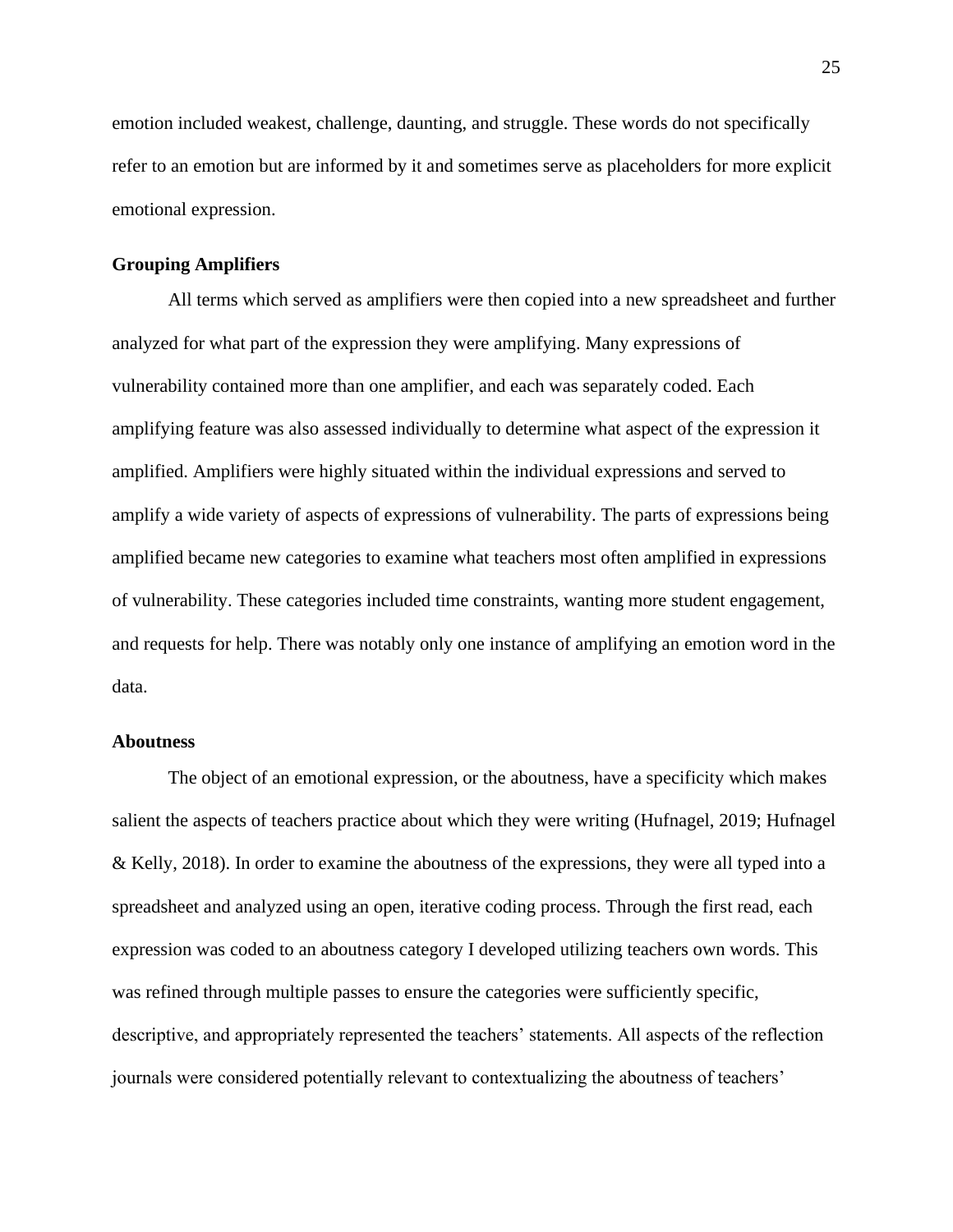expressions including the prompts, written answers, and comments from colleagues. Examples of specific aboutness categories include: teacher apologizing for not completing journal entry, teacher challenged in supporting students to develop own investigable questions, and asking other members of PLC for management strategies. Each expression of vulnerability had one or more aboutness. These categories were not mutually exclusive and each expression of vulnerability could have had multiple subjects, in fact many did.

**Grouping Aboutness Categories.** Once all expressions had at least one specific and representative aboutness, these categories were copied into a new sheet and grouped thematically. The subgroups and their overarching themes in entirety are below.



Figure 3.2. Aboutness categories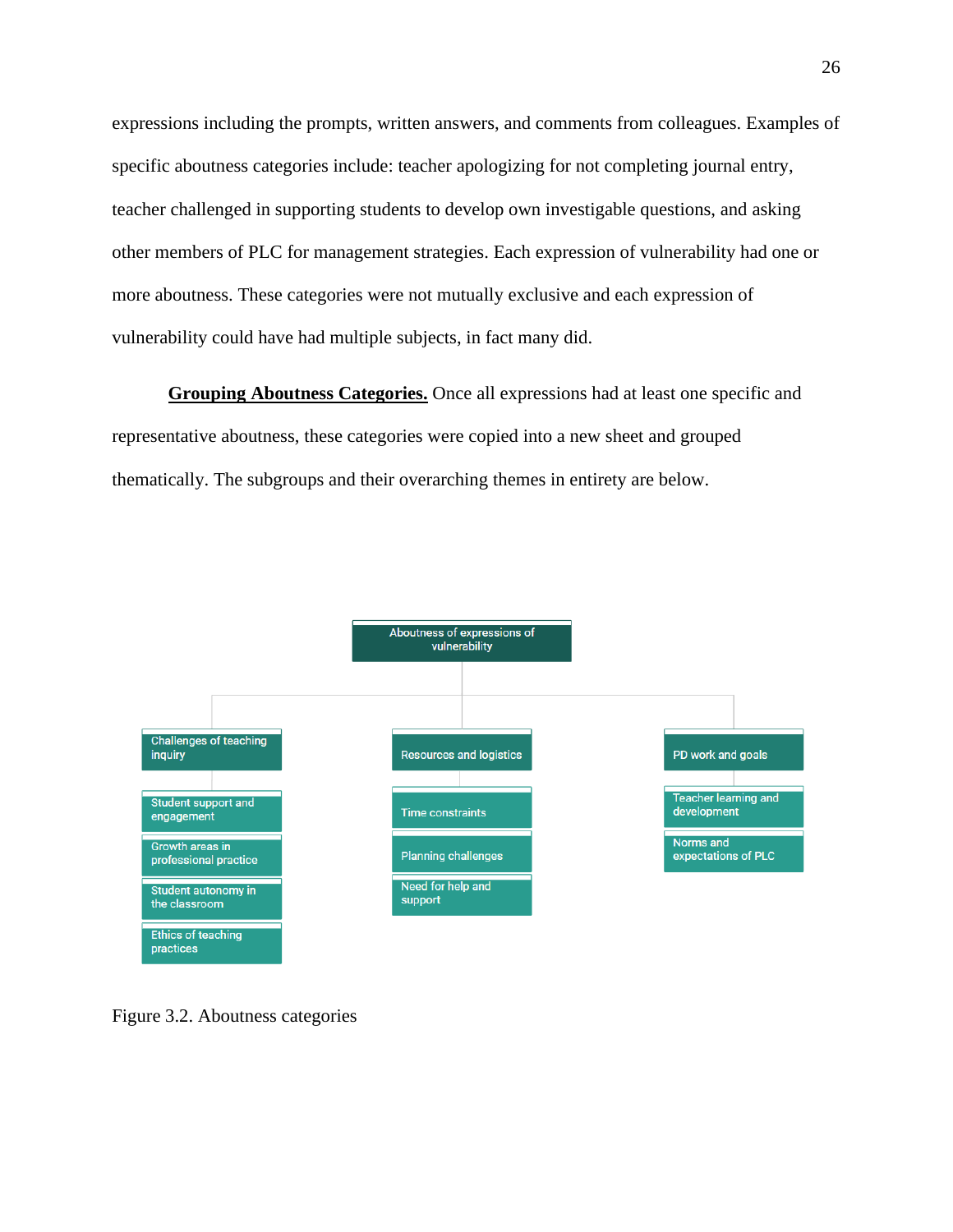Grouping helped to establish patterns and themes across the dataset but was limited in how it captured the way in which these groupings overlapped. The figure below offers a more representative image of aboutness categories. Aboutnesses of the expressions were captured even if at the border or in overlap with other categories. If more than one aboutness was present in the expression, all were captured individually in the analytical process.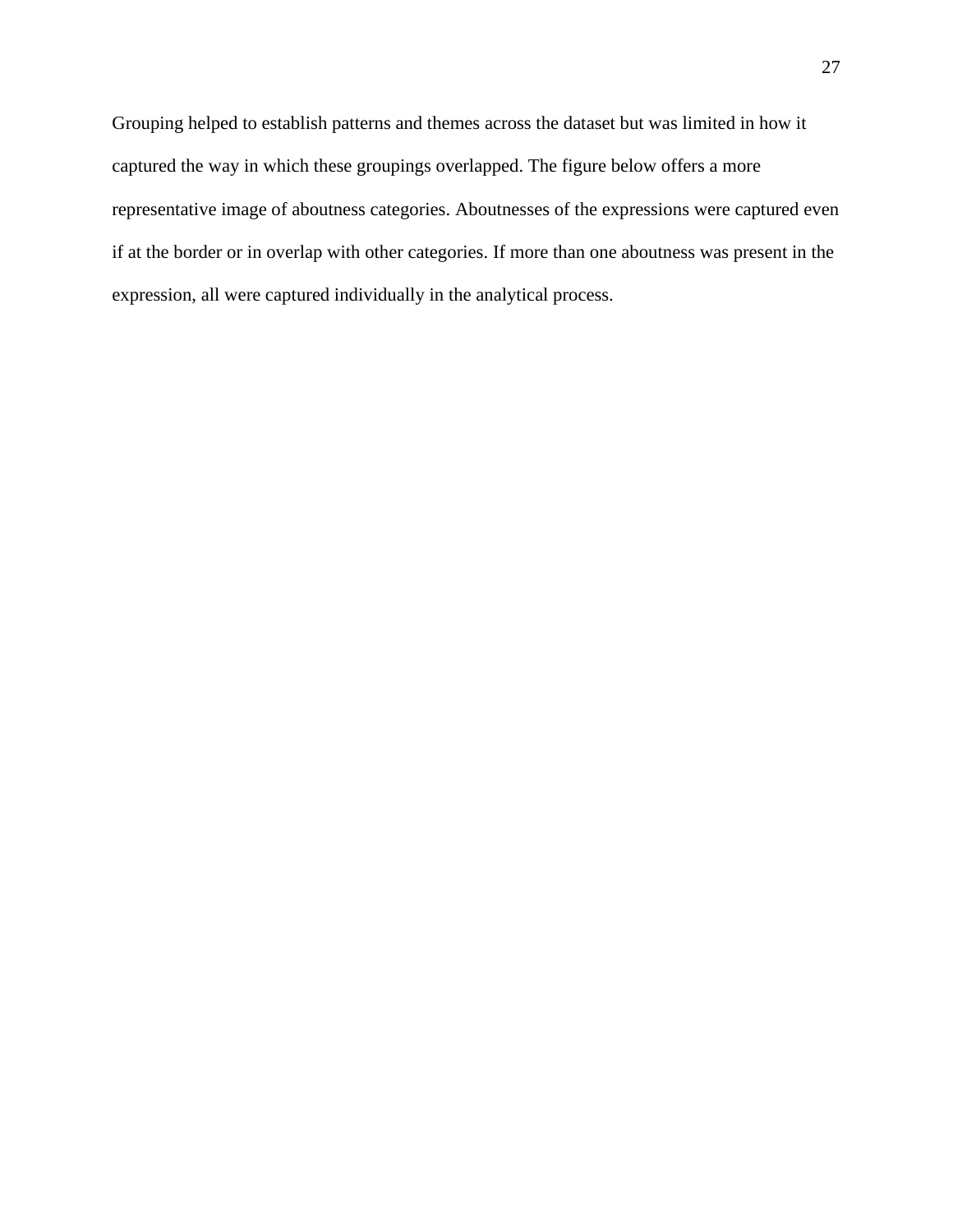#### **CHAPTER 4**

## **FINDINGS**

This chapter will present the various findings of this thesis in greater detail. First, features of the discourse which contributed to the conveyance of vulnerability will be discussed. Then, the patterns across groupings of aboutness of the expressions of vulnerability will be detailed. This includes primary groupings and examples of them from the data. I conclude with findings related to the ways in which these two aspects of the expressions interacted and contributed to conveying vulnerability in the written discourse.

## **Features of the Expressions of Vulnerability**

Throughout the expressions of vulnerability there were two prominent features: affect and amplification. In the set of 102 vulnerability expressions, there were 69 and 67 instances of these features, respectively. For the sake of reference, the third highest used feature of discourse that relayed vulnerability was 33 (expressing need). In this section I describe the affective and amplifying features of the vulnerability expressions.

## **Affective Signals**

A primary feature of expressions of vulnerability in the written discourse was the presence of affective signals. There were 69 total instances of affective words within the expressions of vulnerability. These words were grouped in a variety of ways to make salient prominent patterns about "positive" and "negative" emotions and explicit and implicit ways they were conveyed. Affective words, in comparison to emotions, are broader including terrible, weak, struggle, and daunting. Affective words were included and grouped with emotion due to the highly personal nature of emotional expression in the discourse. Attending to both the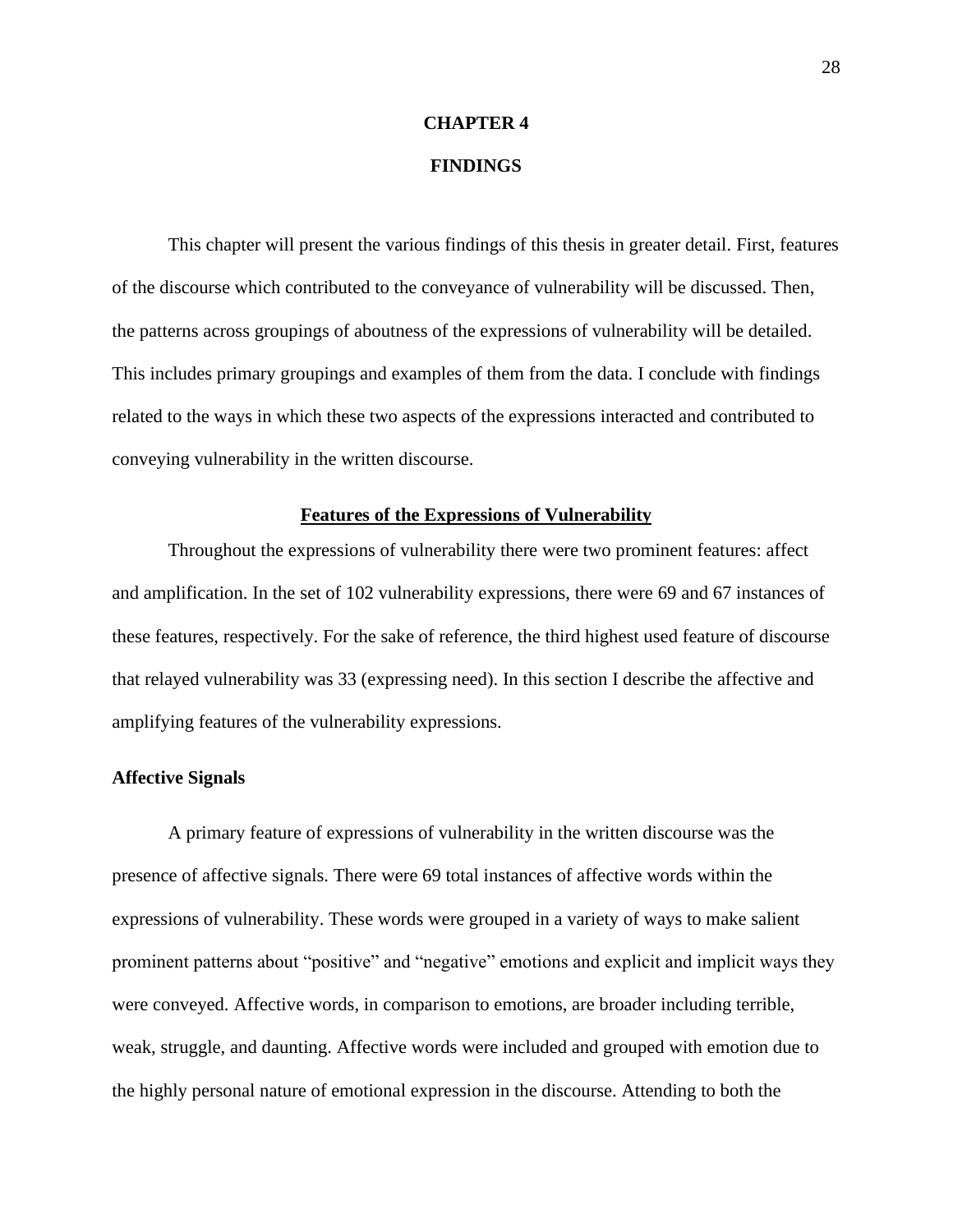explicit and implicit ways in which teachers expressed their emotions related to vulnerability made salient the wide variety in ways in which they did so. This allowed for expressions to be captured no matter the individual's ability to relay emotion (Barrett, 2006).

**Positive and Negative Affective Signals.** Words expressing emotion and affect in teachers' expressions of vulnerability were overwhelmingly related to negative emotion when categorized only as "positive" or "negative" (Table 4.1). This is binary conceptualization is reductive when considering the wide range of human emotions, but this study is constrained by the lack of more inclusive published frameworks for emotional and affective expressions. Staying within the binary construct, positive emotion is related to attaining or achieving personal goals. Negative emotions typically occur because events and ideas inhibit one's personal goals. Considering this conceptualization of negative emotion combined with teachers own words, we can establish that they have goals and they're not being met.

| Type       |  |
|------------|--|
| "Negative" |  |
| "Positive" |  |

Table 4.1. Number of positive and negative affective words in expressions

The most used words connoting negative emotion were challenge, struggle, and difficult. These words were used to describe teachers' feelings about a wide variety of aspects of their professional practice. These aspects were professional development work and goals, time constraints, lesson/unit planning, student engagement, and the norms and expectations of the PLC. "As always I am challenged to provide ongoing "authentic" experiences and still follow the curriculum" (Charlotte). Here, Charlotte expresses she feels challenged in managing to meet the expectations of incorporating authentic investigation into her classroom while following the curriculum in her school. While the use of "challenged" implies her negative emotion about not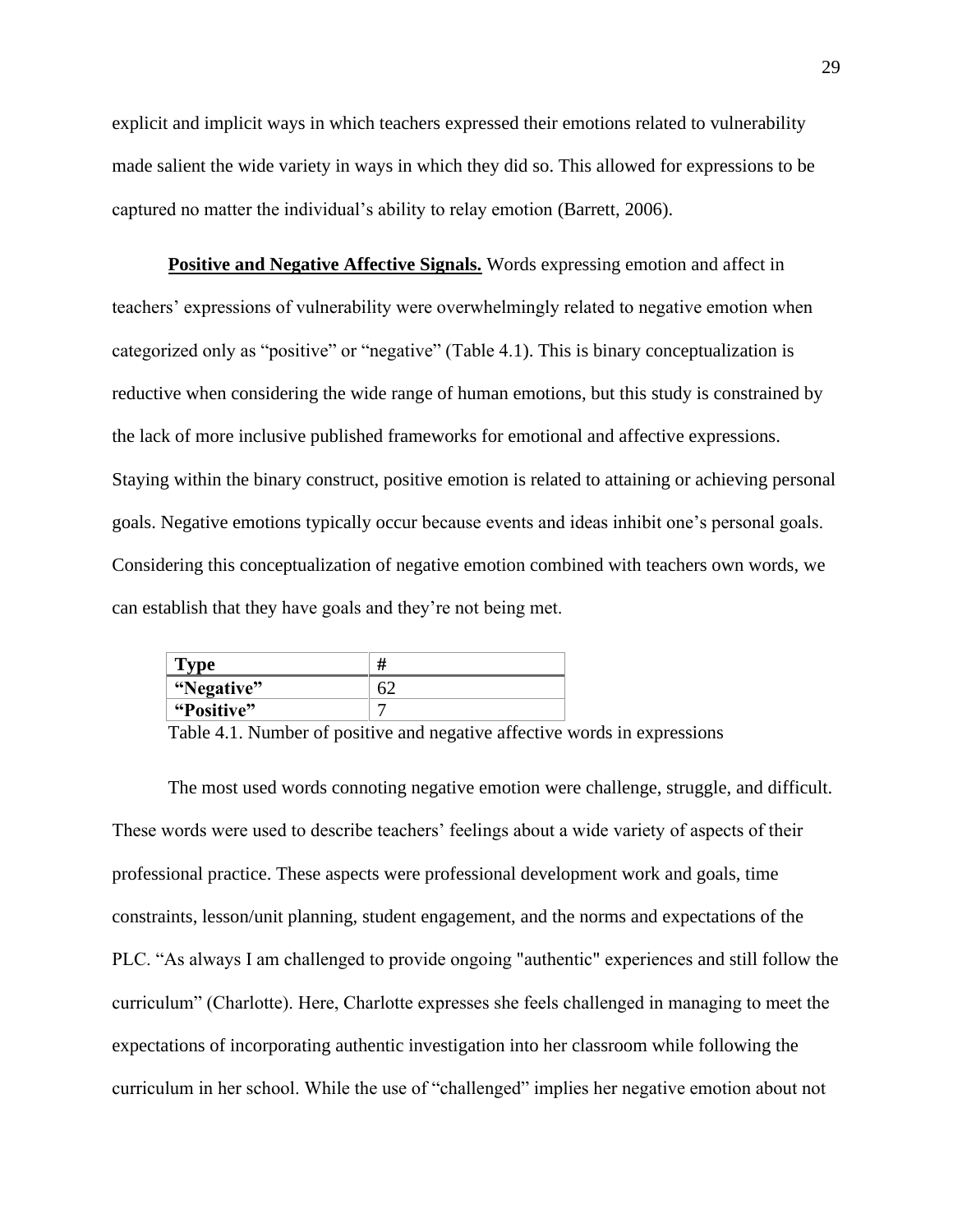meeting that goal, it also positions the curriculum as opposite to authentic investigation in the classroom. This provides further context as to the challenges teachers face regarding incorporating these investigation practices.

**Implicit and Explicit Signals.** The majority of the affective words relayed emotion implicitly, rather than explicitly (Table 4.2). Hence, most of the time teachers insinuated their emotional experiences as a part of their vulnerability rather than writing more candidly about them. Words relaying implicit emotion included challenge, struggle, difficult, and help. The use of these words alone did not help to convey the emotion but worked alongside other features of the expression of vulnerability to convey the vulnerability itself and other aspects of affect related to the expression. At one point Caroline said, "Our team has really struggled with Expeditionary Learning". She did not explicitly mention emotion words related to the struggles the team experienced around this reform-based pedagogy, but any interpersonal team struggle is inherently imbued with emotion.

Implicit emotion words and phrases overwhelmingly communicated negative emotion rather than positive (Table 4.3). This is in part because implicit emotion words were more prevalent (Table 4.2), but also related to the ways in which negative emotion was expressed in the discourse. This finding aligns with the conception of negative emotion outlined above in which it arises due to not meeting one's goals.

The emotion being relayed in explicit emotion was closer to an even split between positive and negative (Table 4.3). Explicit **and** positive affect words included hope and "OK". While OK does not necessarily read as positive on its own, the expression was related to the fact that the teacher felt ok about the incorporation of some of their goal investigation themes in their classroom. When using the positive/negative conceptualization explained earlier in this section,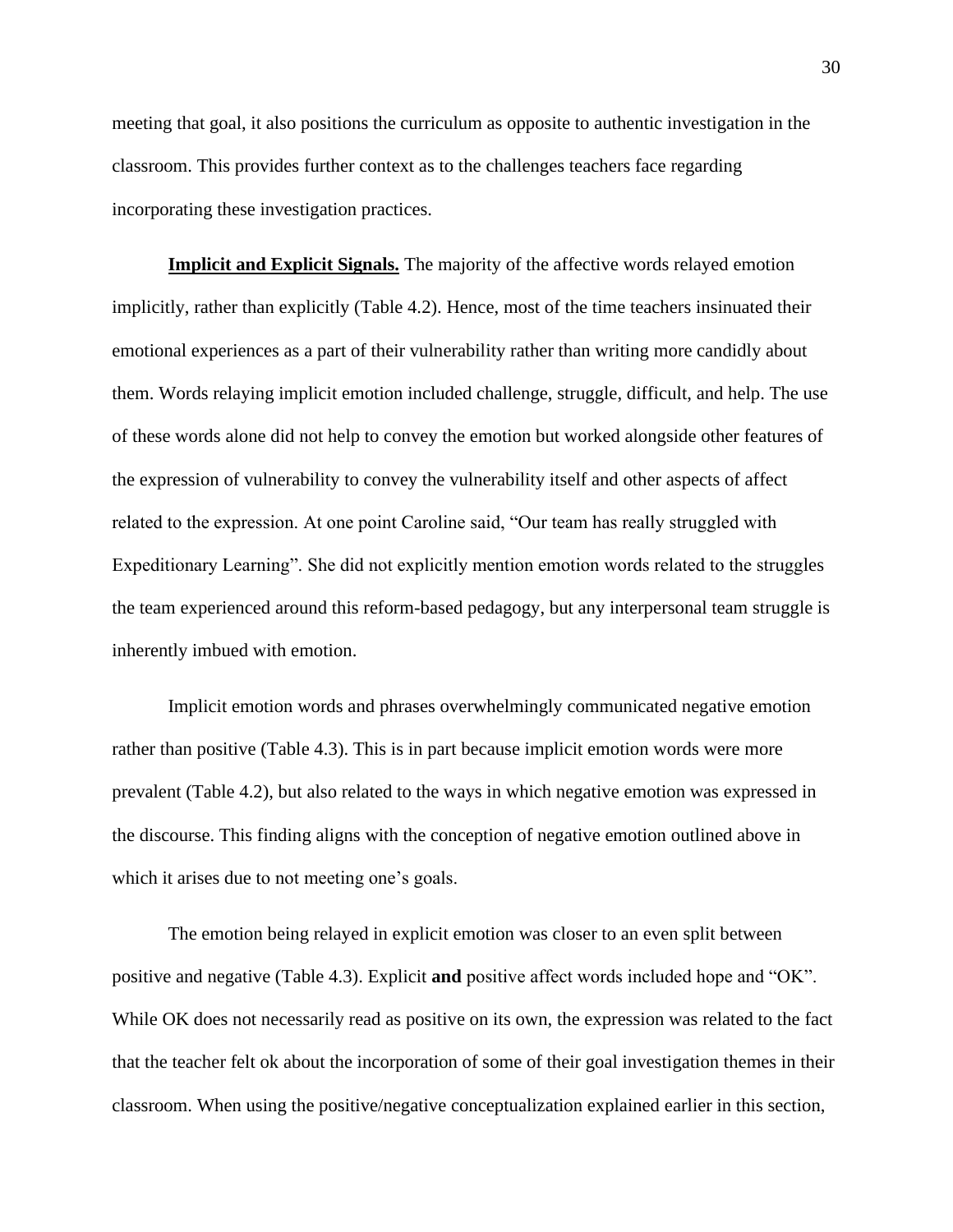ok was then categorized in the positive affect words. This contrasts with the frequency with which implicit emotion words relayed positive or negative emotion. Overall, negative emotion was more commonly expressed within vulnerability and most commonly this was done implicitly in the written expression.

| Type                               |  |
|------------------------------------|--|
| <b>Explicit emotion words</b>   13 |  |
| Implicit emotion words   56        |  |

Table 4.2.Explicit and implicit emotion words

| <b>Type</b>                | #  |
|----------------------------|----|
| <b>Explicit "Negative"</b> |    |
| <b>Explicit "Positive"</b> | 5  |
| <b>Implicit "Negative"</b> | 54 |
| <b>Implicit "Positive"</b> | റ  |
|                            |    |

Table 4.3. Emotion words explicitly and implicitly

## **Amplification**

The second most common linguistic feature of expressions of vulnerability in this data set were amplifiers. Amplifiers were any linguistic feature which contributed to increasing the impact or importance placed on a word, phrase or other aspect of an expression. As described in Chapter 3, amplifiers were only coded if they amplified the vulnerability itself, not other aspects of the written discourse. Half of all expressions of vulnerability within the data set contained at least one amplifying feature. Here Caroline expresses an issue she having with her students' academic honesty: "Students copying others work this year is a HUGE problem". Her use of capitalization serves to amplify the magnitude of the problem she conveys in her expression.

**Prominent Amplifiers: More.** There were several amplifying features which were prevalent across the dataset.. The most commonly used amplifier was *more*. This amplifier was used in reference to a variety of situated instances within expressions of vulnerability.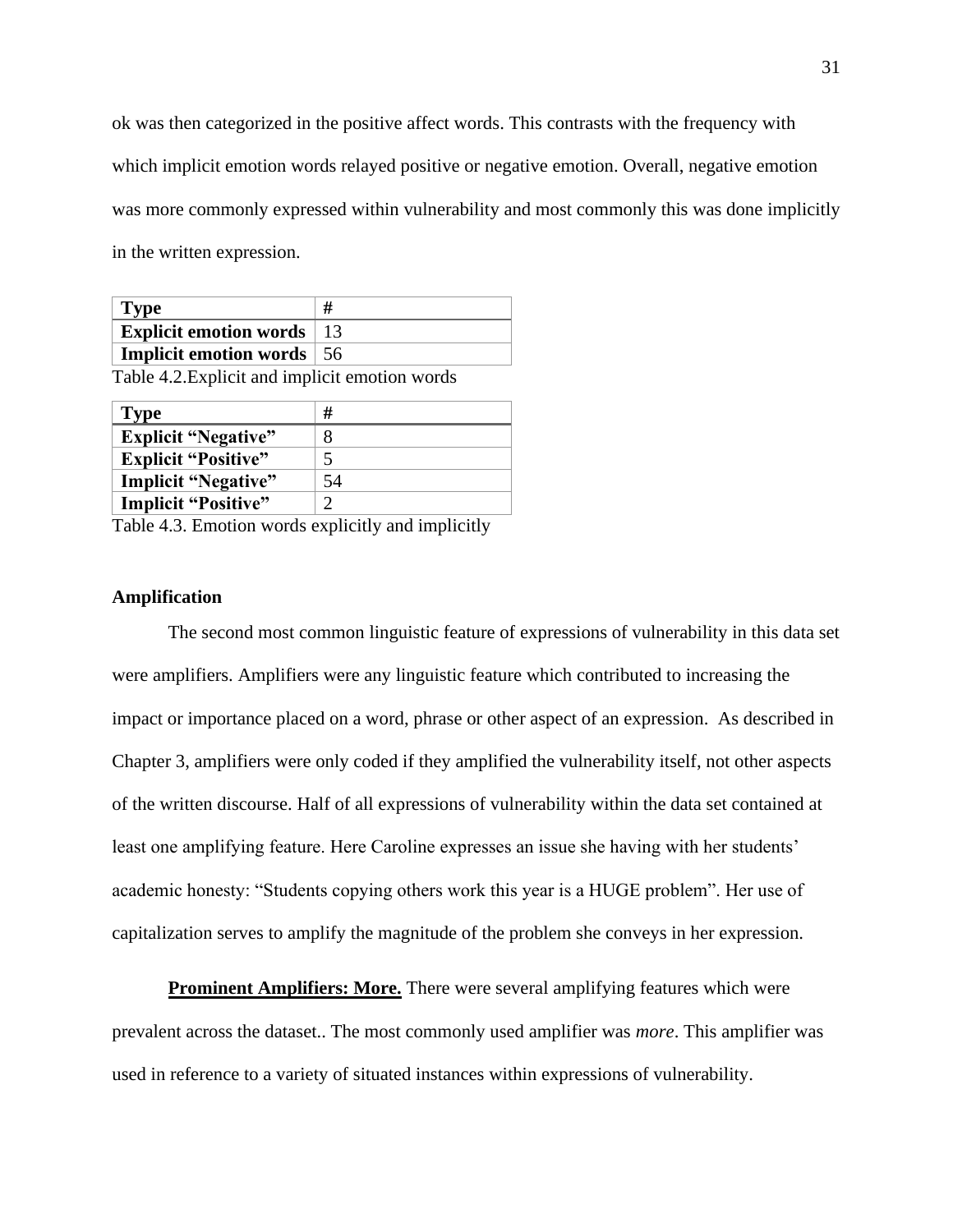Expressions of vulnerability which contained this amplifier addressed teachers' feelings about their proficiency, supporting their students, engaging their students, and finding sufficient time for instruction. *More* was often used to amplify something the teacher felt needed increase or improvement. For instance, Charlotte shared, "I feel OK about the other themes although I hope to become more proficient over time." Charlotte referred to her hope to become more proficient in the investigation themes. She expressed that she does feel somewhat proficient already, but desired to increase that. *More* assisted her in conveying that, along with the content of the statement. Another example of *more* came from Laura when she wrote, "I know that I should engage my students more often in data analysis." Lauren refers to her students' engagement in data analysis and the obligation she feels to increase it. It works alongside the content of the sentence and the word *often* to convey the aspect of her practice to which she is referring and the effect she feels would improve the practice. In this case, that would be to increase student engagement in data analysis.

**Prominent Amplifiers: Exclamations Marks.** Exclamation points were also commonly used amplifiers within teachers' expressions of vulnerability. This feature amplified a wide variety of aspects within expressions of vulnerability including teachers comments on progress related to their professional development goals,

"All the themes are present, although vary greatly in quality!" (Charlotte) expressions of perseverance,

"…But I will not give up!" (Ella)

requests for help,

"…Not sure what else I can do.... (HELP!)" (Caroline)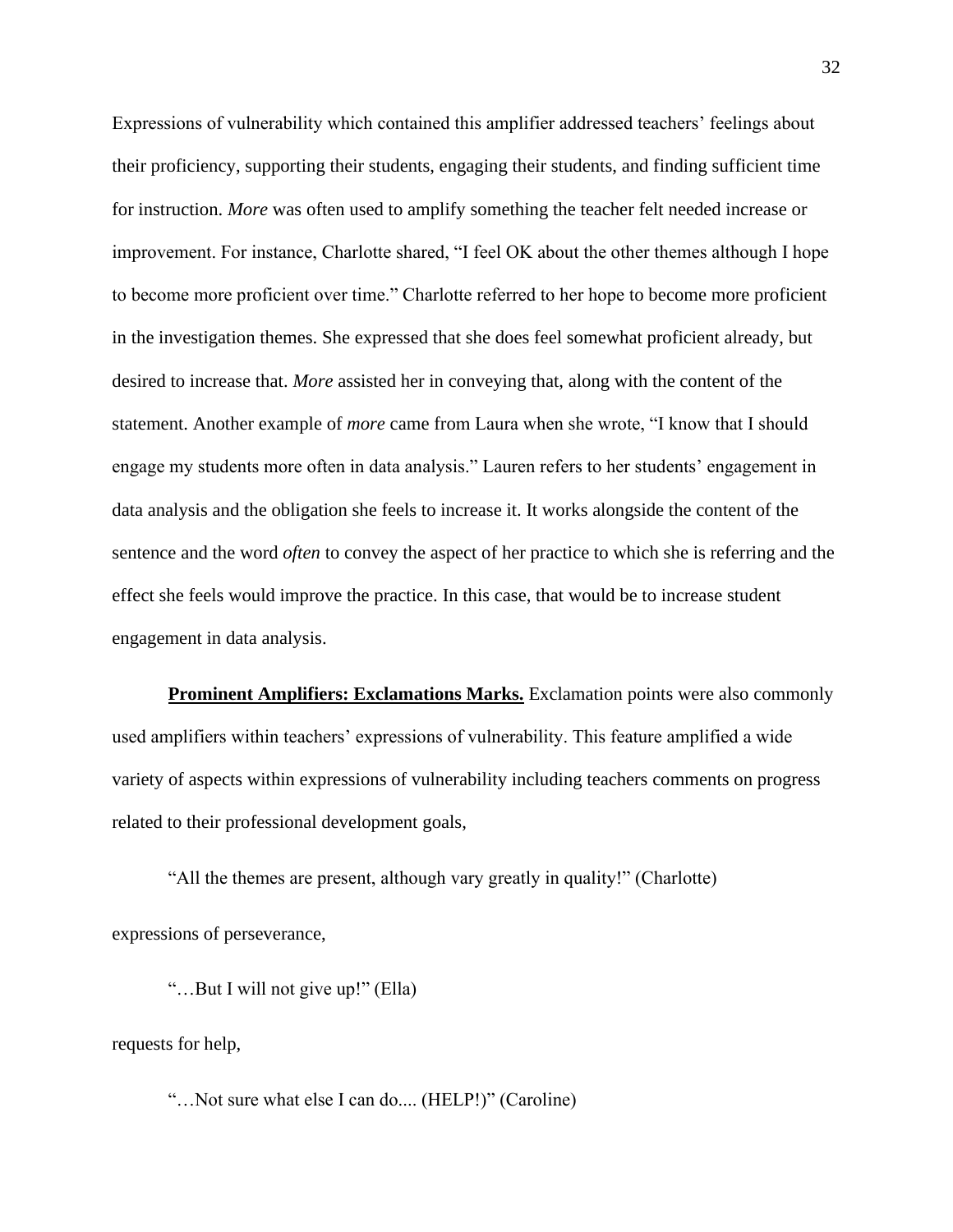apologies,

"I was a slacker and did not do entry #2." Sorry! (Anna)

and expressions of challenge.

"This is a challenge for me too!" (Charlotte)

As evidenced above, exclamation points were used in a variety of contexts to convey amplification of the conveyed statement. Expressions of vulnerability containing exclamation points always had them positioned at the end of the sentence.

Caroline's request for help ("Not sure what else I can do.... (HELP!)") was unique as the exclamation point is specifically related to the word *help*. The ellipses prior to the word *help*  separate it from the earlier statement "Not sure what else I can do". That statement expresses a sense of helplessness she was experiencing related to her students' performance on assessment (referenced earlier in the journal entry). The ellipses separate the statement of helplessness from the request for help and she then amplifies the request for help with an exclamation point and also capitalization. The presence of two amplifiers for this one word relay an even greater sense of urgency and amplification.

**Prominent Amplifiers: Really.** Another prominent amplifying feature of the discourse was *really*. Teachers used the word really to amplify aspects of their expressions of vulnerability related to requests for help, suggestions to the PLC, ethical questions in their teaching practice, struggles, and student engagement. *Really* preceded a verb in all but one instance within this dataset. The overwhelming majority of instances in which *really* was used amplified a particular action which the teacher expressed was, wasn't, should, or shouldn't be happening. This was sometimes related to their work outside of the classroom regarding planning and preparation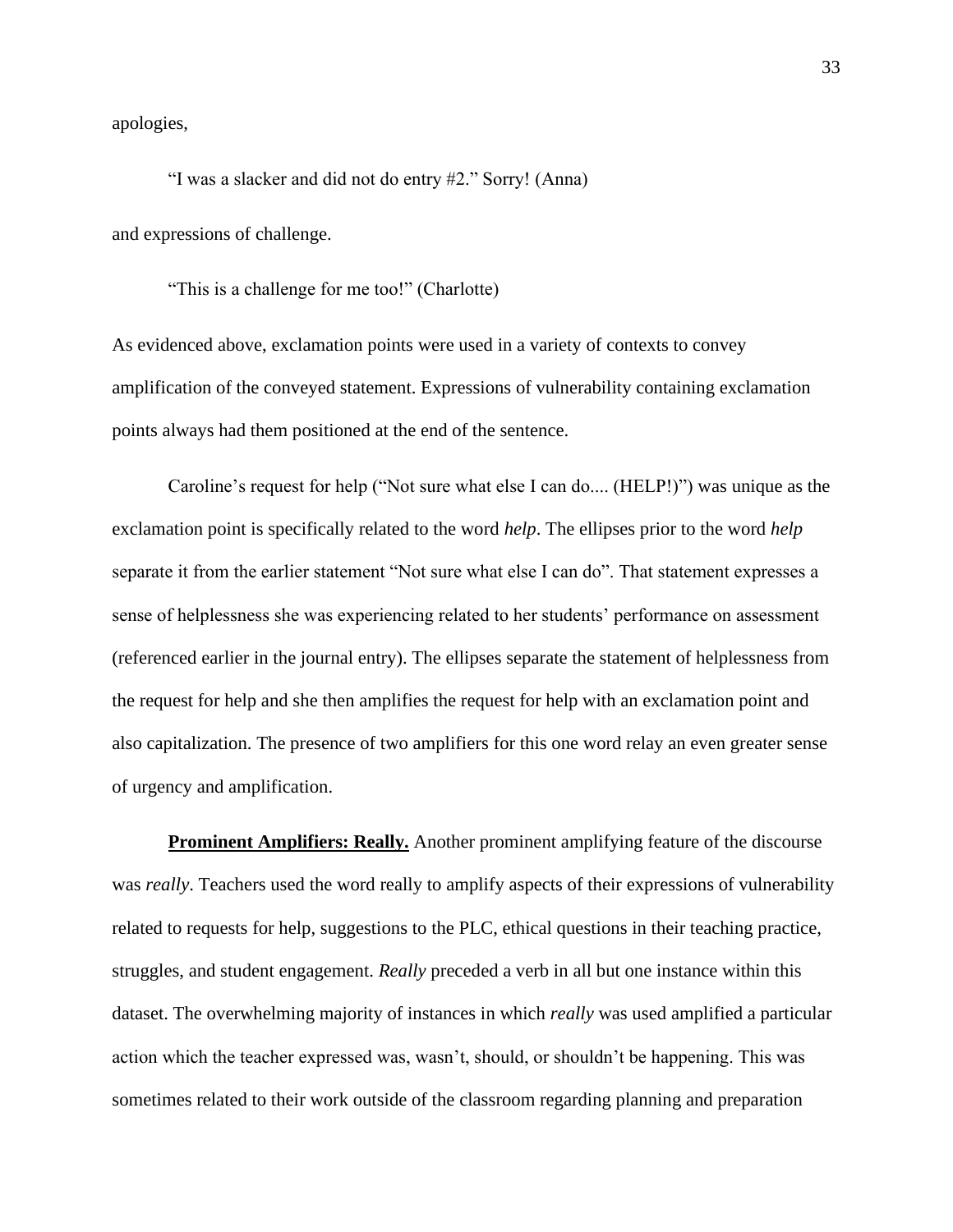"Do we really need more plastic dodads out there? Dragon baby candy sculptures/or cakes would leave no trace!" (Ella)

Here Ella questions the ethical implications of contributing to the creation of plastic waste in her classroom. *Really* served to amplify her questioning of the necessity of the task's outcome. The amplification also contributes to the rhetorical nature to the question considering the nature of public understanding related to plastic pollution.

Teachers' use of *really* as an amplifier was also related to the challenges they saw their students facing.

"I began the year wanting to focus on Communicate findings with an authentic audience. However, my group this year in Alt. Ed is really struggling with working together and investing in activities. We have ended up spending a lot of time working on other skills." (Natalie)

Natalie shared that her alternative education students were "really struggling" in their collaboration and engagement. This caused her to rethink the investigation theme she had wanted to focus on from a professional learning perspective. She use really here to amplify the degree to which her students were struggling as a way to justify her choice to focus on areas outside of the investigation theme.

**Prominent Amplifiers: Capitalization.** Capitalization is unique among this set of amplifiers as it is visual as much as it is a linguistic feature in written discourse. Capitalizing entire words amongst those which aren't creates a visual distinction and also denotes amplification within the statement. Teachers used capitalization to bring attention to their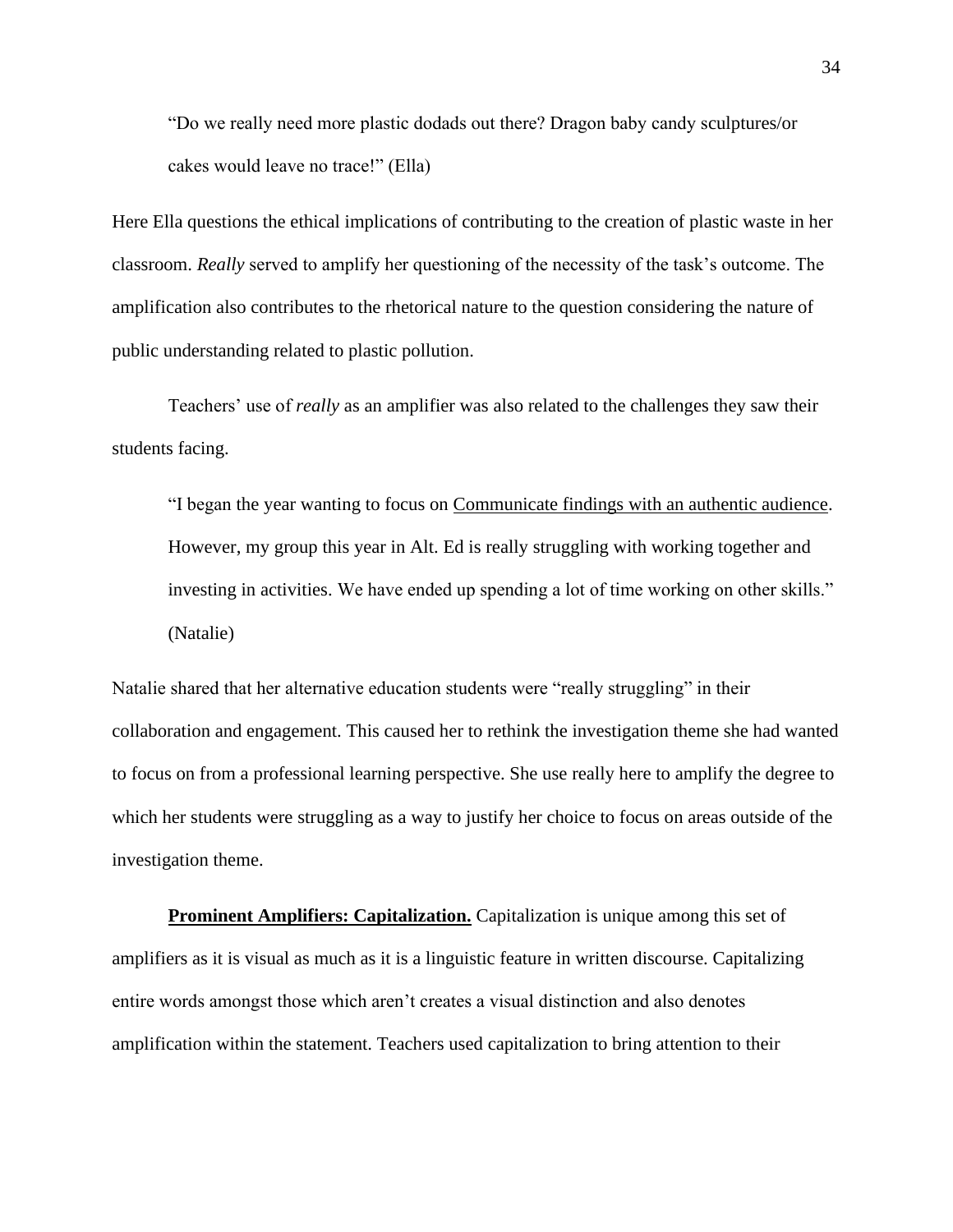feelings about their work, students academic work, requests for help, and suggestions for the PLC.

"NOT SO IMPRESSIVE-worked with the 3D printer to try to create dragon babies for the genetics final assessment - could not get it to work - then kids lost interest - I question what kind of projects could we use the printer for that would really make a difference." (Ella)

Ella started her sentence with the capitalized phrase "NOT SO IMPRESSIVE" making a strong statement regarding her feelings about the remainder of the sentence. She used capitalization to amplify the degree to which the impressiveness of the 3D printer assessment performance fell short. This is a very forthcoming example of a teacher sharing their feelings about their own teaching practice.

Capitalization was also used to relay aspects of teachers' vulnerability regarding their students' academic performance.

"Students copying others work this year is a HUGE problem." (Caroline)

Caroline used capitalization here to amplify the degree to which students copying was a problem in her classroom. Capitalization was not as prevalent in the data when measured by frequency, but contributed a unique aspect to the expressions of vulnerability due to its' nature as a visual and linguistic cue.

## **Features in Interaction**

Features did not operate on an individual basis. Just as vulnerability and emotions themselves were interactional, so were the features which served to convey them.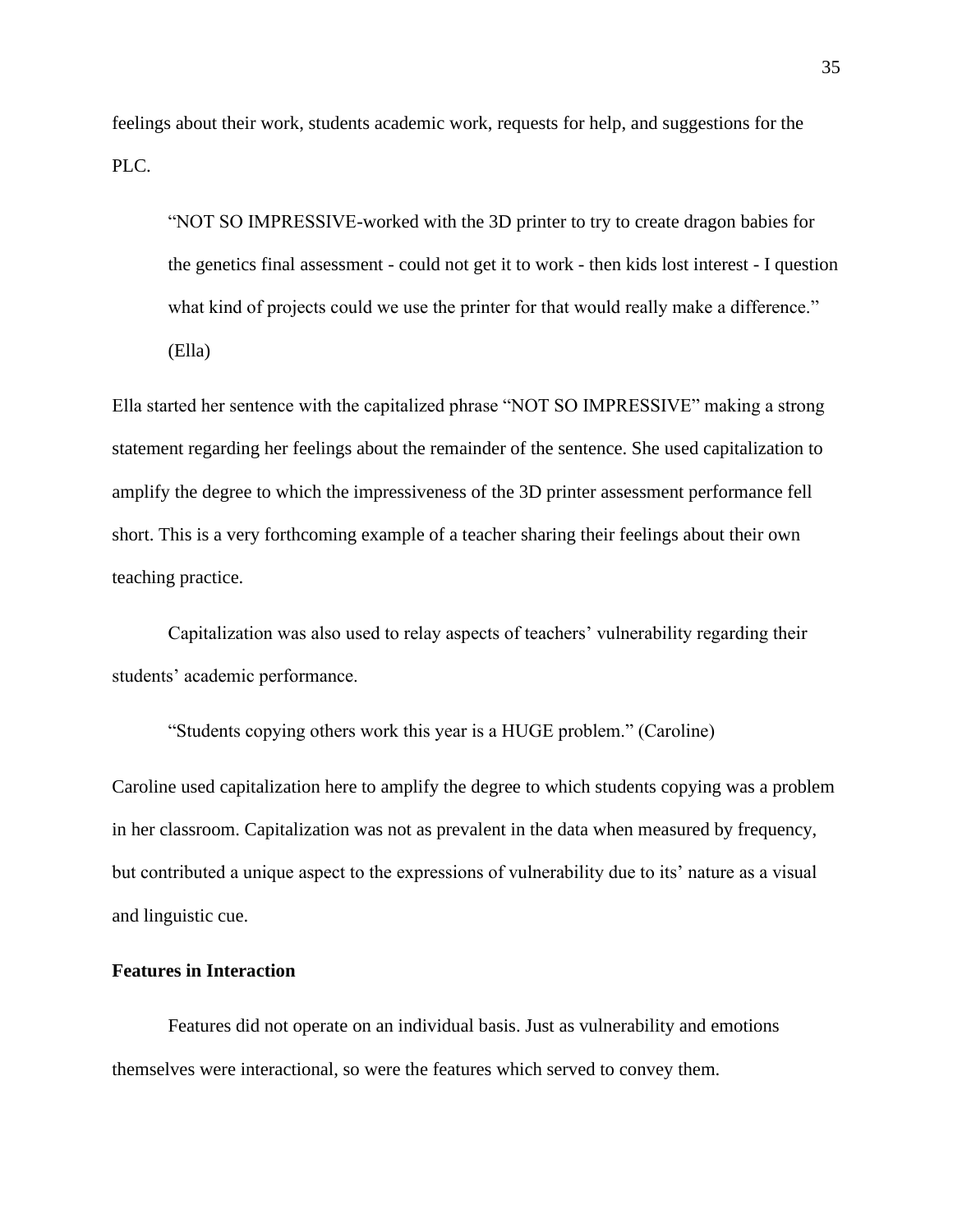**Linguistic Feature Interaction.** These were often in combination other linguistic features working together to convey and add dimension to the vulnerability. A common example in the data set showing this combination of features is the phrase "most difficult". *Most* is a word which was coded as an amplifier, but *difficult*, was coded as a word relaying emotion (implicitly, see emotion words section). They individually contributed to the larger expression of vulnerability. *Most* (the amplifier) also contributed specifically to *difficult* and conveys an amplified sense of difficulty. Beyond that, the phrase could then be situated in a variety of expressions taking on very different meanings.

**Amplifying Within Aboutness.** Broadly within this data, this set of linguistic features tended to amplify aspects of the subject, or aboutness, of the expressions of vulnerability. The largest categories of aboutness which contained amplifying features were adequate student support and engagement, and time constraints. Each expression of vulnerability had at least one, but often more than one aboutness. Therefore, the aspect of the expression being amplified does not necessarily align with the most common aboutnesses across the entire data set. The aboutnesses most often amplified within the expressions of vulnerability were teachers' professional development work and goals, and resource constraints.

**Amplifying Teacher Learning and Development.** Teachers often amplified aspects of their expressions of vulnerability which were about their professional learning and development related to the PLC. This was often probed explicitly by the PLC. For example, teachers were asked which investigation theme they found challenging.

"I think the most difficult for me is giving them the time and freedom to engage in peer review and revision." (Maya)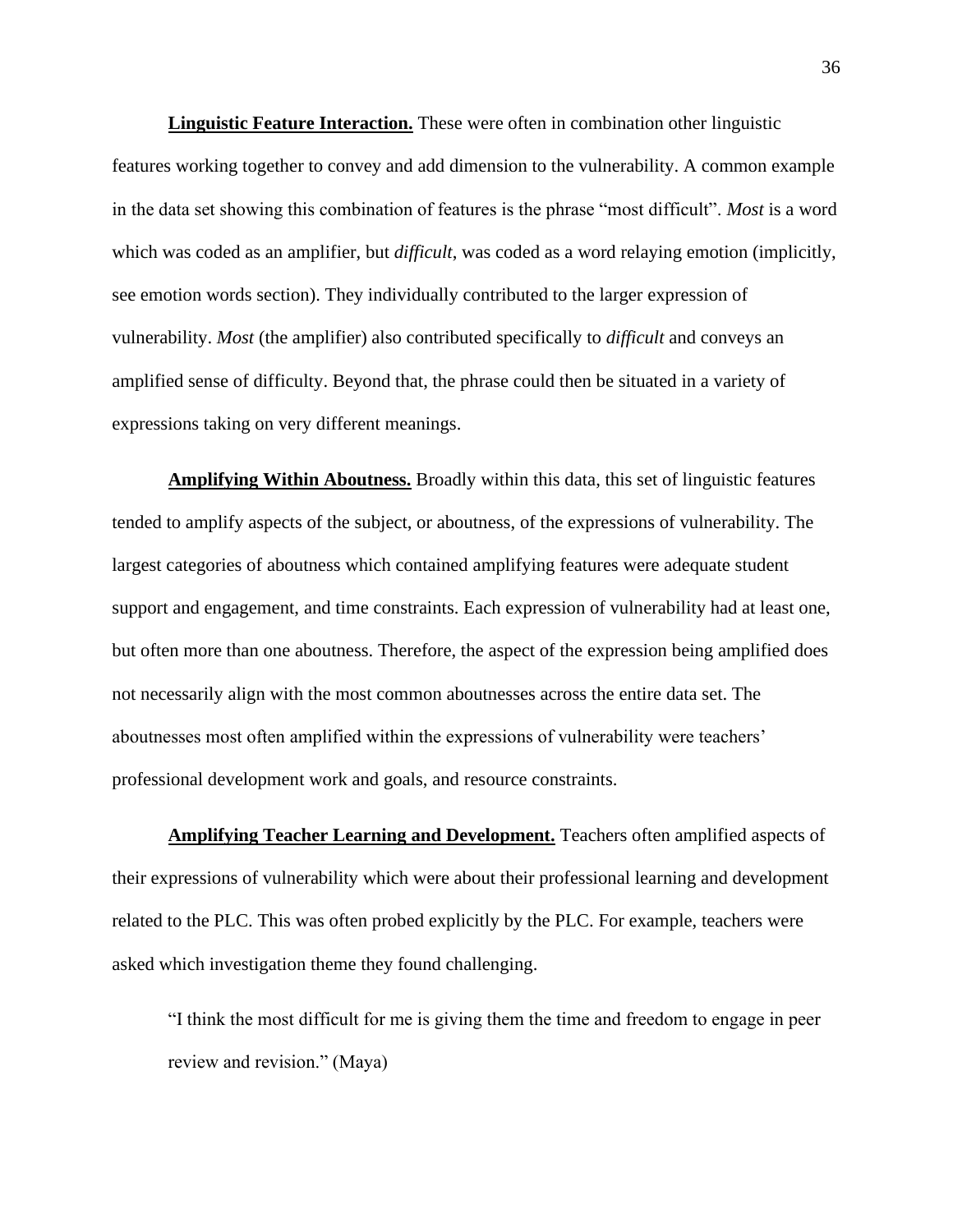Maya's statement here is about the two aspects of teaching that she finds challenging in achieving this investigation theme. However, it is not the "time and freedom" amplified, but the word "difficult". Maya amplifies how she feels about that theme in the first half of the sentence, not the constraint that she feels prevents her from achieving it. Maya was not the only teacher who expressed amplified statements about their professional learning.

"All the themes are present, although vary greatly in quality!" (Charlotte)

Charlotte does not express that any of the investigation themes are a challenge to her, but that they are not of the same quality. She amplifies that variance in quality with her use of "greatly". This variance in quality, contextualized within her statement about the investigation themes, is amplified and connected to the subject of this clause within the expression.

**Amplifying Time Constraints.** There were also a set of expressions within which the subject amplified was related to teachers time constraints. "It is challenging keeping the momentum going with so many snow days." (Lauren)**.** When Lauren expresses that there have been "many snow days" this amplification takes its meaning not in relation to the noun it precedes but contextualized by the constraint it implies. "So many snow days" matters because it has created the challenge of maintaining momentum in the classroom, as she states.

## **Aboutness of the Expressions of Vulnerability**

There were three primary groups of *aboutness* across the expressions of vulnerability (Figure 3.2). The following table illustrates the prevalence of each aboutness was found in the dataset. Assignment of aboutness categories were not mutually exclusive and many of teachers' expressions had more than one aboutness category, or object of the expression of vulnerability.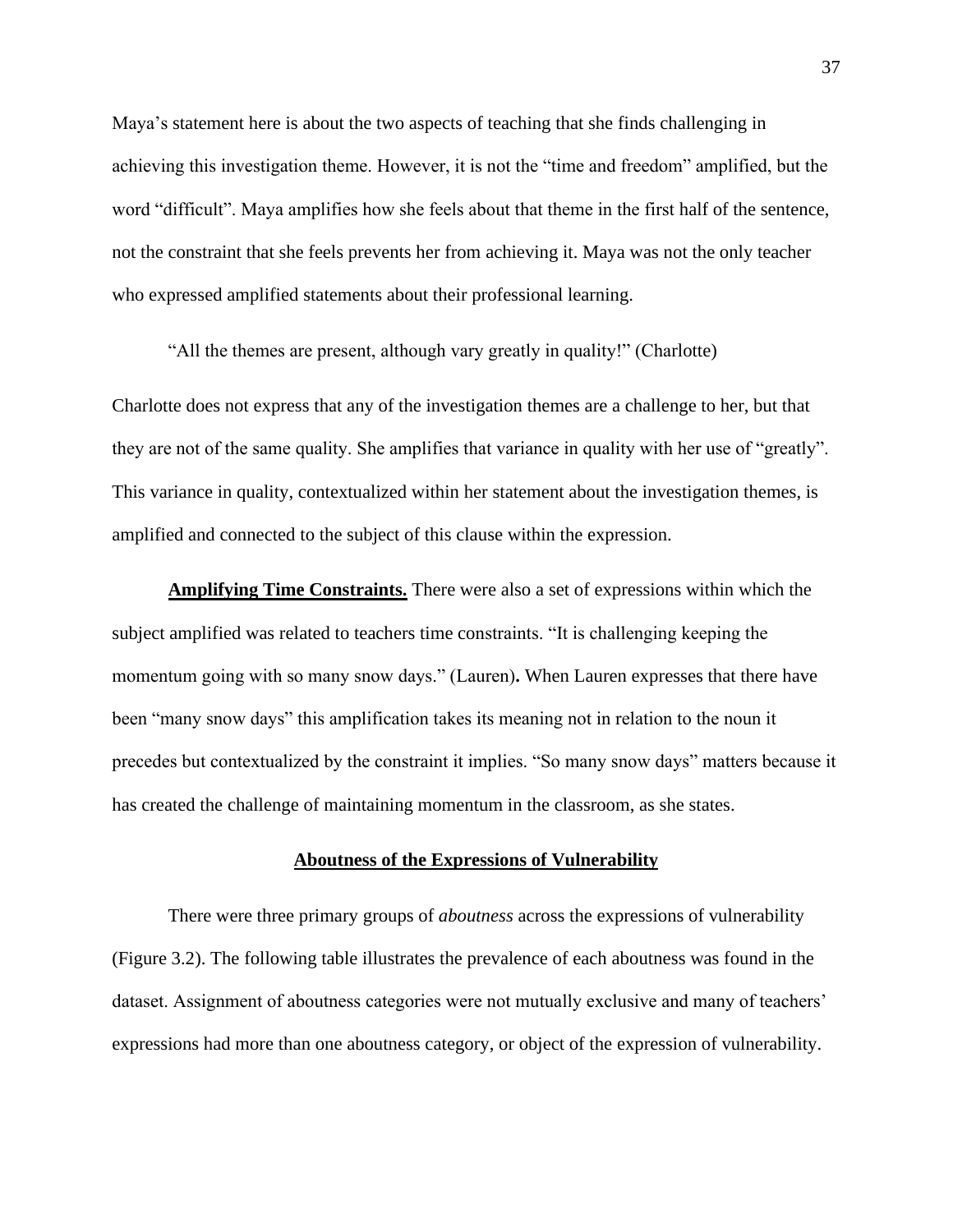| <b>Challenges of Teaching Inquiry</b>   |     |
|-----------------------------------------|-----|
| Student support and engagement          | 23% |
| Growth areas in professional practice   | 16% |
| Student autonomy in the classroom       | 10% |
| Ethics of teaching practice             | 2%  |
| <b>Total</b>                            | 5%  |
|                                         |     |
| <b>Resources and Logistics</b>          |     |
| Time constraints                        | 15% |
| Need for help and support               | 7%  |
| Planning challenges                     | 4%  |
| <b>Total</b>                            | 27% |
|                                         |     |
| Professional development work and goals |     |
| Teacher learning and development        | 14% |
| Norms and expectations of PLC           | 8%  |
| <b>Total</b>                            | 22% |

Table 4.4. Percentages of aboutness categories

## **Challenges Related to Teaching Inquiry in the Classroom**

The largest group of aboutness categories encompassed teachers' statements about *challenges of teaching inquiry* in the classroom. This group made up 51% of all aboutness categories in expressions vulnerability across the data set (Table 4.4).

**Student Support and Engagement.** The most prominent subgroup in *challenges* was *student support and engagement*. This subgroup made up 23% of all instances of aboutness in the expressions of vulnerability (Table 4.4). Teachers made it clear in their vulnerability expressions that students being well supported and staying engaged in lessons was both important to them and often an aspect of their practice upon which they wished to improve.

I know that I should engage my students more often in data analysis. (Lauren)

Here, Lauren expressed that she felt her students hadn't been engaged enough in data analysis.

She positioned herself at the forefront of responsibility to support them in improving their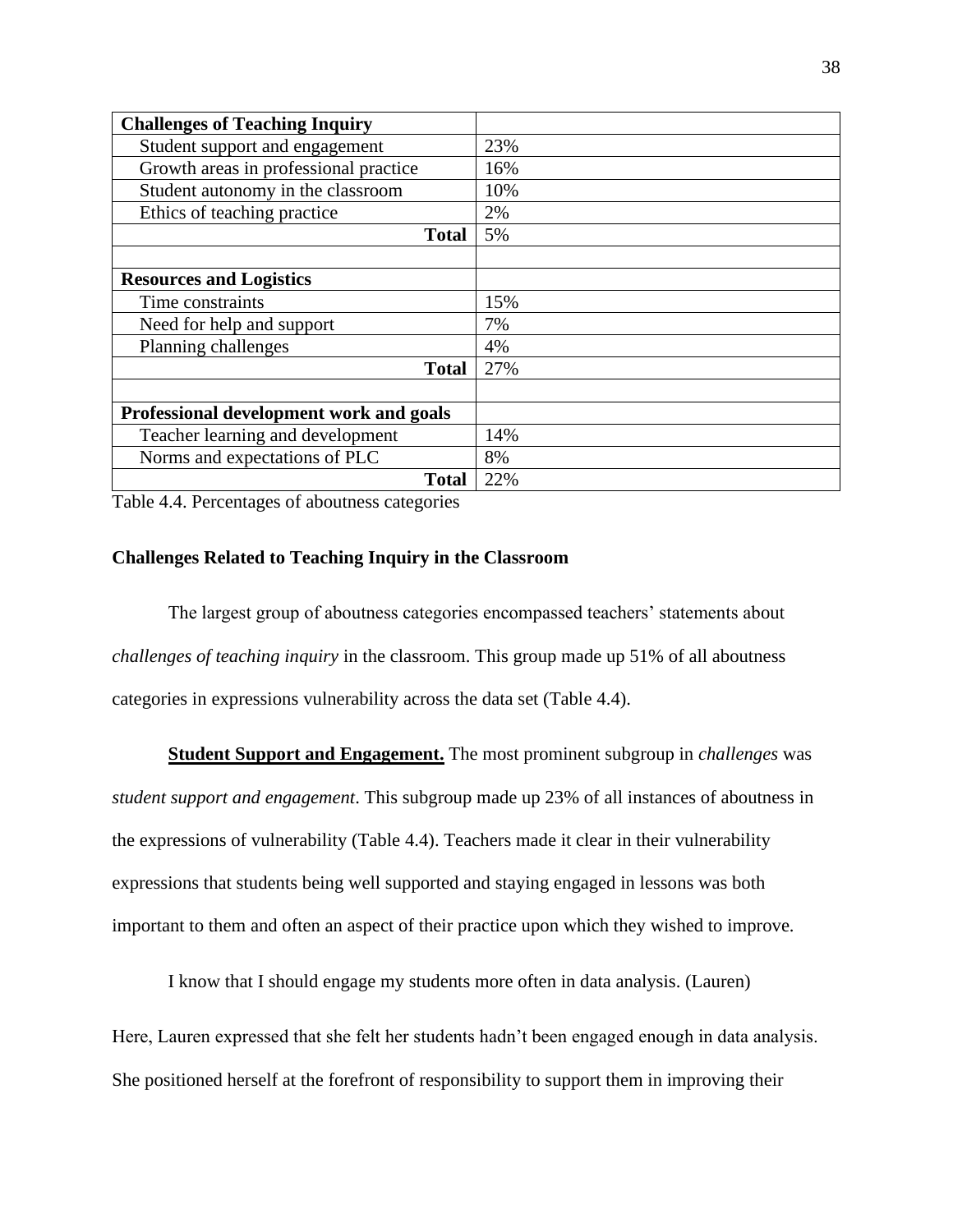engagement in that space. She did so by speaking from the first person and expressing that she "should engage [them] more" rather than positioning her students as needing to increase their engagement independently.

This year my students have struggled with this. I am getting scribbles. No color, even when I hand out colored pencils. Can you share some of the lessons you did around this? (Natalie)

Natalie wrote that her students were challenged in completing adequate scientific drawings as a part of their investigations. Unlike Lauren above, Natalie positioned her students challenge at the forefront of the expression. She reached out to her fellow PLC members for lessons others had done before which might help her to support her students in improving their drawings. Each of these teachers (Lauren and Natalie) used different vantage points and experiences in teaching to express the ways in which they were concerned about and seeking to support their students' investigation skills and engagement.

**Growth Areas in Professional Practice.** Within the expressions of vulnerability about teaching inquiry, teachers also identified aspects in which they felt inquiry was absent from or a growth areas in their professional practice. These expressions made up 16% of all aboutness in expressions of vulnerability (Table 4.4). Teachers' expressions of vulnerability regarding growth areas in their practice were exclusively about the investigation themes of the PLC.

All the themes are present to some degree; sharing work with an authentic audience, following up on student generated questions, and adequate data analysis happen less than the others (Lauren)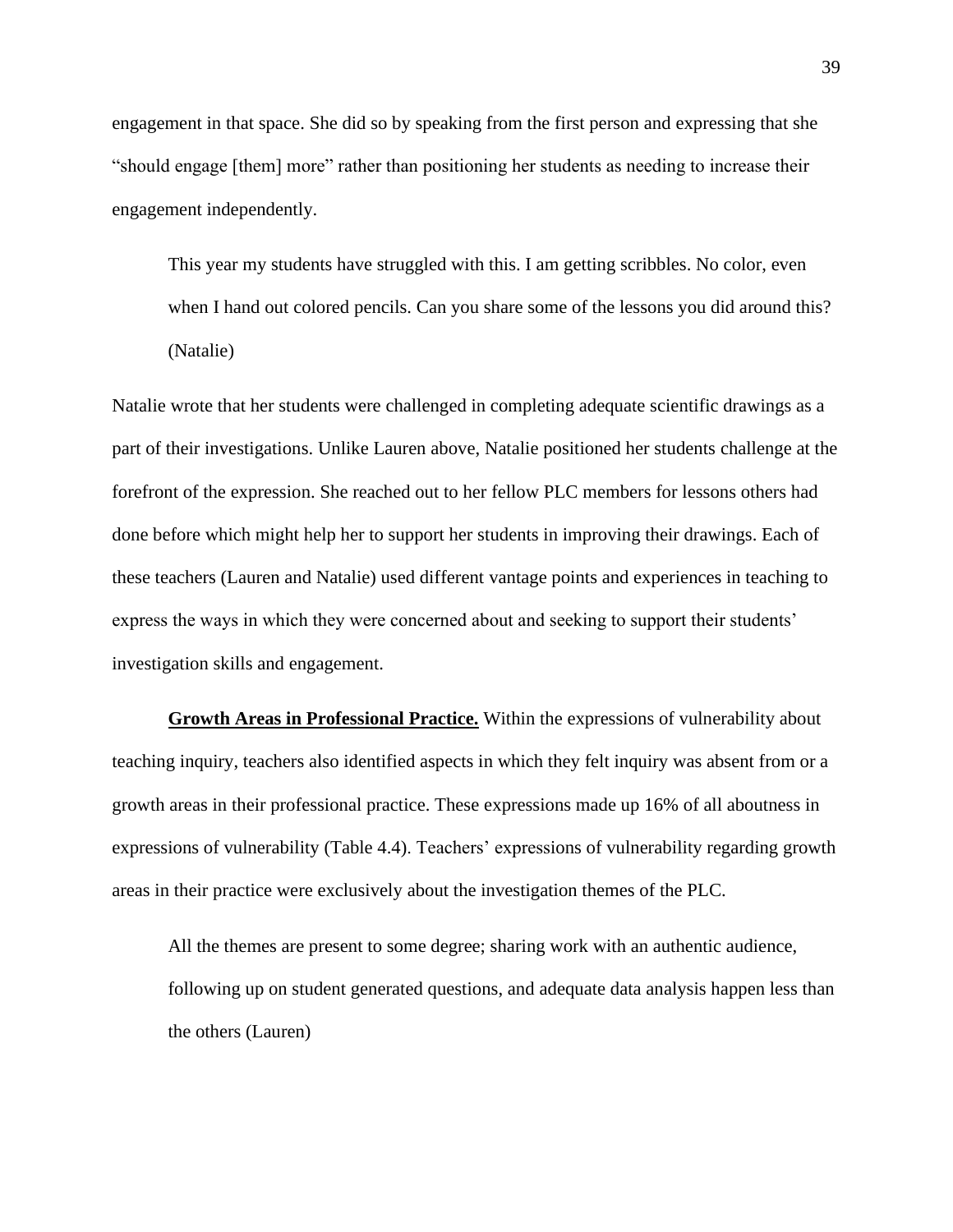Rather than framing her thoughts on the investigation themes as challenging, Lauren expresses that they "happen less". She indicates that those aspects of science teaching aren't a part of her practice for an ambiguous reason and doesn't directly relate it to challenge. Lauren is also ambiguous about her connection to both her practice and these themes presence in her practice. She does not specifically refer to herself, her practice, or her students in this statement.

I think most of them are in my practice to some extent or another but not necessarily being done or explained well by me (Olivia)

Olivia didn't claim that any of the investigation themes are challenging either but differs from Lauren in that she is reflexive about their presence in her practice. When she used "by me" she circles the statement back to herself and her role as the one who could or should incorporate those themes into her teaching. Olivia and Lauren show that teachers expressed varied degrees of personal connection in expressions related to growth areas or things they claimed not to be doing in their professional practice.

**Student Autonomy in the Classroom.** Teachers' expressions of vulnerability regarding their students' autonomy were a small, but diverse subgroup. The investigation themes of the PLC were prevalent in this subgroup, similarly to *growth areas in professional practice*. While this subgroup has similarities to *growth areas*, it is characterized by teachers' expressions regarding the resulting student experiences if they were able to better embrace students' academic autonomy in the classroom. The similarities and distinctions of these two subgroups are an example of the interconnectedness between aspects of teachers' expressions of vulnerability. This was an overarching theme throughout several aspects of the analysis.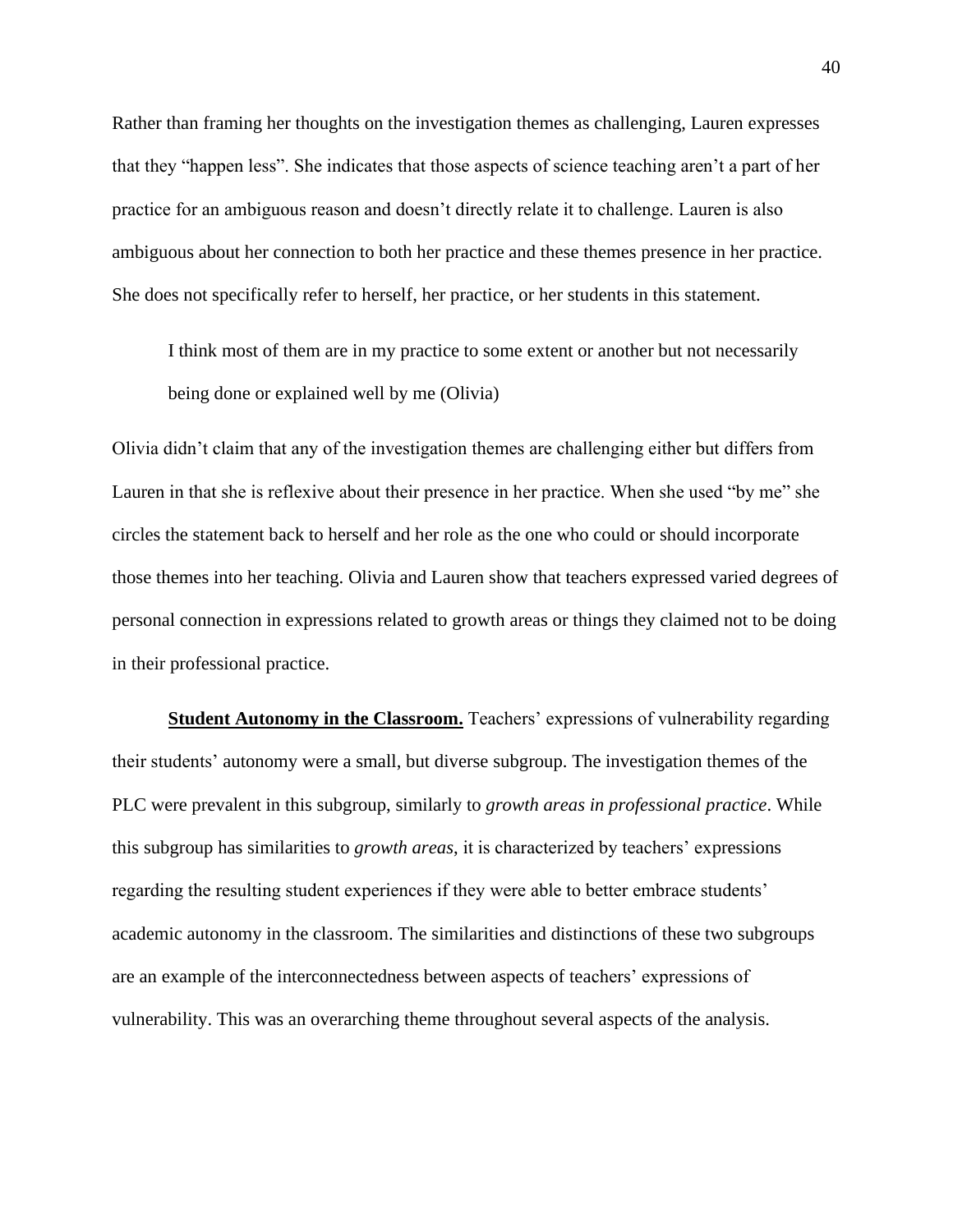Teachers expressed their feelings regarding their students' academic autonomy in a variety of ways. Some wrote that it was a challenge for them, such as when Anna wrote,

I have trouble handing off the control to students in terms of asking questions.

Anna's statement centered her role as a mediator of her students' autonomy by using first person point of view in the expression. She also expresses that the challenge related to student autonomy is related to her relinquishing it rather than her student's willingness or capabilities in exercising it. Others expressed that student autonomy was something they wanted to try and improve on. Natalie expressed this sentiment when she shared, I have not let students do research before this process, however, I think I am going to try this next time.

Natalie positioned herself as the primary barrier between her students and their independent engagement with a research process. She did not indicate here that she is concerned with their skills and abilities as a preventative factor. She also expressed that she is going to try to let them conduct research in the future; indicating her desire to engage in growing her professional practice.

Similarly, other teachers who wrote about their students' autonomy were open about the degree to which they controlled student work, as seen Caroline's reflection below,

I still need to work on collecting data, analyzing data, and drawing conclusions in a meaningful and productive way- as allowing students to take more ownership of this part rather than being dictated by me.

She outlined the three themes in which she felt she needed to improve upon. Caroline admits to dictating these aspects of investigation in her classroom rather than allowing her students greater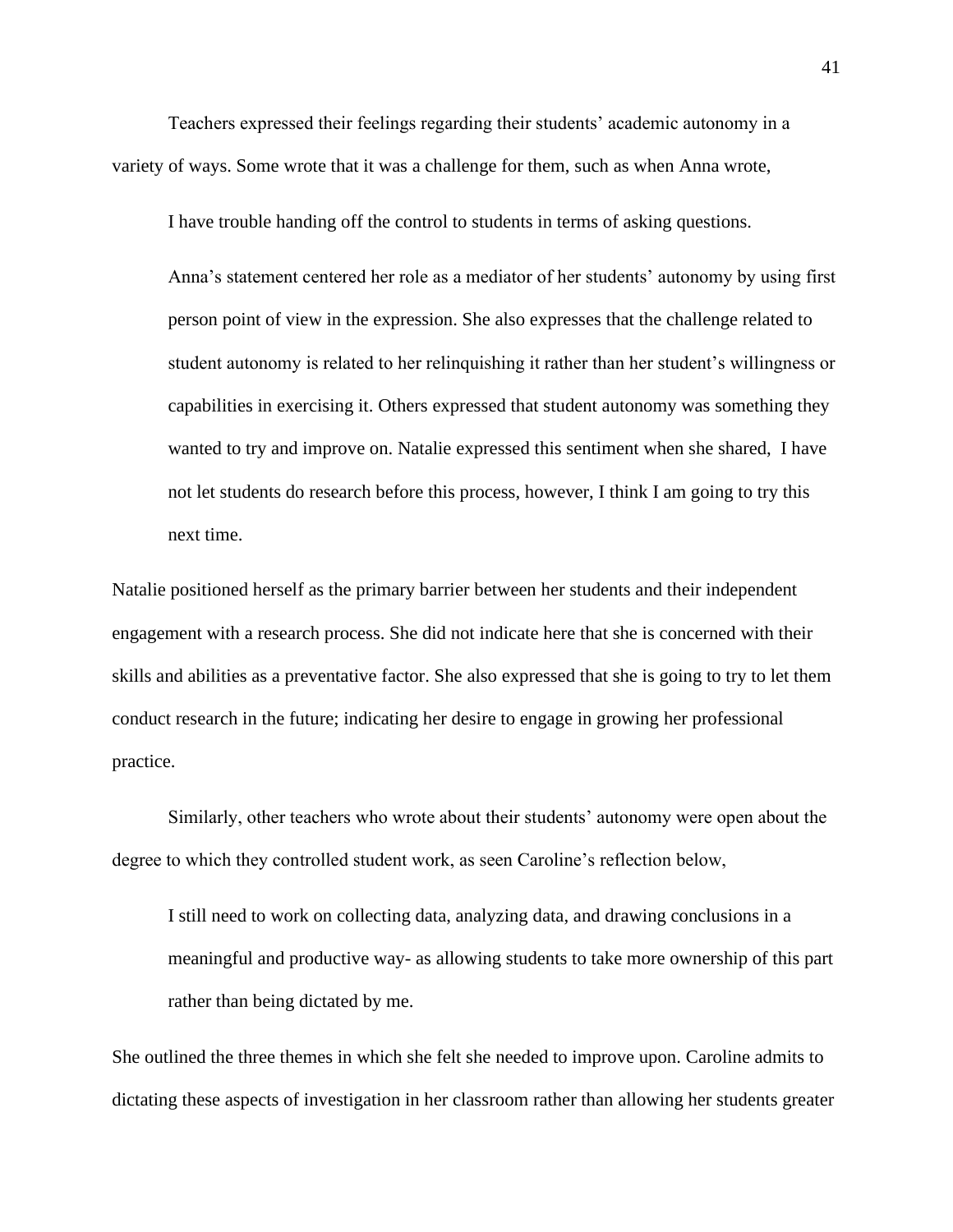independence. She contrasted this with her concept of what it means to be "meaningful and productive" in these spaces within her practice and her students learning.

**Ethics.** The fourth challenges subgroup was vulnerability related to ethics. There were three uncommon and notable instances in which one teacher (Ella) wrote about ethical questioning she had regarding her classroom practice. Her writing did not elicit any responses within the discourse by others in the PLC. The types of questions Ella asked were not prevalent across the data set but that contributes to their significance. While others weren't talking about or responding to these topics, Ella continued to write on them throughout the school year. This is even more significant when we consider that the content of the questioning pushed on tenets of current conceptualizations of strong STEM teaching.

NOT SO IMPRESSIVE-worked with the 3D printer to try to create dragon babies for the genetics final assessment - could not get it to work - then kids lost interest - I question what kind of projects could we use the printer for that would really make a difference. I question if we should be making plastic dragon babies - Do we really need more plastic dodads out there?

Ella set the tone immediately with this statement informing the reader that what is to follow is "not so impressive"; amplified by the fact that she wrote the phrase in capitalization. She went on to share "could not get it to work", notably missing a pronoun at the beginning of the statement. It was implied that she was the one who was not able to get the 3D printer to work in this case but does not say so explicitly. The way she wrote about this process was a physical representation as she used em dashes to connect each subsequent event in the assessment she describes. She then drew a line (literally and figuratively) to the implications for future use of the tool in the classroom. Questioning technology, which is both embedded and valued in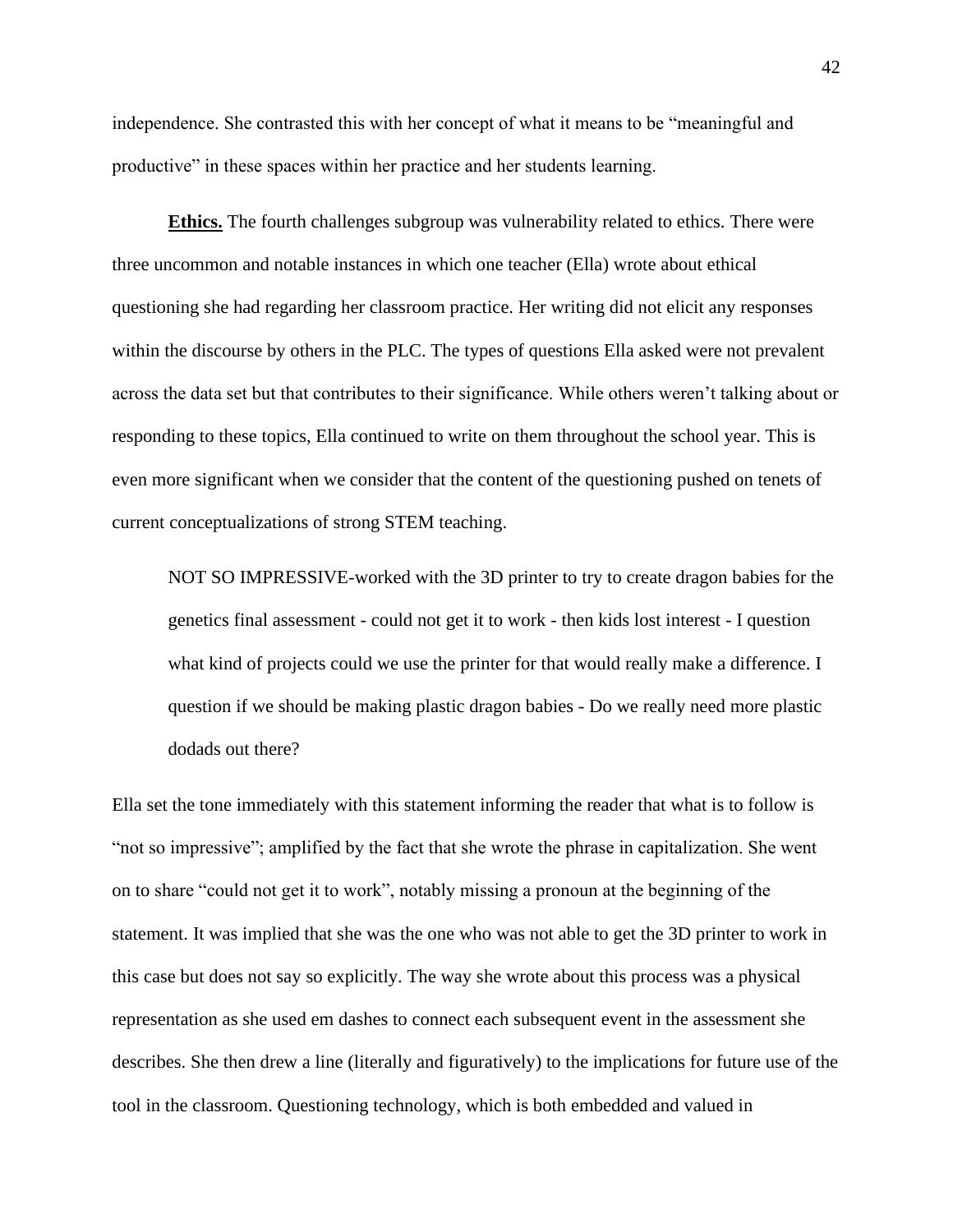contemporary STEM teaching practices, shows that Ella was willing to display aspects of her practice which were likely not to align with her colleagues. Later in the school year she wrote:

6th grade has shown the invasive project is worthwhile - next year we need to do some sort of research to see if we should try to eradicate the invasives out back or do we get more out of leaving them for the learning experience???????

Contrasting to her statement above, Ella leads this statement with a positive and confident statement. Invasive species are a popular environmental issue, and she wrote that the project her class had done on them went well. She shifted to then questioning whether it is responsible to leave invasive species since they are academically productive for the students to work with. Ella uses several question marks at the end which serve to amplify the conflict she feels about this ethical quandary. Ella showed again with this statement that she was willing to write about aspects of the practice not touched on by her colleagues, including those related to ethical choices which might prove contentious.

## **Resources and Logistics**

*Resources and logistics* was another major grouping about which teachers expressed vulnerability. It made up 27% of all aboutness categories in expressions of vulnerability. This group was differentiated from other challenges of teaching inquiry as it was related to aspects of teaching practice outside of teaching lessons such as planning, support staff, snow days, and other administrative tasks that are a part of the profession. They are undoubtedly related to and influence teaching in the classroom but are important to address as their own grouping. These challenges included growth areas in practice but identified a particular barrier in teachers work that extended beyond the classroom. It is important to note that these expressions could have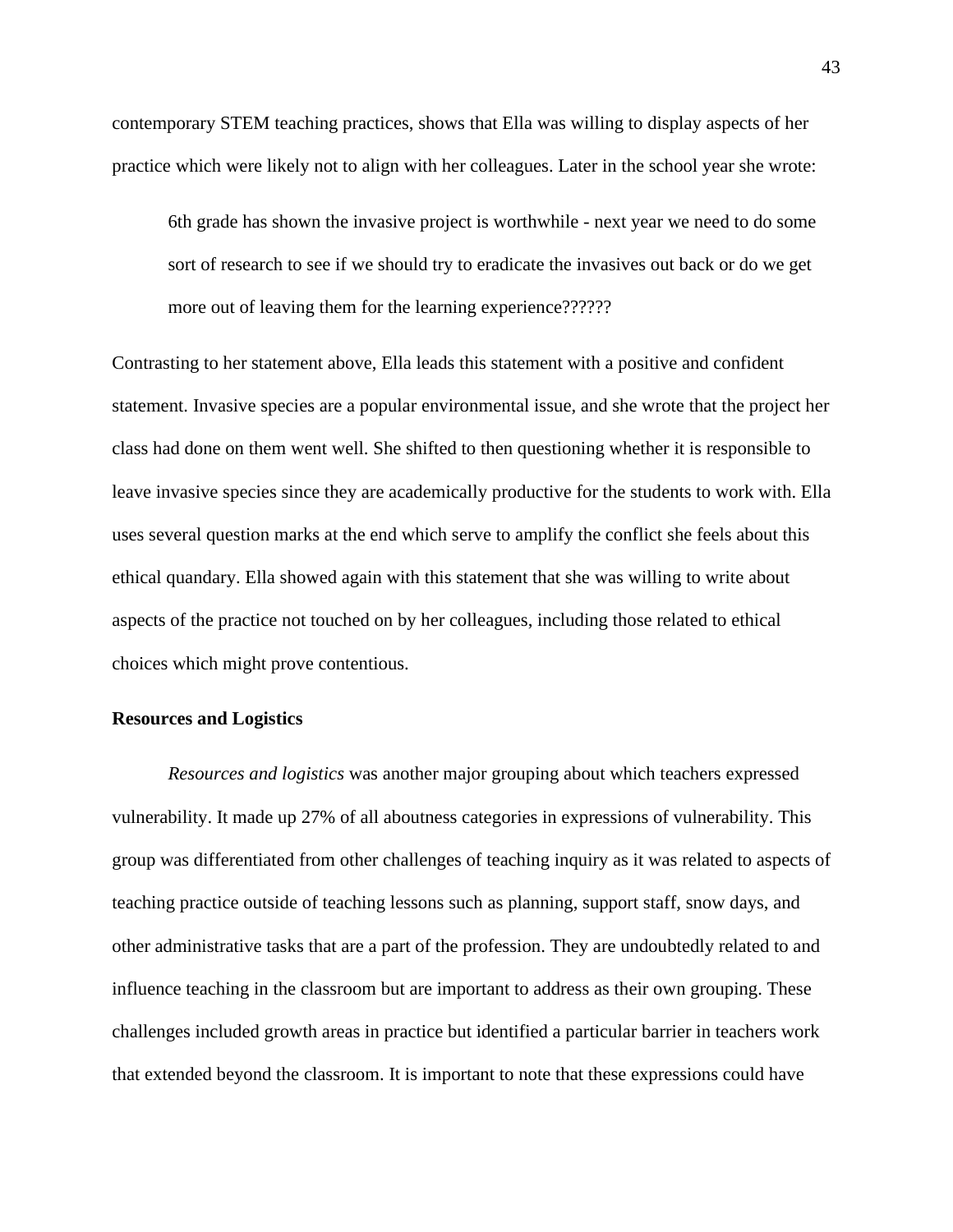been related to other groupings as this coding process captured multiple aboutnesses if they were present within the expression.

**Time Constraints.** *Time constraints*, a subgroup of *resources and logistics*, comprised 16% of all aboutness categories in the expressions of vulnerability. Teachers wrote about feeling hurried or that they were running out of time. They expressed that this affected general instruction as well as working on the investigation themes of the PLC.

Engaging in peer review and revision can be a challenge not the act but the time needed to do so. (Olivia)

Olivia differentiates that her challenge with peer review and revision was not related to a pedagogical or content challenge, but directly related to the constraint of the time available to her. Within the expressions about time constraints, snow days were a common theme. Teachers expressed they lost momentum and overall time due to the days off.

It is challenging keeping the momentum going with so many snow days. (Lauren)

Snow days! We have had six snow days and holiday vacations and it's been difficult to plan and carry out investigations. (Nina)

The other primary concern regarding time were the administrative tasks outside of teaching with prevented teachers from working on lessons or other aspects of pedagogy.

I have been out a number of days and there have been many administrative things that took priority and impinged on science time. (Sam)

Sam was ambiguous about what other administrative tasks were taking up her time but was candid about the fact that she was prioritizing them in her work. Not only is it uncommon for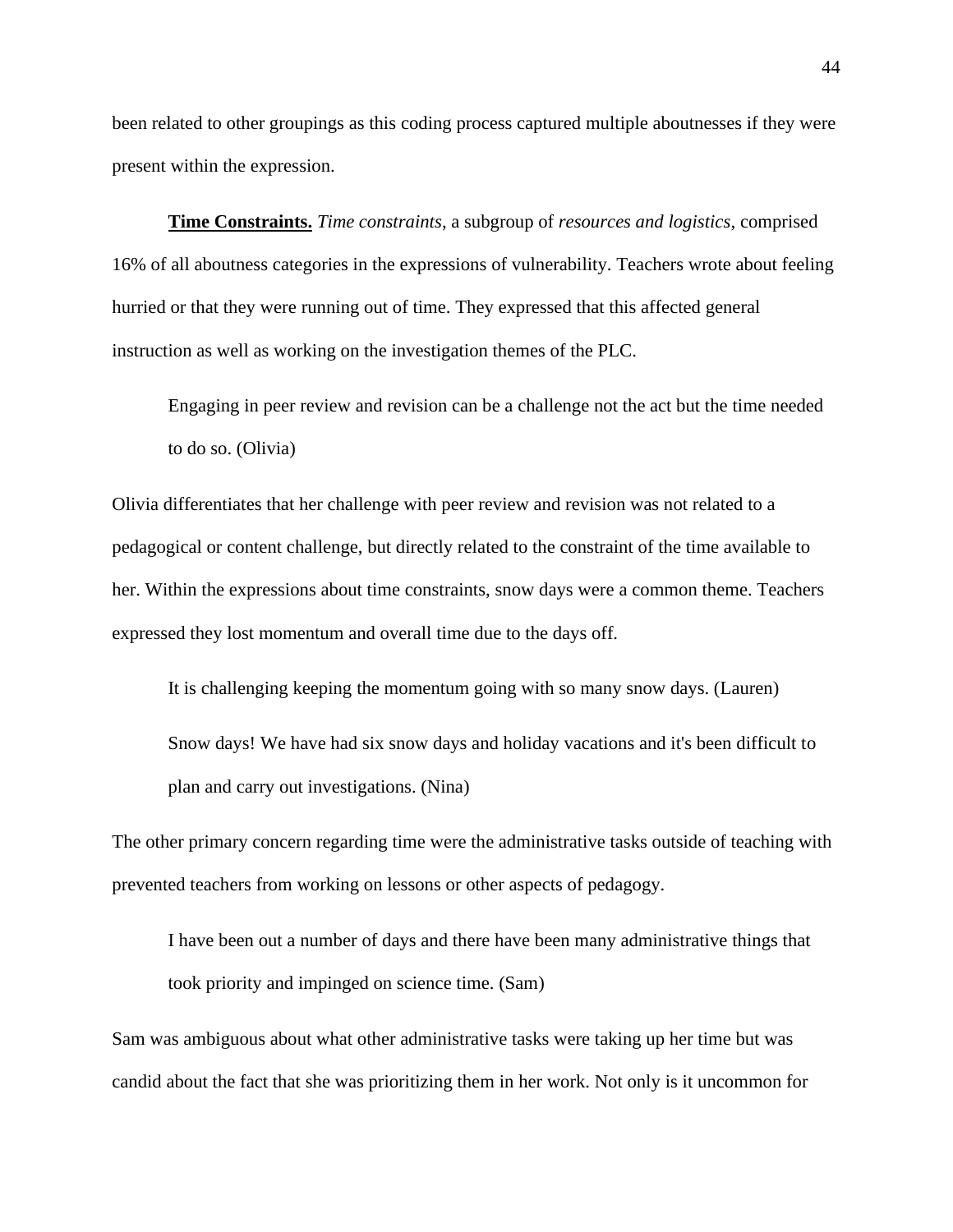teachers to express that they do not prioritize their teaching, but also this PLC was focused on teachers' improvement related to their teaching practices. Despite this, there are many aspects of the teaching profession outside of the act of teaching which affect teachers work. Teachers' expressions of vulnerability reflected the role of those responsibilities in their professional life.

**Help and support.** Expressions of vulnerability in which teachers asked for *help and support* composed roughly 7% of all aboutness categories. Teachers asked for help and support in a variety of areas including classroom management, collaboration, and scaffolding lessons. Expressions relating to help and support were insular to the PLC and did not refer to help and support from teachers' individual school communities. Similarly, to other subgroups, these expressions had content overlap with other aboutness categories and were represented within those as well. As the categories were not mutually exclusive, many of the expressions in which teachers wrote about help and supports contained other subjects

I really need help scaffolding this theme…I want to try to use the same methods that I used for creating the "Do Now" learning- repetition and built -on learning, structured, challenging, but also some review so they can feel success. (Caroline)

Caroline shared she wanted to scaffold the use of the investigation themes had to do with supporting her students' self-efficacy while she pushed forward investigation themes in her praxis. She expressed in her writing that she "really need[ed] help" on this, signaling to any of the members reading her journal that she was looking for suggestions and support on this even if it wasn't a direct question. "Hi Ella, These are two of my weakest areas. Maybe we can work together to get some of this done." (Olivia). Olivia also avoided using a direct ask for support, similarly to Caroline. Ella had written in her journal that engaging in peer review and revision and communicating findings with an authentic audience were both absent from her practice.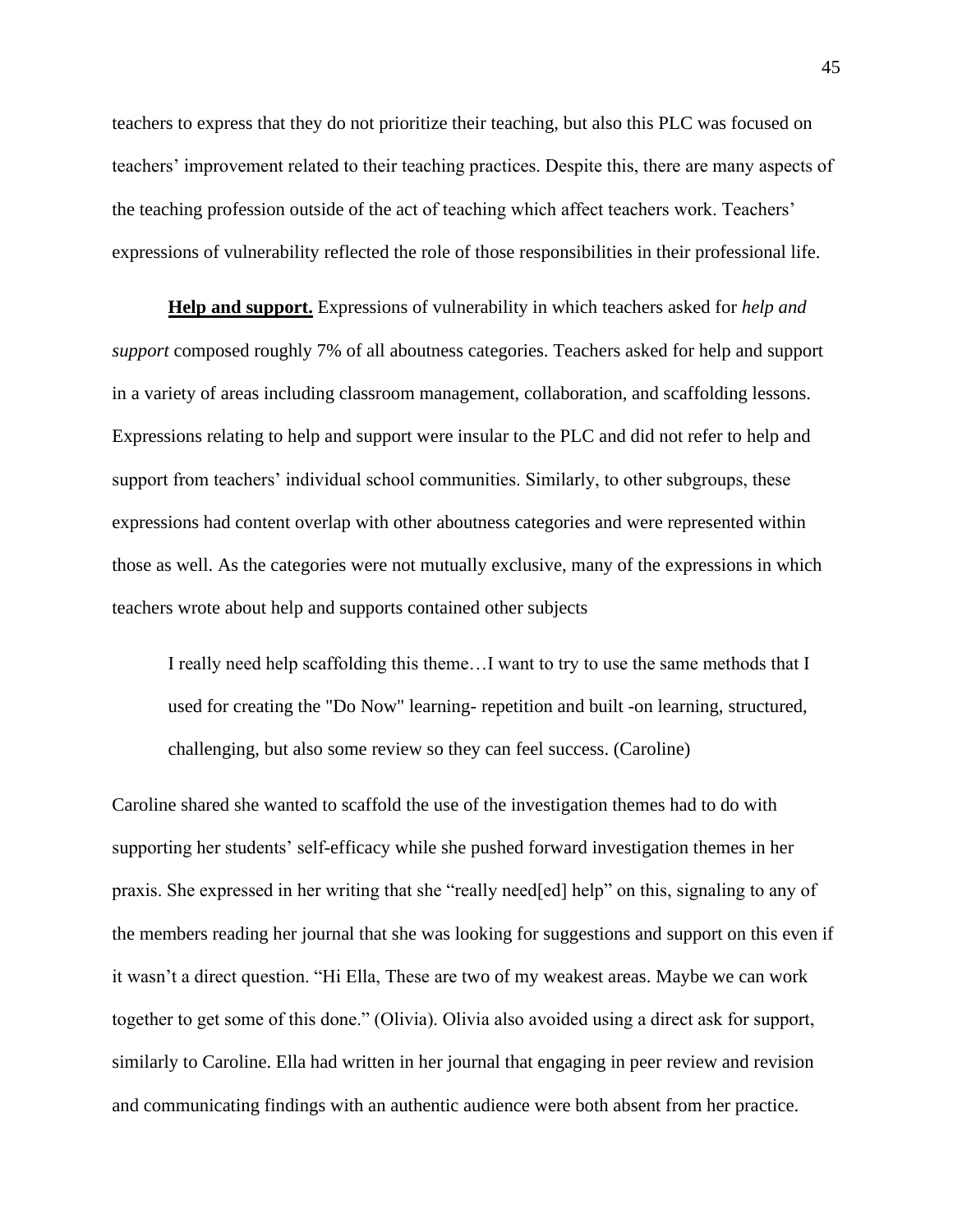Olivia responded to that statement using the comment feature, sharing the above. She confirms to Ella that those themes are also weaknesses for her and suggests that supporting each other could help to "get...this done". Ella also responded to the suggestion saying that she would like to do so. Each of these excerpts from teachers' expressions of vulnerability show the ways in which teachers avoided direct questions and instead relied on other words and phrasing to express their need for help and support.

## **Professional Development Work and Goals**

*Professional development work and goals* composed 22% of categories of aboutness in expressions of vulnerability across the dataset. This group encompasses aboutnesses related to teachers learning and development as a part of the PLC. This included teachers writing on the goal setting and development work they were doing related directly to the PLC. Expressions of vulnerability were also about the norms and expectations of the PLC itself including suggestions and admissions of not finishing the monthly reflection work. Many of the expressions in this group related to teachers' goal setting, learning, and development work in the PLC. Approximately one third of the expressions within this group were about the norms and expectations of the PLC itself.

**Teacher Learning and Development.** Teachers' expressions of vulnerability touched on their goals related to the work they were doing in their PLC. While these goals were touched on in relation to other aspects of aboutness, this category makes salient the aspects of their professional development goals they typically expressed vulnerability about. Teachers expressed a sense of pressure to meet the goals they had set for themselves. "Get my act together and get it done." (Sam). They also wrote about the goals were challenging, but they wanted to continue to work on them. "I'm in my second year focusing on this goal. I've made some growth but look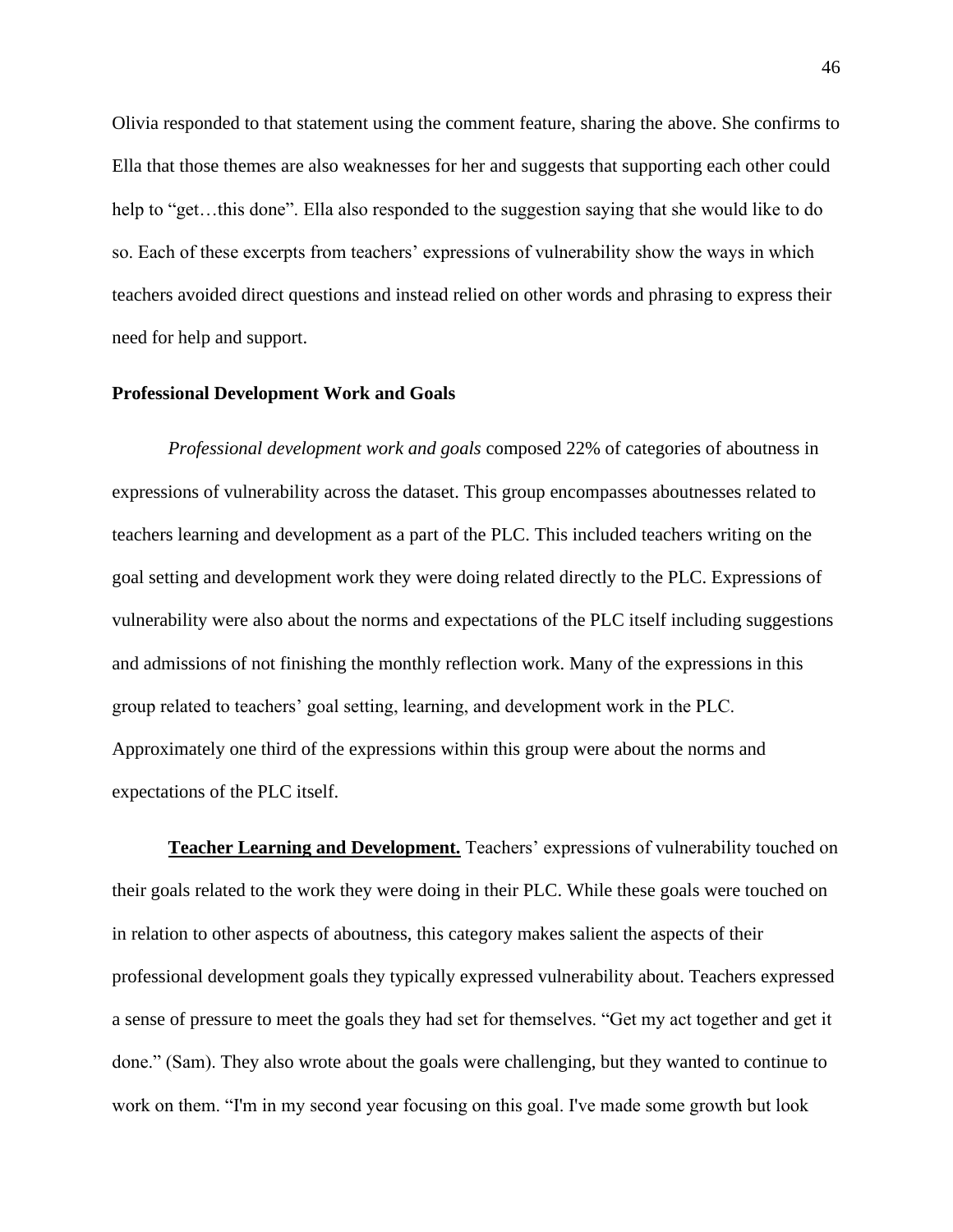forward to making more progress this year!" (Charlotte). However, one expressed they did not feel ready to address those goals. "I know I should work on the themes I've identified as hard or not present, but right now I just don't feel ready to commit to that." (Anna)*.* Each teacher did their own goal setting within the PLC so the ways in which that aspect of their work was made salient in teachers' expressions of vulnerability were highly varied.

**Norms and Expectations of the PLC.** A portion of teachers expressions of vulnerability were about the structure and function of the PLC itself. This small subgroup composed about one third of the group *professional development work and goals.* There were two categories into which these expressions fell: PLC tasks and PLC suggestions. Teachers' expressions of vulnerability touched on times when they did not complete their work for the PLC. For example: "I was a slacker and did not do entry #2. Sorry!" (Anna)

One teacher also made suggestions to each other and regarding the structure of the PLC work.

"Simple tweeks like changing the font so I can see what is a question and what is a response or work on the spacing so that responses are right after the questions would be really helpful. Maybe we should consider posting the newest blournal post first rather than scrolling down?" (Caroline)

This category of aboutness was notably composed by expressions of vulnerability of two teachers. This category is also interesting because there were no specific prompts within the reflection journals which probed the activities of the PLC and its structure, whether implicitly or explicitly.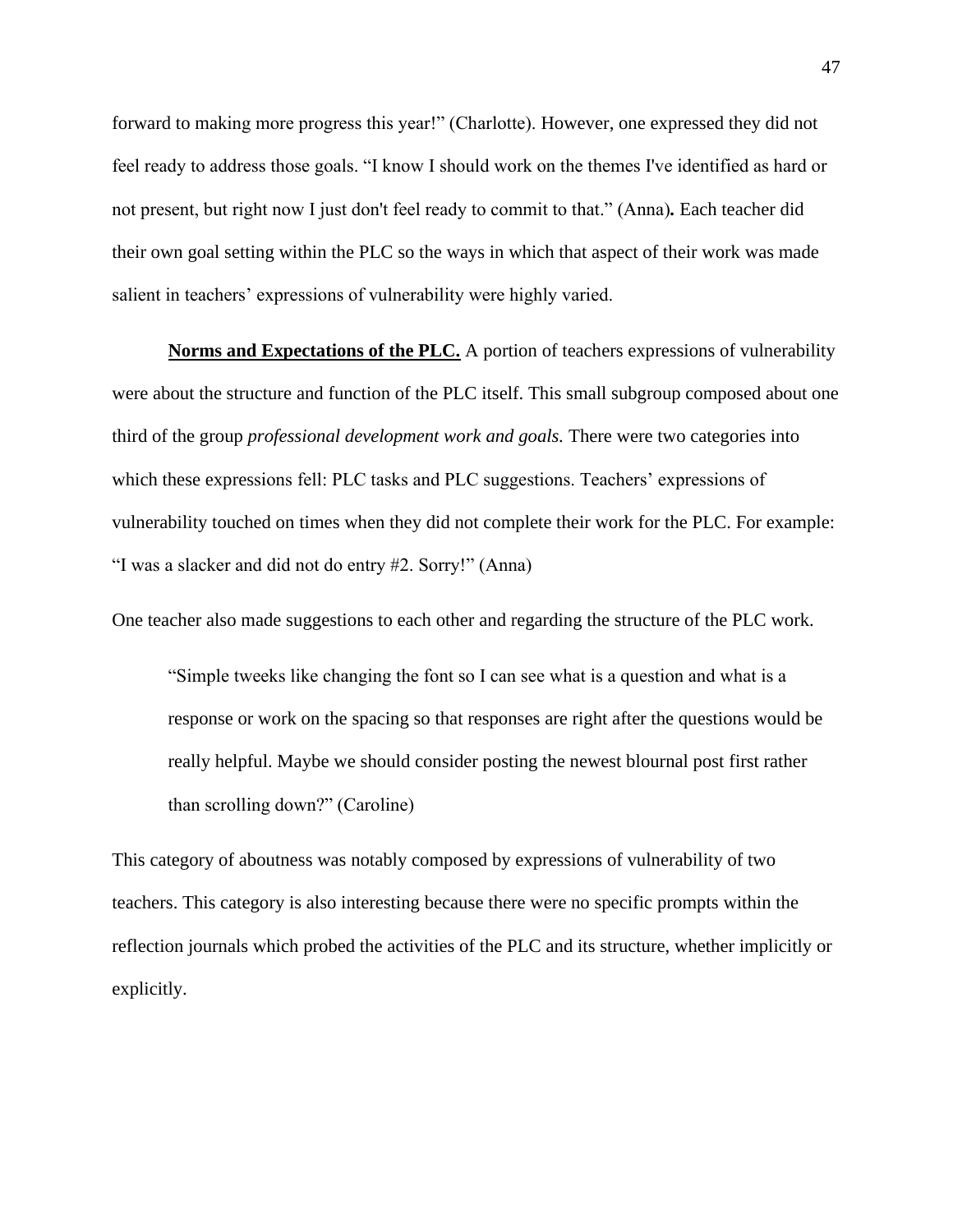The two teachers whose writing contained aspects about this subgroup did so of their own volition rather than by suggestion or direction. This differs from all other aboutness categories which are related, at least implicitly, to prompts or other teachers' comments within the journals.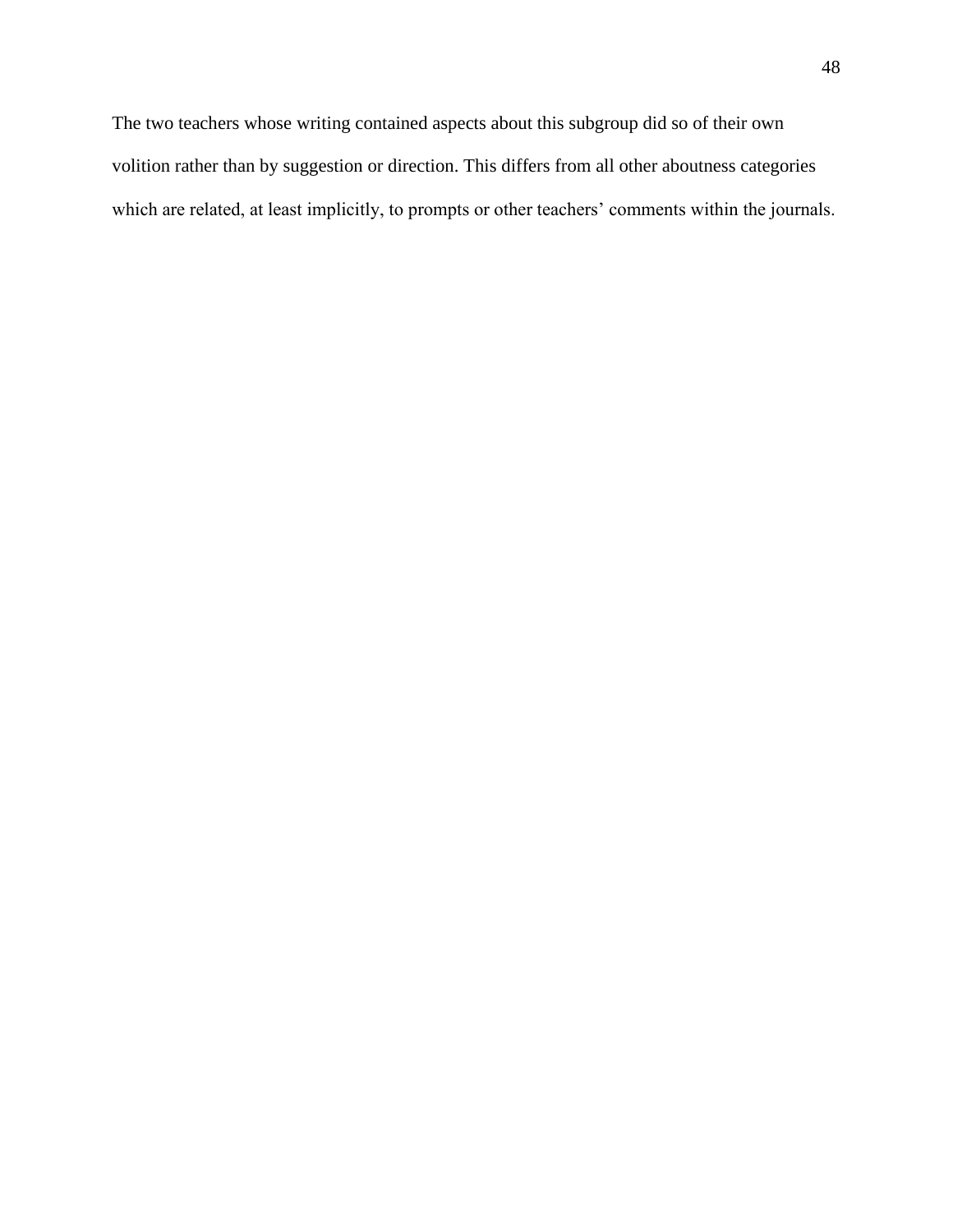#### **CHAPTER 5**

## **DISCUSSION AND CONCLUSION**

Middle school science teachers' written reflections showed that expressions of vulnerability were characterized by both their discursive features and aboutness. The most prominent features of expressions of vulnerability were found to be affective signals and amplification. Affective signals were overwhelmingly related to negative emotion and affect. Amplifying features served to contribute to increasing the impact or importance placed on an aspect of the expression. In this case amplifying features were prominent in expressions of vulnerability and contributed to increasing the impact and importance placed on the vulnerability. Previously, vulnerability has been studied using teachers' personal narratives (Kelchtermans, 1996, 2005), survey and interview data (Lasky, 2005), as well as weekly prompts in which they wrote about their experiences as mentors of pre-service teachers (Bullough, 2005). None of these studies explicated their qualitative methods in a level of detail which would allow for further study in similar formats and methods. Those who did touch on it mentioned the development of prominent themes or sources of vulnerability they found broadly across the data (Kelchtermans, 1996; Bullough, 2005). This thesis contributed to clarifying methods by which expressions of vulnerability in written discourse may be examined by systematically utilizing an existing framework for examining emotional expressions (Hufnagel  $&$  Kelly, 2018), as well as a conceptualization of vulnerability informed by Gilson (2011, 2013, 2018). This elucidated prominent discursive features of expressions of vulnerability, contributing to the further development of methodological approaches in this field. However, this is still a developing field of study and rigorous methodological studies are important to continue the growth.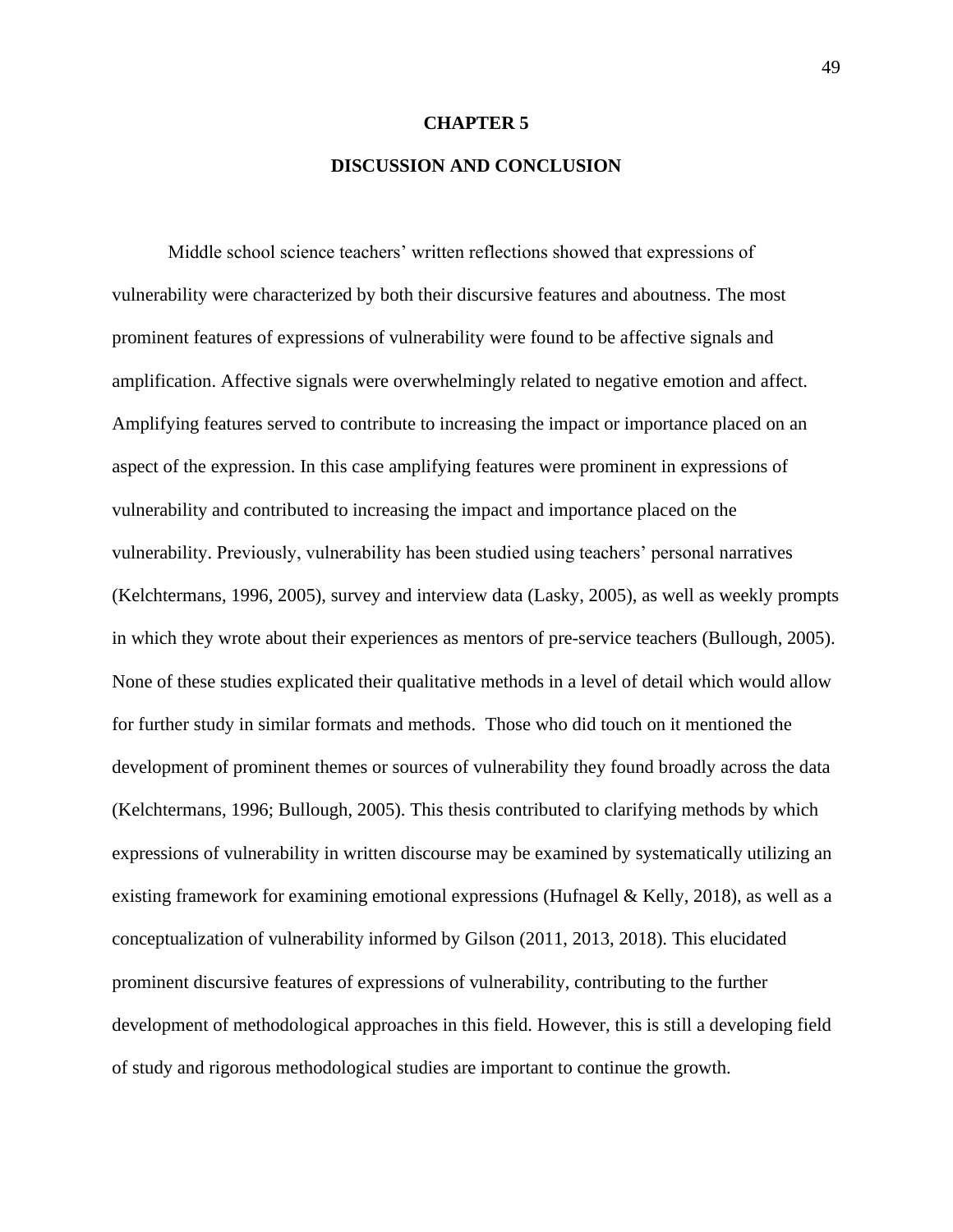Vulnerability was expressed about a variety of aspects of teachers' experiences and practices. These *aboutnesses* were grouped as challenges of teaching inquiry, resources and logistics, and professional development work. Expressions of vulnerability were predominantly about challenges related to teaching inquiry. A significant portion of this was related to supporting their students and student engagement. The range of aspects about which teachers expressed vulnerability indicated how pervasive the experience was for them. It spanned aspects of their classroom teaching, professional learning, and myriad of other tasks related to the profession. Overall, the expressions were highly personal, situated, and relational. There were aspects of the vulnerability that each component cannot convey, but together they operated to contextualize vulnerability. Broadly, these expressions made it clear that teachers' have deeply personal and influential feelings about all aspects of their work, especially regarding their role in supporting and guiding their students.

As there has been limited attention to vulnerability specifically, previous study of emotion and affect were also considered in understanding the field of research for the purposes of this thesis. Those who have examined the role of emotions in teaching and professional decision making had established its importance and impact as a prominent driver in teachers' professional experiences (Jaber et al., 2021; Jaber & Hammer, 2016; Vedder-Weiss, Hufnagel, Jaber, Finkelstein, Dini, McGugan, Garner, Horn, Maslaton, & Lefstein, 2020; Zembylas, 2016). Teachers' vulnerability has been previously found to be related to their affective experiences regarding school reform (Lasky, 2005; Kelchtermans, 1996), which was not a finding in this study. This thesis research found that vulnerability largely focused on challenges in teaching related to students' experiences, which was also distinct from previous studies (Kelchtermans, 2005, 2009; Lasky, 2005). Teachers' identification of areas in their professional practice in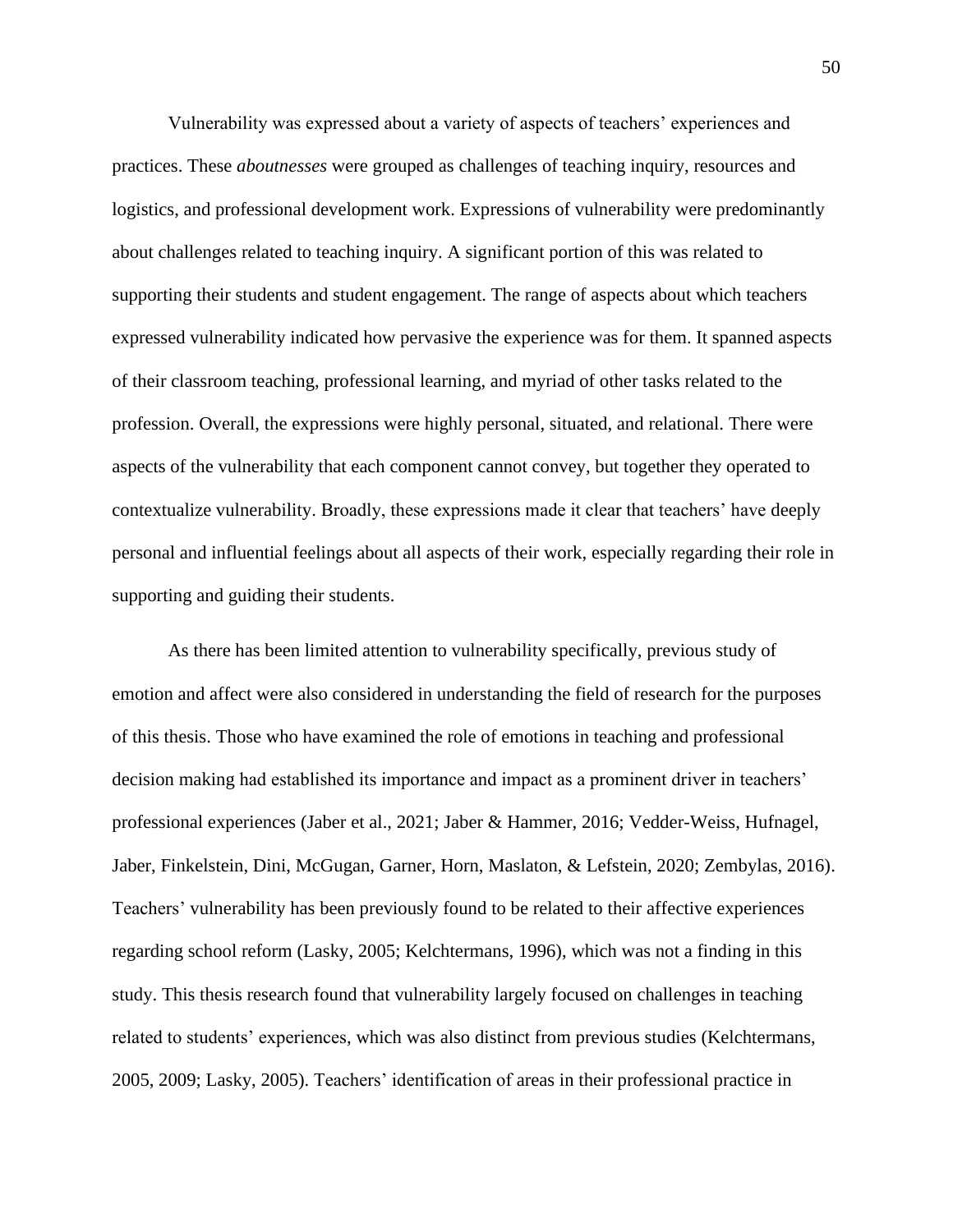which they need to grow and improve aligned with previous studies (Bullough, 2005; Uitto et al., 2016). Furthermore, vulnerability has also been found to be consequential and important in deepening understanding of teachers' knowledge and beliefs about their work (Lasky, 2005; Uitto et al., 2016; Bullough, 2005). Ultimately, there were both divergences and similarities with extant research, though the comparable studies are limited and therefore so are the threads which can be drawn between them.

This thesis did not seek to answer the question of what to do, but first shine a light on the *ways* in which science teachers express vulnerability and also what they express vulnerability *about*. The primary implication of this thesis is the furthering of those two aspects in research. The epistemological underpinnings of science education do not currently place emotion and vulnerability alongside predominant schools of thought. Despite this, problem-solving, and ethical decision making require vulnerability making it all the more important to science research, teachers, and their students. There have been calls for further study to better understand and support teachers in attending to emotional experiences, particularly in relational ways (Buchanan & Mills, 2020; Hufnagel, 2019). Additionally, there continues to be a need for "conceptually sound and methodologically rigorous attention" in research on vulnerability (Kelchtermans, 2005, p. 1005). This thesis contributed toward these broad needs within the field by focusing on prominent features of expressions of vulnerability and aspects of what teachers expressed vulnerability about, however there remains progress to be made.

This thesis sought to address both aspects by incorporating a conceptualization of vulnerability with existing methodological considerations in research on emotions in science education. In doing so, I have laid groundwork to further the study of vulnerability as it requires much more attention. This thesis was not exhaustive and there remain many aspects of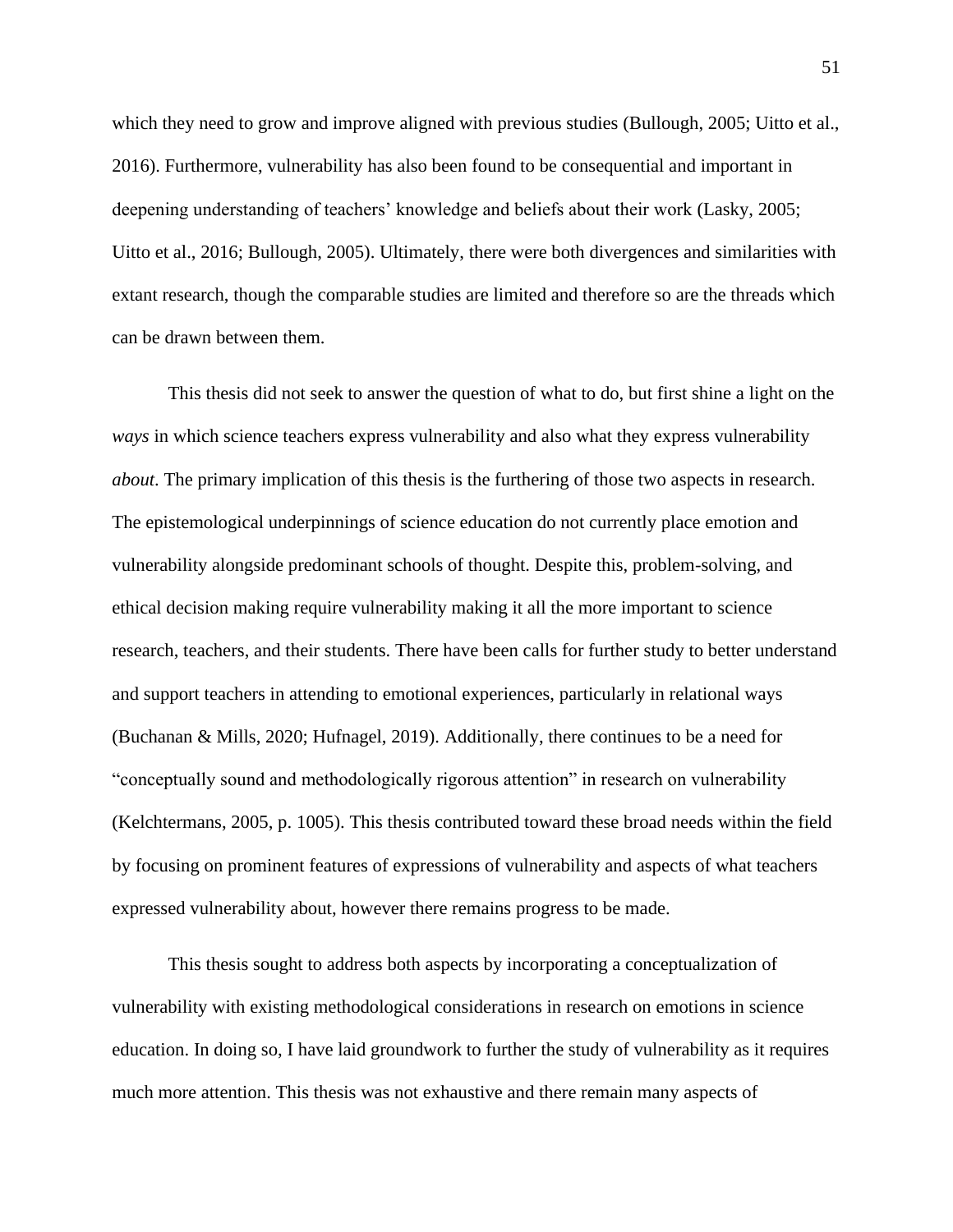vulnerability in science education not addressed here. The interaction of discursive features in conveying vulnerability remains somewhat ambiguous and would be an area of importance in future research. Additionally, this dataset was from school year 2018-2019. It is overwhelmingly obvious that education has undergone significant shifts through the pandemic. Addressing distance learning, masking, social distancing, additional stress, and uncertainty, as well as many other factors educators faced during the pandemic are all spaces in which to further elucidate vulnerability. Considering the role of social norms and expectations in vulnerability, further study should be done to take a more nuanced and detailed approach to the variety of factors which compose social norms of teacher colleagues in spaces where vulnerability arises. This study focused on teacher vulnerability in interaction with colleagues, but future attention should also be paid to vulnerability in the classroom in the presence of students during the active teaching process, during administrator observation, and many other experiences teachers have in their professional lives.

Vulnerability is ontological; it is natural to human existence and interaction (Butler, 2004; Gilson, 2011). As we face an ever changing (and overlapping) social, political, and educational landscape it is imperative that we further understand the facets of our emotional communication, especially in the face of discomfort and differences. Teachers care deeply for and about their students and have also faced deeply challenging times, especially in the last few years. We must continue to attend to their emotions, needs, and vulnerability in order to cultivate an education system in which spaces of discomfort are not simply avoided, but instead transformative. If science education research incorporates both a wider and more critical lens regarding what counts as knowledge and ways of knowing, that transformation will be better supported.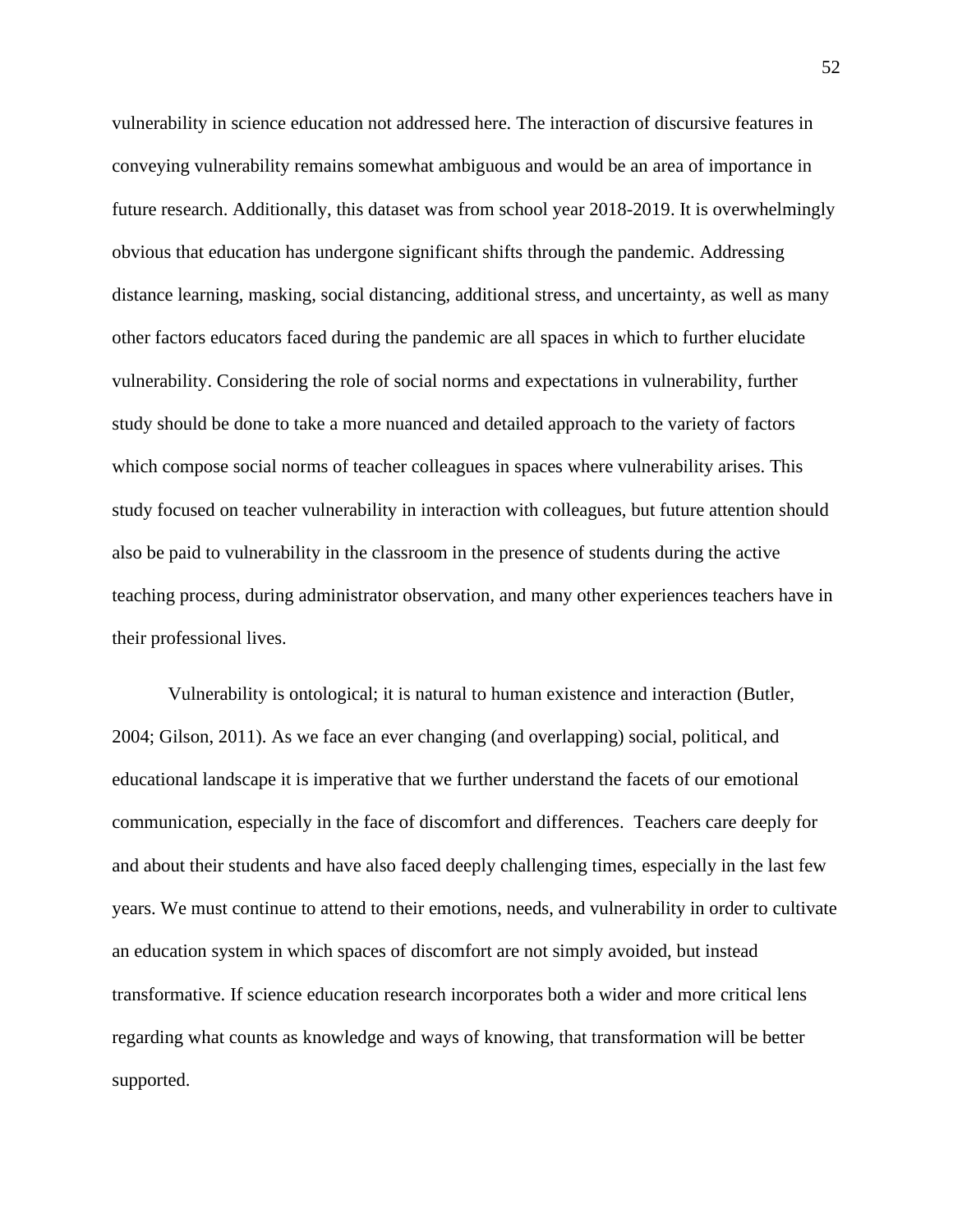#### **REFERENCES**

- Alsop, S. (2005). Bridging the Cartesian divide: Science education and affect. In S. Alsop (Ed.), *Beyond Cartesian Dualism: Encountering Affect in the Teaching and Learning of Science* (Vol. 29, pp. 3–16). Springer.
- Avalos, B. (2011). Teacher professional development in Teaching and Teacher Education over ten years. In *Teaching and Teacher Education* (Vol. 27, Issue 1, pp. 10–20). https://doi.org/10.1016/j.tate.2010.08.007
- Barasch, A. (2020). The consequences of sharing. *Current Opinion in Psychology*, *31*, 61–66.
- Barrett, L. F. (2006). Solving the emotion paradox: Categorization and the experience of emotion. *Personality and Social Psychology Review*, *10*(1), 20–46.
- Boiger, M., & Mesquita, B. (2012). The construction of emotion in interactions, relationships, and cultures. *Emotion Review*, *4*(3), 221–229.
- Bruk, A., Scholl, S. G., & Bless, H. (2018). Beautiful mess effect: Self–other differences in evaluation of showing vulnerability. *Journal of Personality and Social Psychology*, *115*(2), 192.
- Buchanan, R., & Mills, T. (2020). Vulnerability, Discomfort, and Diaphanous Spaces: Opportunities for Intimate Pedagogy and Scholarship. In E. Lyle & S. Mahani (Eds.), *Sister scholars: Untangling issues of identity as women in academe* (pp. 241–250). Dio Press.
- Bullough, R. v. (2005). Teacher vulnerability and teachability: a case study of a mentor and two interns. *Teacher Education Quarterly*, *32*(2), 23–39. https://go.exlibris.link/q5f4JNjf
- Butler, J. (2004). *Precarious life: The powers of mourning and violence*. verso.
- Day, C., & Leitch, R. (2001). Teachers' and teacher educators' lives: the role of emotion. *Teaching and Teacher Education*, *17*, 403–415.
- Gallo-Fox, J. (2010). Risk-Taking as Practice in a Coteaching Professional Learning Community. In K. Murphy Colette and Scantlebury (Ed.), *Coteaching in International Contexts: Research and Practice* (pp. 109–128). Springer Netherlands. https://doi.org/10.1007/978-90-481-3707-7\_6
- Gee, J. P. (2010). *An introduction to discourse analysis: Theory and method*.
- Gee, J. P., & Green, J. (1998). Discourse analysis, learning, and social practice: A methodological study. *Review of Research in Education*, *23*, 119–169.
- Gilson, E. (2011). Vulnerability, ignorance, and oppression. *Hypatia*, *26*(2), 308–332.
- Gilson, E. (2013). *The ethics of vulnerability: A feminist analysis of social life and practice*. Routledge.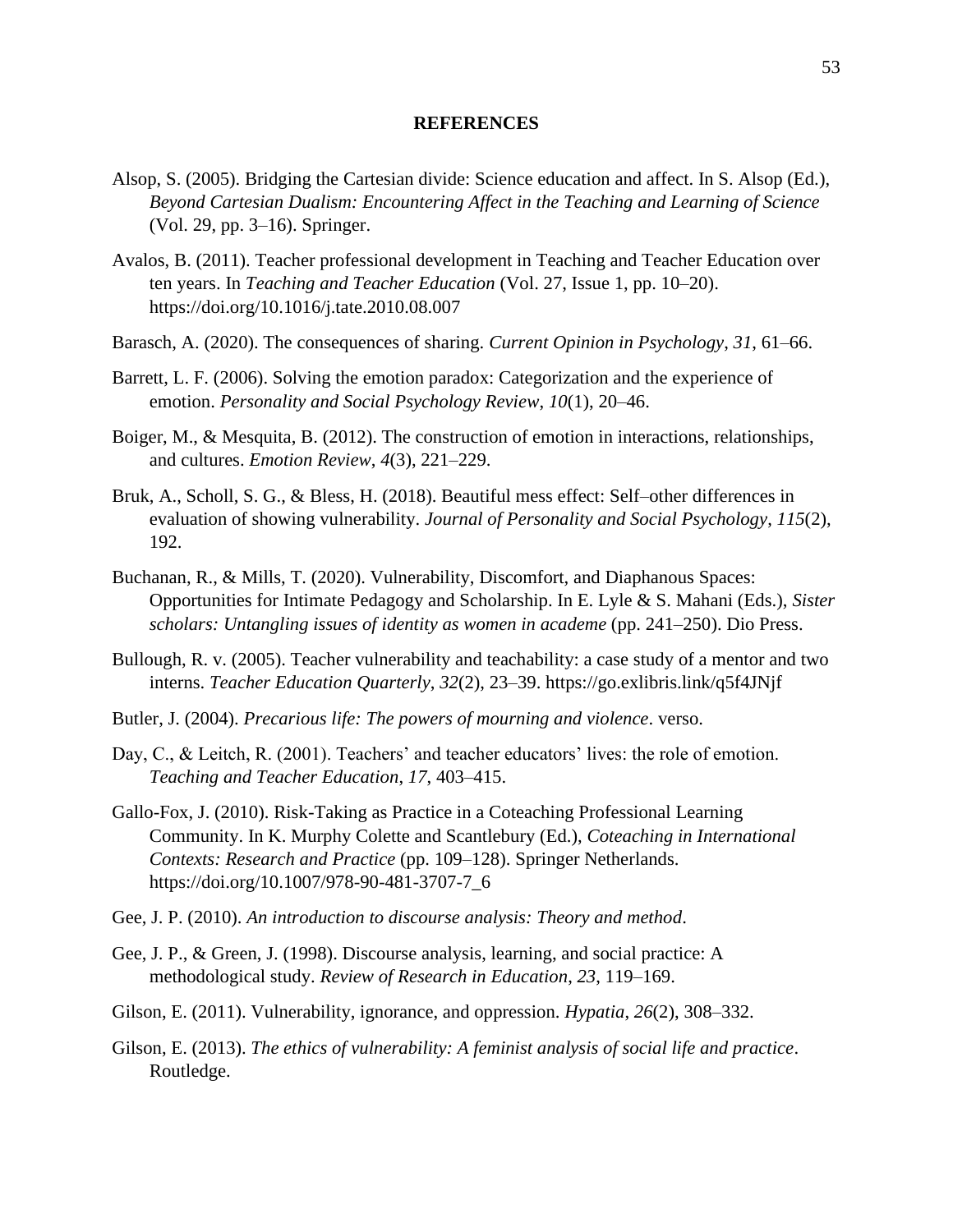- Gilson, E. C. (2018). Beyond bounded selves and places: The relational making of vulnerability and security. *Journal of the British Society for Phenomenology*, *49*(3), 229–242.
- Goodwin, C. (1994). Professional vision. *American Anthropologist*, *96*(3), 606–633.
- Goodwin, C. (1997). The Blackness of Black: Color Categories as Situated Practice. In L. B. Resnick, R. Säljö, C. Pontecorvo, & B. Burge (Eds.), *Discourse, Tools and Reasoning* (pp. 111–140). Springer. https://doi.org/10.1007/978-3-662-03362-3\_6
- Graham, S. M., Huang, J. Y., Clark, M. S., & Helgeson, V. S. (2008). The positives of negative emotions: Willingness to express negative emotions promotes relationships. *Personality & Social Psychology Bulletin*, *34*(3), 394–406.
- Gumperz, J. J. (1982). Contextualization conventions. In *Discourse Strategies* (Issue 1, pp. 130– 152). Cambridge University Press.
- Hargreaves, A. (2001). The emotional geographies of teachers' relations with colleagues. *International Journal of Educational Research*, *35*(5), 503–527. https://doi.org/https://doi.org/10.1016/S0883-0355(02)00006-X
- Hufnagel, E. (2015). Preservice elementary teachers' emotional connections and disconnections to climate change in a science course. *Journal of Research in Science Teaching*, *52*(9), 1296–1324. https://doi.org/10.1002/tea.21245
- Hufnagel, E. (2018). Frames for emotional expressions across discourse forms in an ecology course. *International Journal of Science Education*, *40*, 1–23. https://doi.org/10.1080/09500693.2018.1515512
- Hufnagel, E. (2019). Emotional discourse as constructed in an environmental science course. In G. J. Kelly & J. L. Green (Eds.), *Theory and Methods for Sociocultural Research in Science and Engineering Education* (pp. 155–180). Routledge.
- Hufnagel, E., & Kelly, G. J. (2018). Examining emotional expressions in discourse: methodological considerations. *Cultural Studies of Science Education*, *13*(4), 905–924. https://doi.org/10.1007/s11422-017-9806-4
- Jaber, L. Z., & Hammer, D. (2016). Engaging in science: A feeling for the discipline. *Journal of the Learning Sciences*, *25*(2), 156–202.
- Jaber, L. Z., Hufnagel, E., & Radoff, J. (2021). "This is Really Frying My Brain!": How Affect Supports Inquiry in an Online Learning Environment. *Research in Science Education*, *51*(5), 1223–1246. https://doi.org/10.1007/s11165-019-09884-y
- Jeong, A., & Frazier, S. (2008). How day of posting affects level of critical discourse in asynchronous discussions and computer-supported collaborative argumentation. *British Journal of Educational Technology*, *39*(5), 875–887.
- Kelchtermans, G. (1996). Teacher Vulnerability: understanding its moral and political roots. *Cambridge Journal of Education*, *26*(3), 307–323.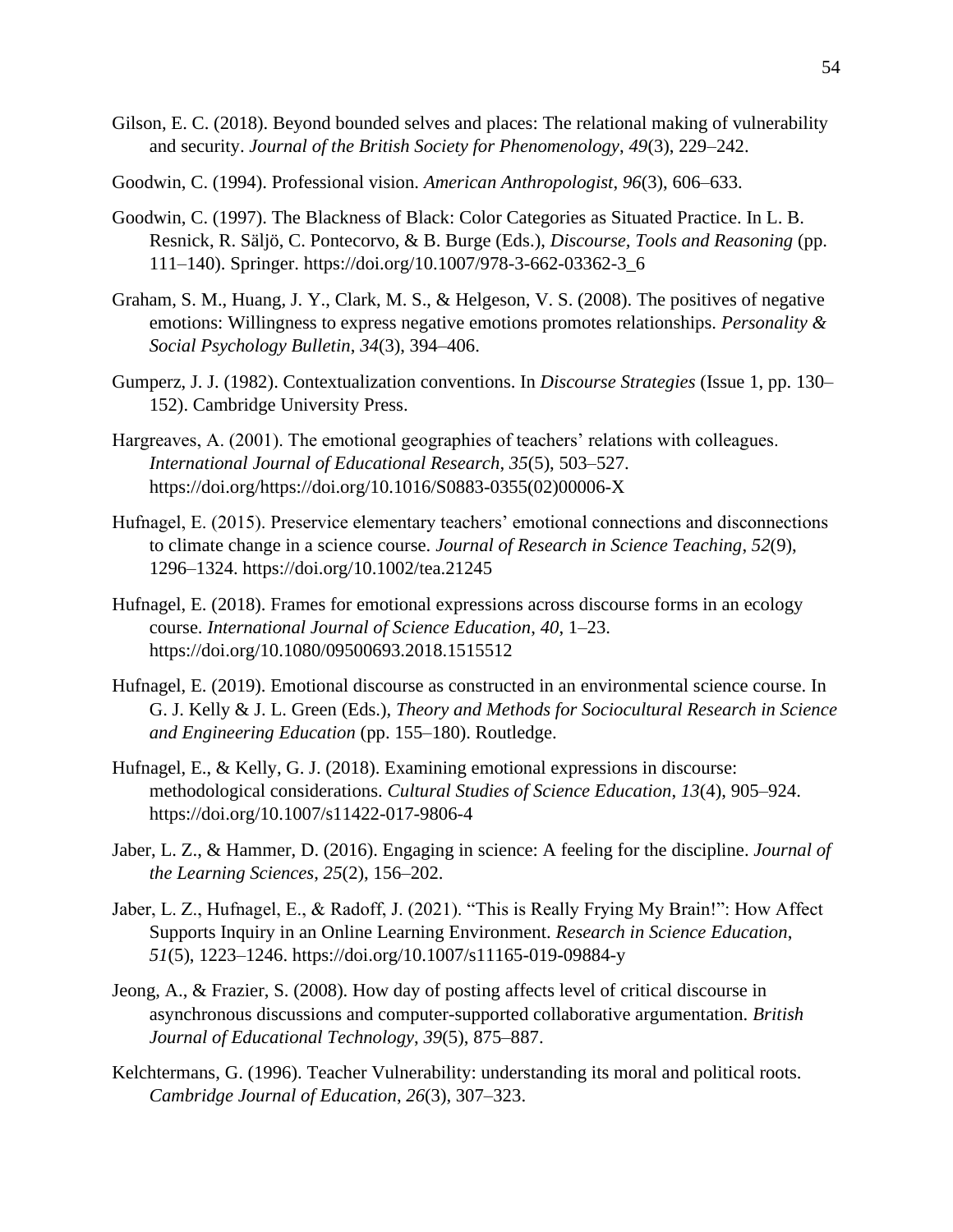- Kelchtermans, G. (2005). Teachers' emotions in educational reforms: Self-understanding, vulnerable commitment and micropolitical literacy. *Teaching and Teacher Education*, *21*(8), 995–1006.
- Kelchtermans, G. (2009). Who I am in how I teach is the message: self-understanding, vulnerability and reflection. *Teachers and Teaching, Theory and Practice*, *15*(2), 257–272.
- Kelchtermans, G. (2011). Vulnerability in teaching: The moral and political roots of a structural condition. In C. Day & J. C.-K. Lee (Eds.), *New Understandings of Teacher's Work Emotions and Educational Change* (pp. 65–82). Springer Netherlands. https://doi.org/10.1007/978-94-007-0545-6\_5
- Kelly, J. (2013). Professional learning communities: the emergence of vulnerability. *Professional Development in Education*, *39*(5), 862–864. https://doi.org/10.1080/19415257.2012.753932
- Kemmis, S., Heikkinen, H. L. T., Fransson, G., Aspfors, J., & Edwards-Groves, C. (2014). Mentoring of new teachers as a contested practice: Supervision, support and collaborative self-development. *Teaching and Teacher Education*, *43*, 154–164. https://doi.org/10.1016/j.tate.2014.07.001
- Lasky, S. (2005). A sociocultural approach to understanding teacher identity, agency and professional vulnerability in a context of secondary school reform. *Teaching and Teacher Education*, *21*(8), 899–916. https://doi.org/10.1016/j.tate.2005.06.003
- Peters, K., Kashima, Y., & Clark, A. (2009). Talking about others: Emotionality and the dissemination of social information. *European Journal of Social Psychology*, *39*(2), 207– 222.
- Reiss, M. J. (2005). The importance of affect in science education. In S. Alsop (Ed.), *Beyond Cartesian Dualism: Encountering Affect in the Teaching and Learning of Science* (29th ed., Vol. 29, pp. 17–26). Springer.
- Rimé, B., Bouchat, P., Paquot, L., & Giglio, L. (2020). Intrapersonal, interpersonal, and social outcomes of the social sharing of emotion. *Current Opinion in Psychology*, *31*, 127–134.
- Shiota, M. N., Sauter, D. A., & Desmet, P. M. A. (2021). What are 'positive'affect and emotion? *Current Opinion in Behavioral Sciences*, *39*, 142–146.
- Uitto, M., Kaunisto, S. L., Kelchtermans, G., & Estola, E. (2016). Peer group as a meeting place: Reconstructions of teachers' self-understanding and the presence of vulnerability. *International Journal of Educational Research*, *75*, 7–16. https://doi.org/10.1016/j.ijer.2015.10.004
- Vedder-Weiss, D., Hufnagel, B., Jaber, L. Z., Finkelstein, C., Dini, V., McGugan, K. S., Garner, B., Horn, I., Maslaton, R. T., & Lefstein, A. (2020). *Socio-emotional dynamics in teacher learning*.
- Zembylas, M. (2004). Emotional issues in teaching science: A case study of a teacher's views. *Research in Science Education*. https://doi.org/10.1007/s11165-004-0287-6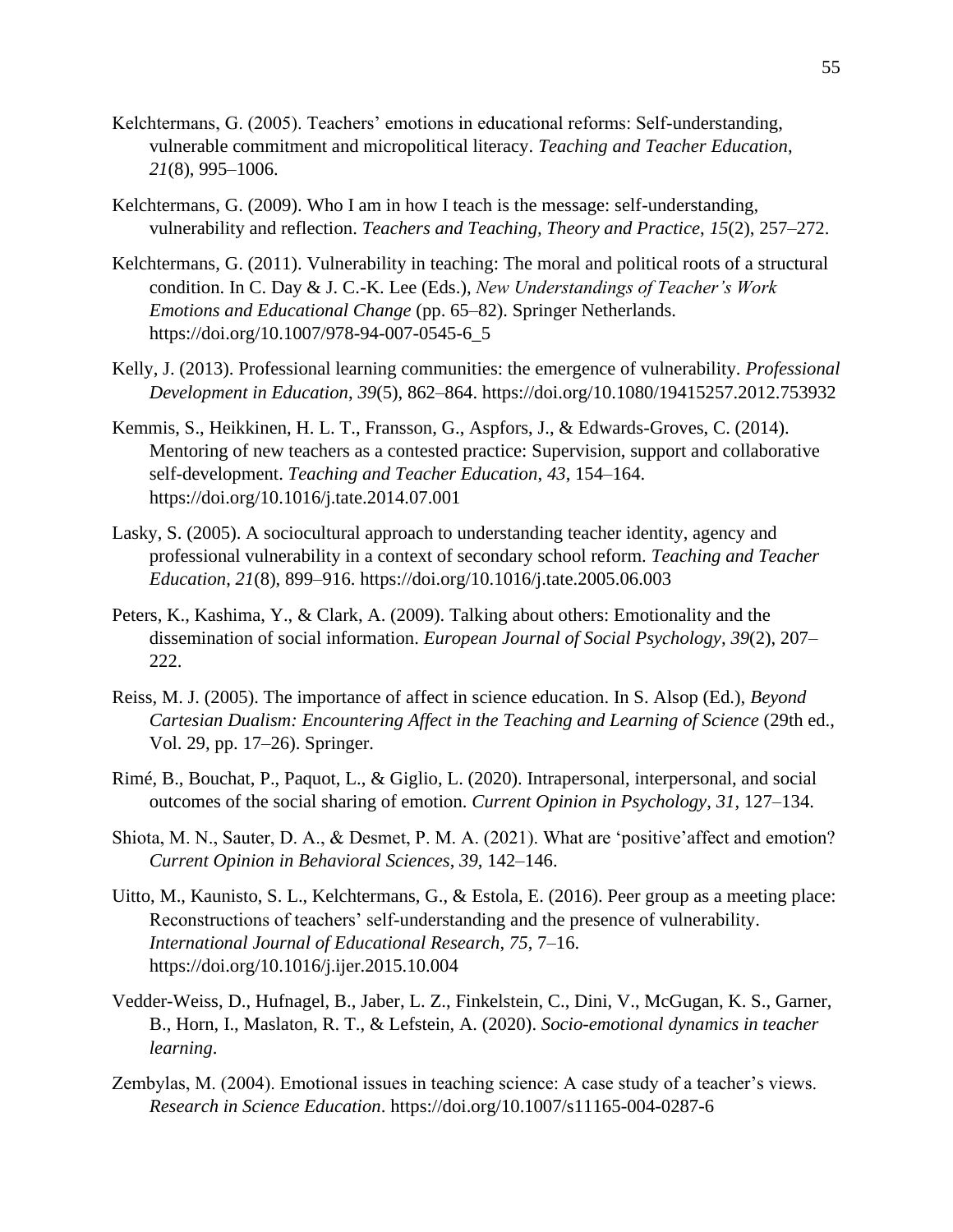- Zembylas, M. (2005a). Discursive practices, genealogies, and emotional rules: A poststructuralist view on emotion and identity in teaching. *Teaching and Teacher Education*, *21*(8), 935–948. https://doi.org/https://doi.org/10.1016/j.tate.2005.06.005
- Zembylas, M. (2005b). Emotions and science teaching: Present research and future agendas. In S. Alsop (Ed.), *Beyond Cartesian Dualism* (29th ed., pp. 123–132). Springer. https://doi.org/10.1007/1-4020-3808-9
- Zembylas, M. (2011). Teaching and teacher emotions: A post-structural perspective. In C. Day & J. C.-K. Lee (Eds.), *New Understandings of Teacher's Work: Emotions and Educationcal Change* (Vol. 6, pp. 31–43). Springer.
- Zembylas, M. (2016). Making sense of the complex entanglement between emotion and pedagogy: Contributions of the affective turn. *Cultural Studies of Science Education*, *11*(3), 539–550.
- Zembylas, M. (2017). Wilful ignorance and the emotional regime of schools. *British Journal of Educational Studies*, *65*(4), 499–515.